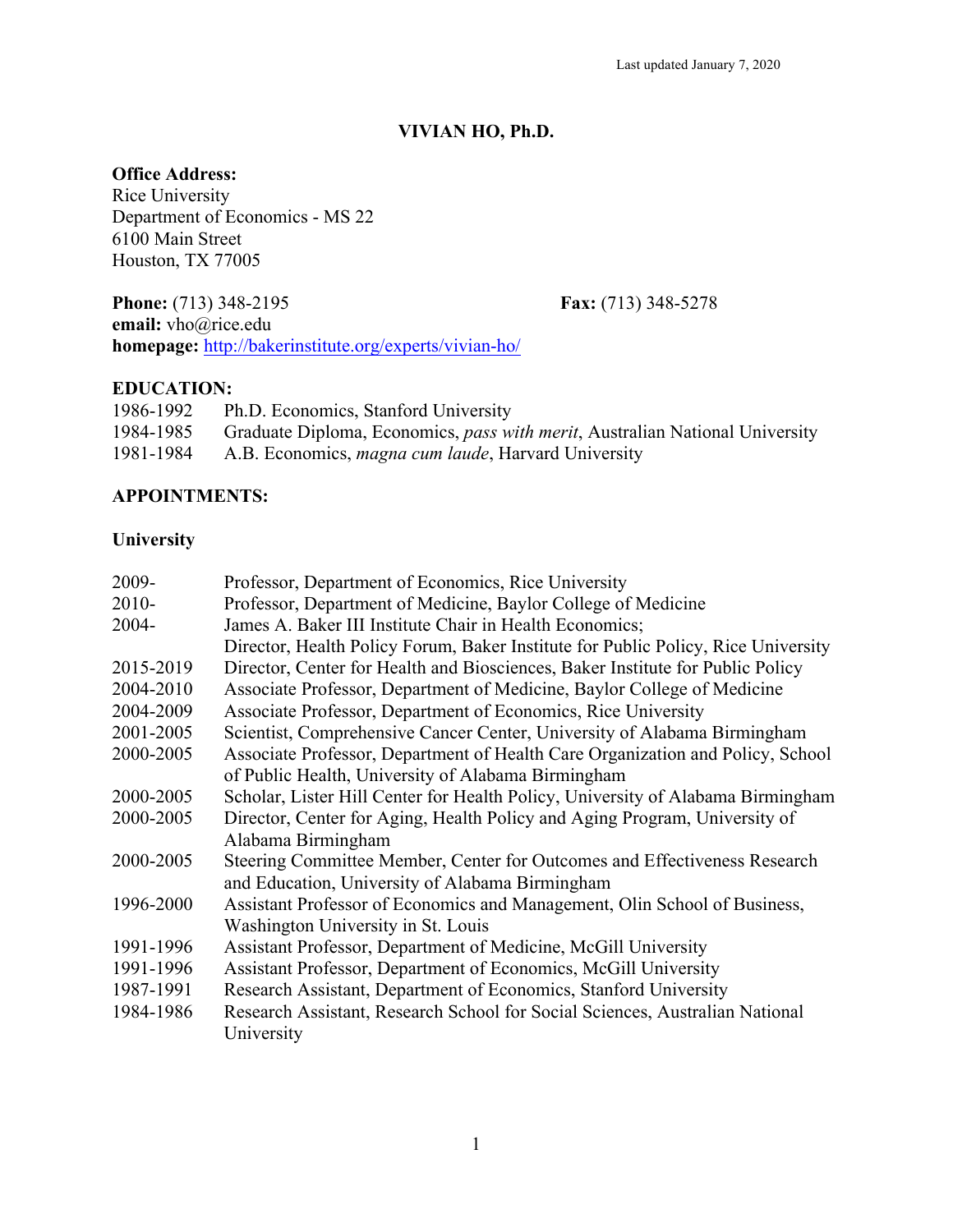## **APPOINTMENTS (cont.):**

### **Hospital**

1991-1996 Medical Scientist, Centre for the Analysis of Cost-Effective Care, Montreal General Hospital 1991-1996 Medical Scientist, Division of Clinical Epidemiology, Montreal General Hospital

#### **PEER-REVIEWED JOURNAL PUBLICATIONS:** *(Publications in 1993-1998 are listed under V. Hamilton*)

1. **Hamilton V**. The Medicare hospice benefit: The effectiveness of price incentives in health care policy. The *RAND Journal of Economics,* 1993; 24(4): 605-624.

2. **Hamilton V**. The impact of ownership form and regulatory measures on firm behavior: A study of hospices. *Nonprofit Management and Leadership,* 1994; 4(4): 415-430.

3. **Hamilton V**, Racicot F, Zowall H, Coupal L, Grover SA. The cost-effectiveness of HMG-CoA Reductase Inhibitors to prevent coronary heart disease: estimating the benefits of raising HDL. *Journal of the American Medical Association,* 1995; 273(13):1032-1038.

4. Vistnes J, **Hamilton V**. The time and monetary costs of outpatient care for children. *The American Economic Review,* 1995; 85(2):117-121.

5. Hamilton B, **Hamilton V**, Mayo N. What are the costs of queuing for hip fracture surgery in Canada? *Journal of Health Economics,* 1996; 15(2):117-121.

6. **Hamilton V**, Hamilton B. Alcohol and earnings: Does drinking yield a wage premium? *Canadian Journal of Economics,* 1997; 30(1):135-151.

7. Gironimi G, Clarke AE, **Hamilton V**, Danoff DS, Fries JF, Esdaile JM. Comparing health care expenditures between SLE patients in the US and Canada. *Arthritis and Rheumatism,* 1996; 39(6):979-987.

8. \*Perreault S, **Hamilton V**, Racicot F-E, Grover S. A head to head comparison of the costeffectiveness of HMG-CoA reductase inhibitors and fibrates in different types of primary Hyperlipidemia. *Cardiovascular Drugs and Therapy,* 1996; 15(2):161-185.

9. **Hamilton V**, Levinton C, St.-Pierre Y, Grimard F. The effect of tobacco tax cuts on cigarette smoking behavior in Canada. *Canadian Medical Association Journal*, 1997; 156(2):187-191.

10. Hamilton B, **Hamilton V**. Estimating surgical volume-outcome relationships applying survival models: Accounting for frailty and hospital fixed effects. *Health Economics,* 1997; 6(4):383-395.

 <sup>\*</sup> The first author on this publication was a student or post-doctoral fellow under the primary supervision of V. Hamilton/Ho.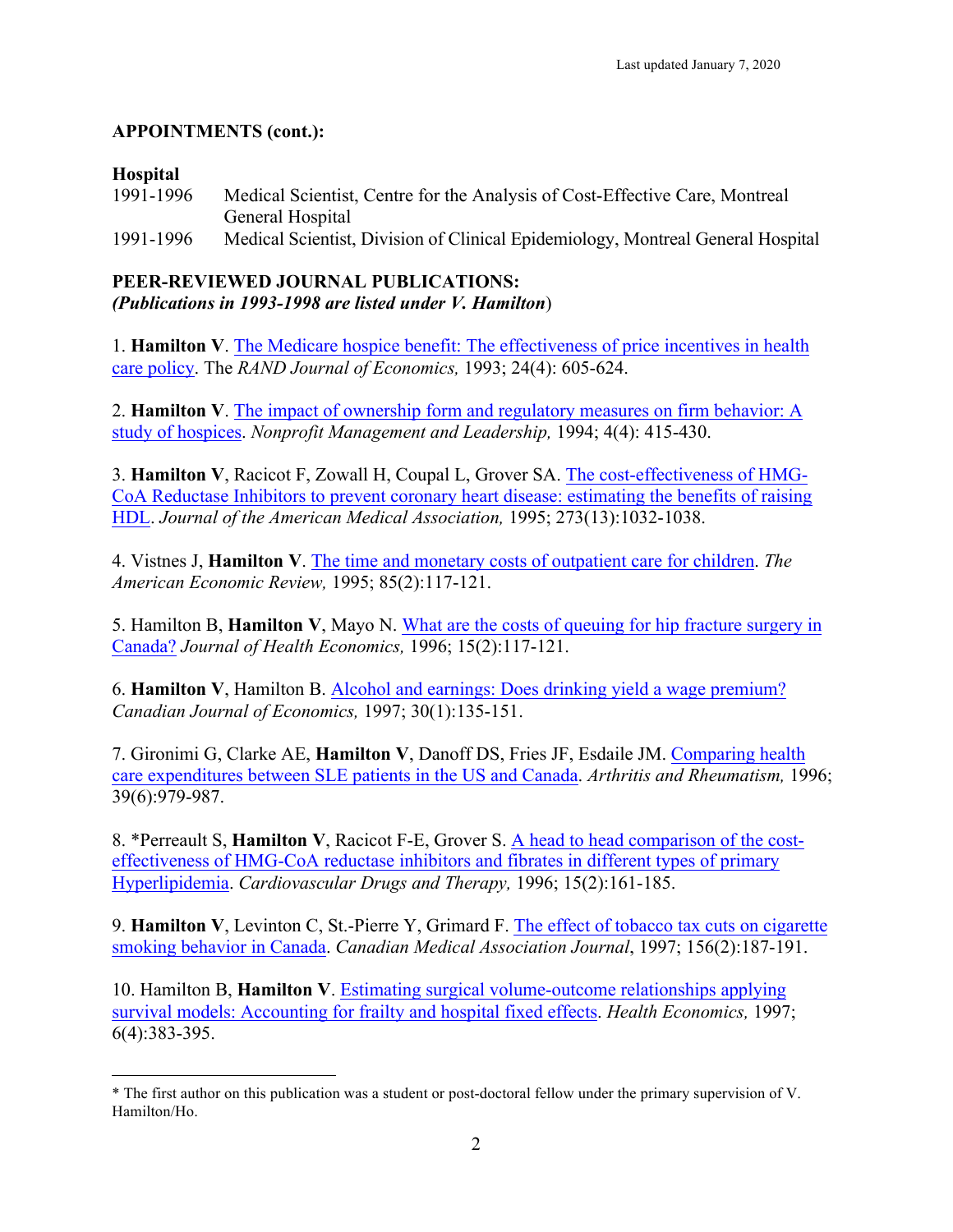11. **Hamilton V**, Merrigan P, Dufresne E. Down and Out: Estimating the relationship between mental health and unemployment. *Health Economics,* 1997; 6(4):397-406.

12. \*Perreault S, **Hamilton V**, Lavoie F, Grover SA. Treating hyperlipidemia for the primary prevention of coronary heart disease: Are higher doses of lovastatin cost-effective? *Archives of Internal Medicine,* 1998; 158:375-381.

13. Hamilton B, **Ho V**. Does practice make perfect: Examining the relationship between hospital surgical volume and outcomes for hip fracture patients in Quebec. *Medical Care,* 1998; 36(6): 892-903.

14. Benk V, **Ho V**, Fortin PR, Zhang G, Levinton C, Freeman CR. Predictors of delay in starting radiation treatment for patients with early stage breast cancer. *International Journal of Radiation Oncology/Biology/Physics,* 1998; 41(1):109-115.

15. **Hamilton V**, Perreault S, Lavoie F, Grover SA. Cost-effectiveness of various lovastatin dosages for preventing coronary heart disease. *Cardiology Review,* 1998; 15(11): 41-44.

16. Clarke AE, Petri MA, Manzi S, Isenberg DA, Gordon C, Senécal J-L, Goulet JR, Choquette D, Sutcliffe N, Grodzicky T, Fortin PR, Joseph L, Penrod J, Danoff DS, **Ho V**, Esdaile JM. An international perspective on the well-being and health care costs for patients with systemic lupus erythematosus. *Journal of Rheumatology,* 1999; 26(7):1500-1511.

17. **Ho V**, Hamilton B, Roos LL. Multiple approaches to assessing the effects of delays for hip fracture patients in the U.S. and Canada. *Health Services Research,* 2000; 34(7):1499-1518.

18. Hamilton B, **Ho V**, Goldman D. Queuing for Surgery: Is the U.S. or Canada Worse Off? *Review of Economics and Statistics,* 2000; 82(2):297-308.

19. **Ho V**. Evolution of the volume-outcome relationship for hospitals performing coronary angioplasty. *Circulation,* 2000; 101:1806-1811.

20. Pilote L, Lavoie F, **Ho V**, Eisenberg MJ. Changes in the Treatment of Acute Myocardial Infarction in Quebec between 1988 and 1995. *Canadian Medical Association Journal,* 2000; 163(1):31-36.

21. **Ho V**, Hamilton B. Hospital mergers and acquisitions: Does market consolidation harm patients? *Journal of Health Economics,* 2000; 19(5):767-791.

 $\overline{a}$ 

<sup>\*</sup> The first author on this publication was a student or post-doctoral fellow under the primary supervision of V. Hamilton/ Ho.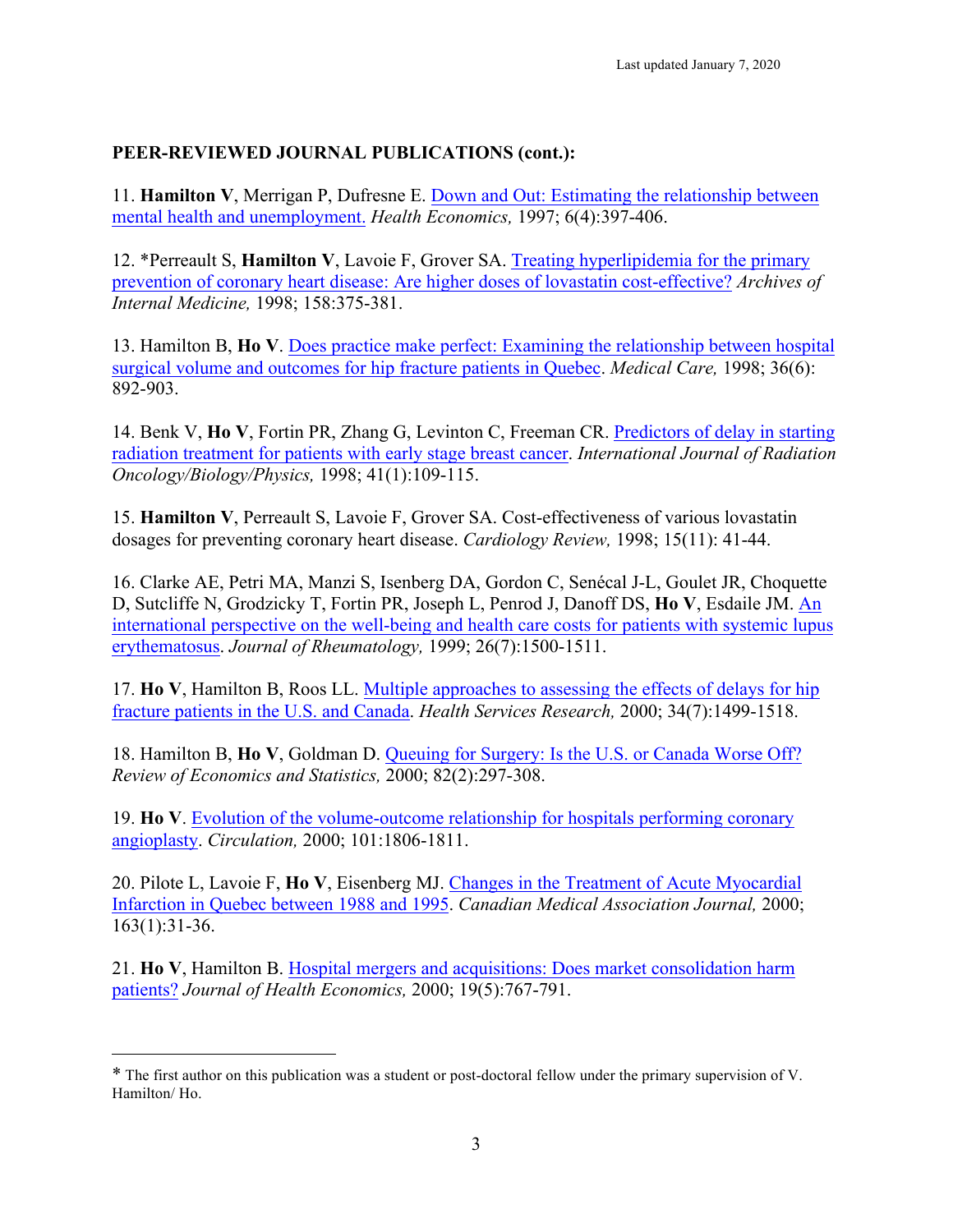22. **Ho V**. Learning and the evolution of medical technologies: The diffusion of coronary angioplasty. *The Journal of Health Economics,* 2002; 21(5): 873-885.

23. Grover SA, **Ho V**, Lavoie F, Coupal L, Zowall H, Pilote L. The importance of indirect costs in primary cardiovascular disease prevention: Can we save lives and money with statins? *Archives of Internal Medicine*, 2003; 163:333-339.

24. **Ho V**, Heslin MJ. Effect of hospital volume and experience on in-hospital mortality for pancreaticoduodenectomy. *Annals of Surgery*, 2003; 237(4):509-514.

25. Benk V, Joseph L, Fortin PR, Zhang G, Belisle P, Levinton C, **Ho V**, Freeman CR. Effect of delay in initiating radiotherapy for patients with early-state breast cancer. *Clinical Oncology*, 2004; 16(1):6-11.

26. **Ho V**. Certificate of need, volume, and percutaneous transluminal coronary angioplasty outcomes. *American Heart Journal*, 2004; 147(3):442-448.

27. Boylan R, **Ho V**. Tracking variations in cocaine deaths across U.S. cities. *Addiction Research and Theory,* 2004; 12(5):461-468.

28. **Ho V**, Wirthlin D, Yun H, Allison J. Physician supply, treatment, and amputation rates for peripheral arterial disease. *Journal of Vascular Surgery*, 2005; 42(1):81-87.

29. **Ho V**, Heslin MJ, Yun H, Howard L. Trends in hospital and surgeon volume and operative mortality for cancer surgery. *Annals of Surgical Oncology*, 2006; 13(6): 851-858.

30. **Ho V**. Does Certificate of Need affect cardiac outcomes and costs? *International Journal of Healthcare Finance and Economics*, 2006; 6(4): 300-324.

31. **Ho V**, Town RJ, Heslin MJ. Regionalization versus competition in complex cancer surgery. *Health Economics, Policy and Law*, 2007; 2(1): 51-71.

32. Ross JS, **Ho V**, Wang Y, Cha SS, Epstein AJ, Masoudi FA, Nallamothu BK, Krumholz HM. Certificate of Need regulation and catheterization appropriateness after acute myocardial infarction. *Circulation,* 2007; 115: 1012-1019.

33. **Ho V**, Petersen LA. Estimating cost savings for regionalizing cardiac procedures using hospital discharge data. *Cost Effectiveness and Resource Allocation,* 2007, **5:**7.

<sup>\*</sup> The first author on this publication was a student or post-doctoral fellow under the primary supervision of V. Hamilton/ Ho.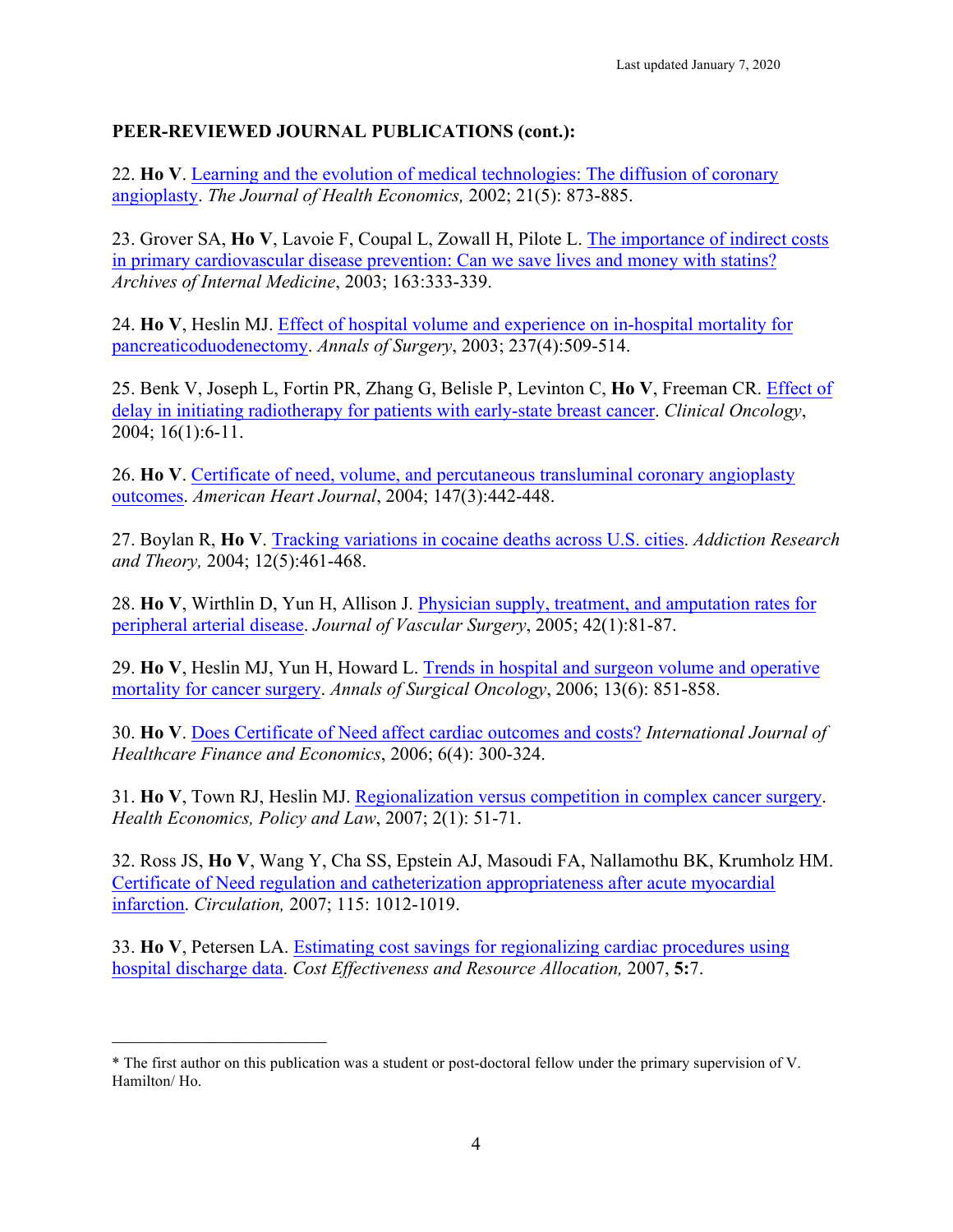34. **Ho V**, Ross JS, Nallamothu BK, Krumholz HM. Cardiac Certificate of Need regulations and the availability and use of revascularization services. *American Heart Journal,* 2007; 154(4): 767-775.

35. **Ho V**. Advanced diagnostic imaging: benefit or burden? *Medical Care,* 2008; 46(5):455-457.

36. **Ho V**, Aloia TA. Hospital volume, surgeon volume, and patient costs for cancer surgery. *Medical Care,* 2008; 46(7):718-725*.*

37. Short M, Aloia TA, **Ho V**. Certificate of Need regulations and the availability and use of cancer resections. *Annals of Surgical Oncology,* 2008; 15(7): 1837-1845.

38. Matthews KRW, **Ho V**. The grand impact of the Gates Foundation. *EMBO reports,* 2008; 9(5): 409-412.

39. Krumholz HM, Keenan PS, Brush JE, Bufalino VJ, Chernew ME, Epstein AJ, Heidenreich PA, **Ho V**, Masoudi FA, Matchar DB, Normand SLT, Rumsfeld JS, Schurr JD, Smith SC, Spertus JA, Walsh MN. Standards for measures used for public reporting of efficiency in health care: a scientific statement from the American Heart Association Interdisciplinary Council on Quality of Care and Outcomes Research and the American College of Cardiology Foundation. *Circulation,* 2008; 118: 1885-1893.

40. **Ho V**, Ku-Goto MH, Jollis JG. Certificate of Need (CON) for cardiac care: controversy over the contributions of CON. *Health Services Research,* 2009; 44(2 Pt 1): 483-500.

41. **Ho V**. The Affordable Care Act - A New Way Forward. *Virtual Mentor*, 2011: 13 (11): 817- 821.

42. Mortensen K, Wilson RK, **Ho V**. Physical and Mental Health Status of Hurricane Katrina Evacuees in Houston in 2005 and 2006. *Journal of Health Care for the Poor and Underserved,* 2009; 20: 524-538.

43. **Ho V**. Using taxes to reform health insurance (book review). *National Tax Journal*, 2010; 63(2): 383-390.

44. Matthews KRW, Calhoun KM, Lo N, **Ho V**. The aging of biomedical research in the United States. *PLoS One*, 2011; 6(12): e29738.

45. \*Dugan J, Virani SS, **Ho V**. Medicare eligibility and physician utilization among adults with coronary heart disease and stroke. *Medical Care*, 2012; 50(6): 547-553.

\_\_\_\_\_\_\_\_\_\_\_\_\_\_\_\_\_\_\_\_

<sup>\*</sup> The first author on this publication was a student or post-doctoral fellow under the primary supervision of V. Hamilton/ Ho.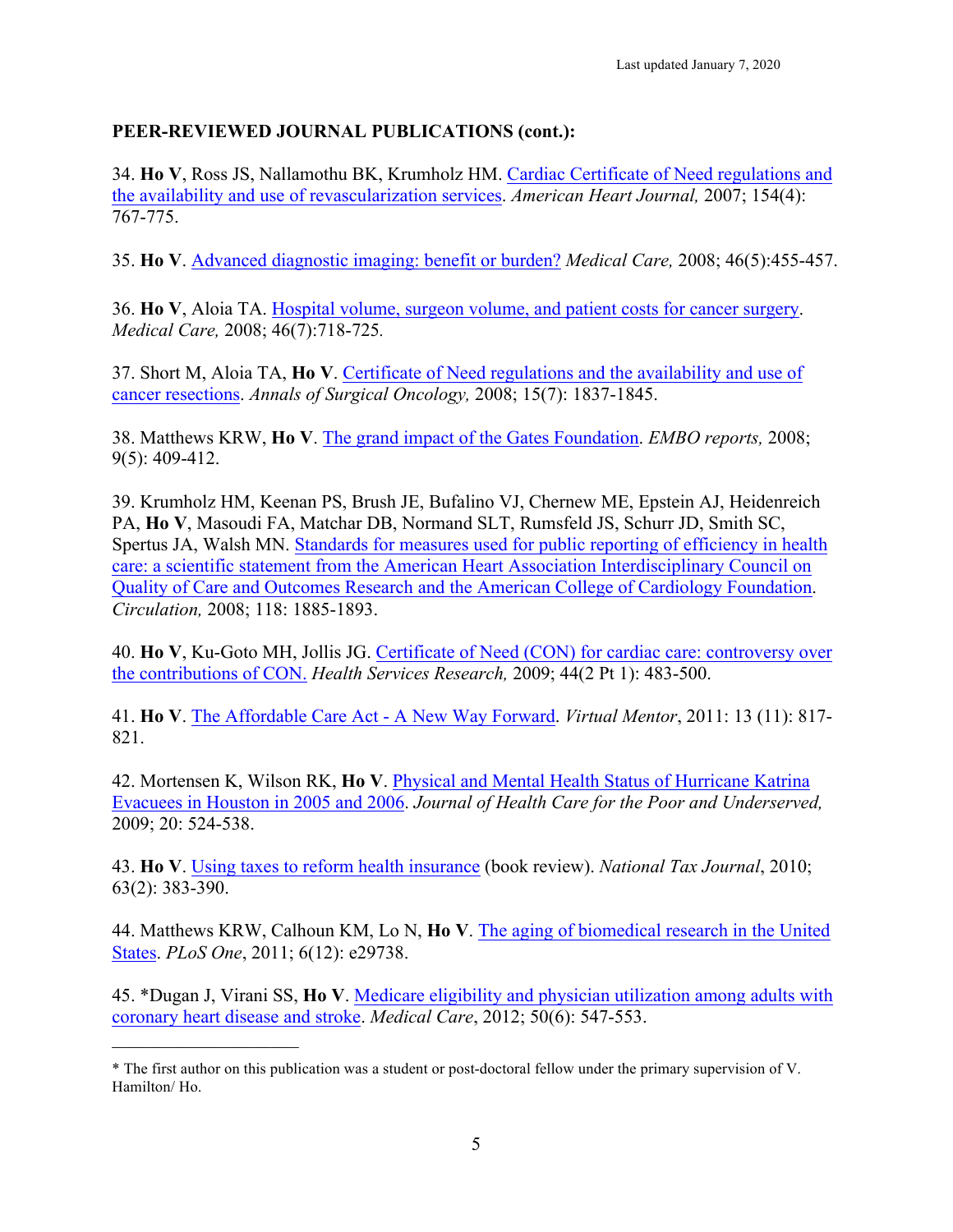46. **Ho V**, Ku-Goto MH. State deregulation and medicare costs for acute cardiac care. *Medical Care Research and Review*, 2013; 70(2): 185-205.

47. **Ho V**, Short M, Ku-Goto MH. Can centralization of cancer surgery improve social welfare? *Forum for Health Economics & Policy*, 2012; 15(3): 107-131.

48. Gandjour A, Ku-Goto MH, **Ho V**. Comparing the validity of different measures of illness severity - a hospital-level analysis for acute myocardial infarction. *Health Services Management Research*, 2012; 25(3): 138-143

49. Bennarroch-Gampel J, Lairson D, Boyd C, Sheffield K, **Ho V**, Riall T. Cost-effectiveness analysis of cholecystectomy during Roux-en-Y gastric bypass for morbid obesity. *Surgery*, 2012; 152(3): 363-375.

50. Hoffman K, Niu J, Giordano S, **Ho V**, Smith B. Prostate cancer treatment patterns in the state of Texas, 2004-2007. *Texas Public Health Association Journal*, 2013; 65(2): 37-44.

51. **Ho V**, Dugan J and Ku-Goto MH. Why are hospital prices rising? *Health Management, Policy and Innovation*, 2013; 1(4):1-16.

52. Short MN, Aloia T, **Ho V**. The influence of complications on the costs of complex cancer surgery. *Cancer*, 2014; 120 (7): 1035-1041.

53. \*Russell HV, Okcu MF, Kamdar K, Shah MD, Kim E, Swint JM, Chan W, Du XL, Franzini L, **Ho V**. Algorithm for analysis of administrative pediatric cancer hospitalization data according to indication for admission. *BMC Medical Informatics and Decision Making*, 2014 14:88.

54. Short MN, **Ho V** and Aloia, T. Impact of processes of care aimed at complication reduction on the cost of complex cancer surgery. *Journal of Surgical Oncology*, 2015; 112(6): 610-615.

55. \*Kim W, Wolff S, **Ho V**. Measuring the Volume-Outcome Relation for Complex Hospital Surgery. *Applied Health Economics and Health Policy*, 2016: 14(453).

56. **Ho V**, Allen T, Kim U, Keenan WP, Ku-Goto MH, and Sanderson M. Measuring the Cost Implications of the Collaborative Accountable Care Initiative in Texas. *American Journal of Managed Care*, 2016: 22(9):e304-e310.

 $\mathcal{L}_\text{max}$  , where  $\mathcal{L}_\text{max}$  , we have the set of  $\mathcal{L}_\text{max}$ 

<sup>\*</sup> The first author on this publication was a student or post-doctoral fellow under the primary supervision of V. Hamilton/ Ho.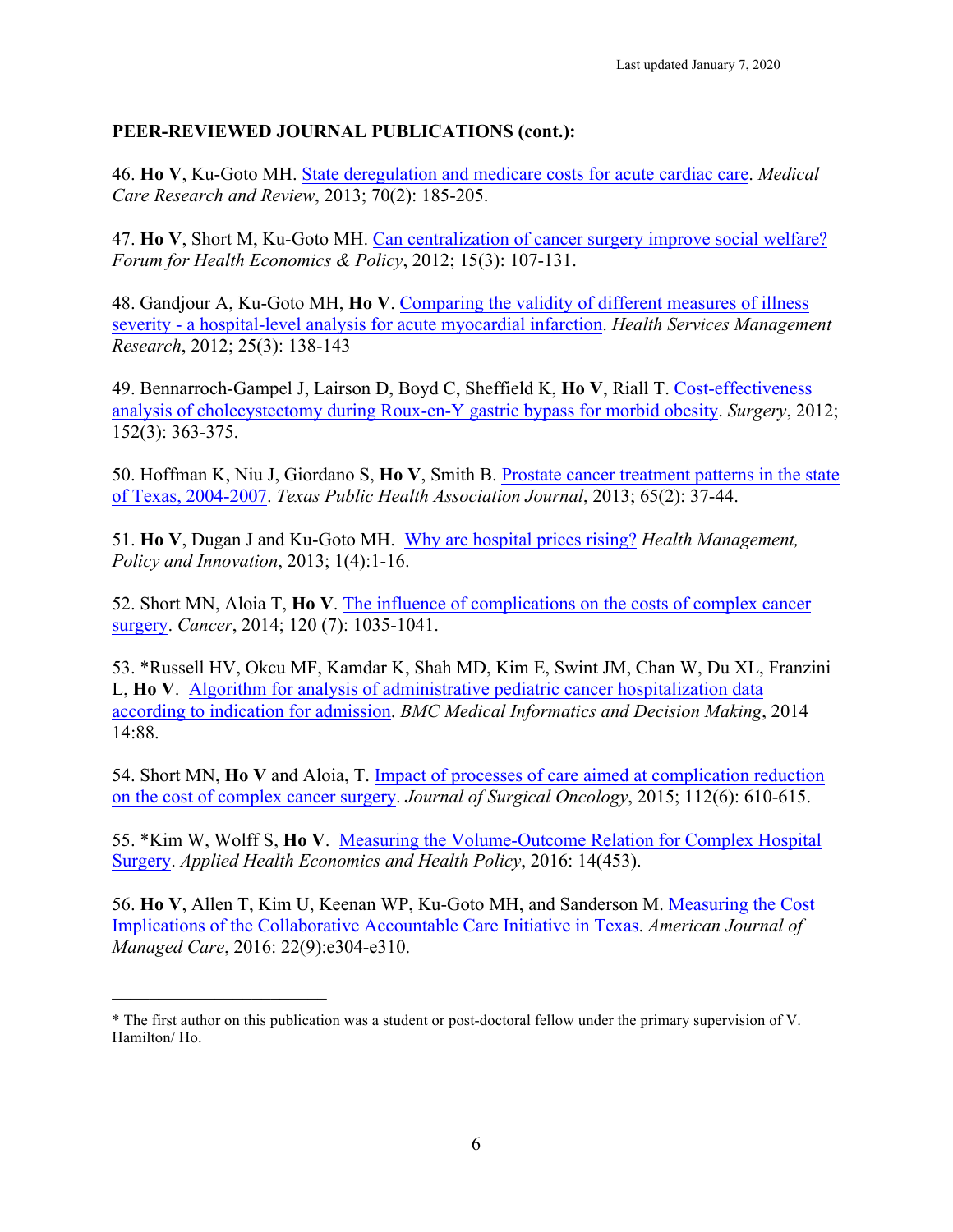57. Russell H, Street A, **Ho V.** How Well Do All Patient Refined–Diagnosis-Related Groups Explain Costs of Pediatric Cancer Chemotherapy Admissions in the United States? *Journal of Oncology Practice*, 2016: 12(5):e564-e575.

58. **Ho V**, Ku-Goto MH, Zhao H, Hoffman KE, Smith BD, Giordano SH. Regional differences in recommended cancer treatment for the elderly. *BMC Health Services Research*, 2016: 16:262. Online July 15, 2016.

59. **Ho V**, Ross J, Steiner C, Mandawat A, Short M, Ku-Goto M, Krumholz H. A Nationwide Assessment of the Association of Smoking Bans and Cigarette Taxes with Hospitalizations for Acute Myocardial Infarction, Heart Failure and Pneumonia. *Medical Care Research and Review*, 2017; 74(6): 687-704.

60. Erickson K, Zheng Y, Winkelmayer W, **Ho V**, Bhattacharya J, Chertow G. Consolidation in the Dialysis Industry, Patient Choice, and Local Market Competition. *Clinical Journal of the American Society of Nephrology*, 2017; 12(3): 536-545.

61. \*Pickett S, Marks E, **Ho V**. Gain in Insurance Coverage and Residual Uninsurance under the Affordable Care Act in Texas, 2013-2016. *American Journal of Public Health*, 2017; 1-7(1): 120-126.

62. **Ho V**, Metcalfe L, Dark C, Vu L, Weber E, Shelton G, Underwood H. Comparing Utilization and Costs of Care in Freestanding Emergency Departments, Hospital Emergency Departments, and Urgent Care Centers. *Annals of Emergency Medicine*, 2017; 70 (6), 846-857.

63. Boylan R, **Ho V**. The Most Unkindest Cut of All? State Spending on Health, Education, and Welfare During Recessions. *National Tax Journal*, 2017, 70(2), 329-366.

64. **Ho V**, Short M, Aloia TA. Can postoperative process of care utilization or complication rates explain the volume-cost relationship for cancer surgery? *Surgery*, 2017: 162(2), 418-428.

65. **Ho V**. Refinement of the Affordable Care Act. *Annual Review of Medicine*, 2018: 69(1), 19- 28.

66. Dark C., Xu Y, **Ho V.** Freestanding Emergency Departments Preferentially Locate In Areas With Higher Household Income. *Health Affairs*, 2017: 36(10), 1712-1719.

67. Zhao H, Zhang N, **Ho V**, Ding M, He W, Niu J, Ming A, Du X, Zorzi D, Chavez M, Giordano S. Adherence to treatment guidelines and survival for older patients with stage II or III colon cancer in Texas from 2001 to 2011. *Cancer,* 2018: 124(4), 679-687.

<sup>\*</sup> The first author on this publication was a student or post-doctoral fellow under the primary supervision of V. Hamilton/ Ho.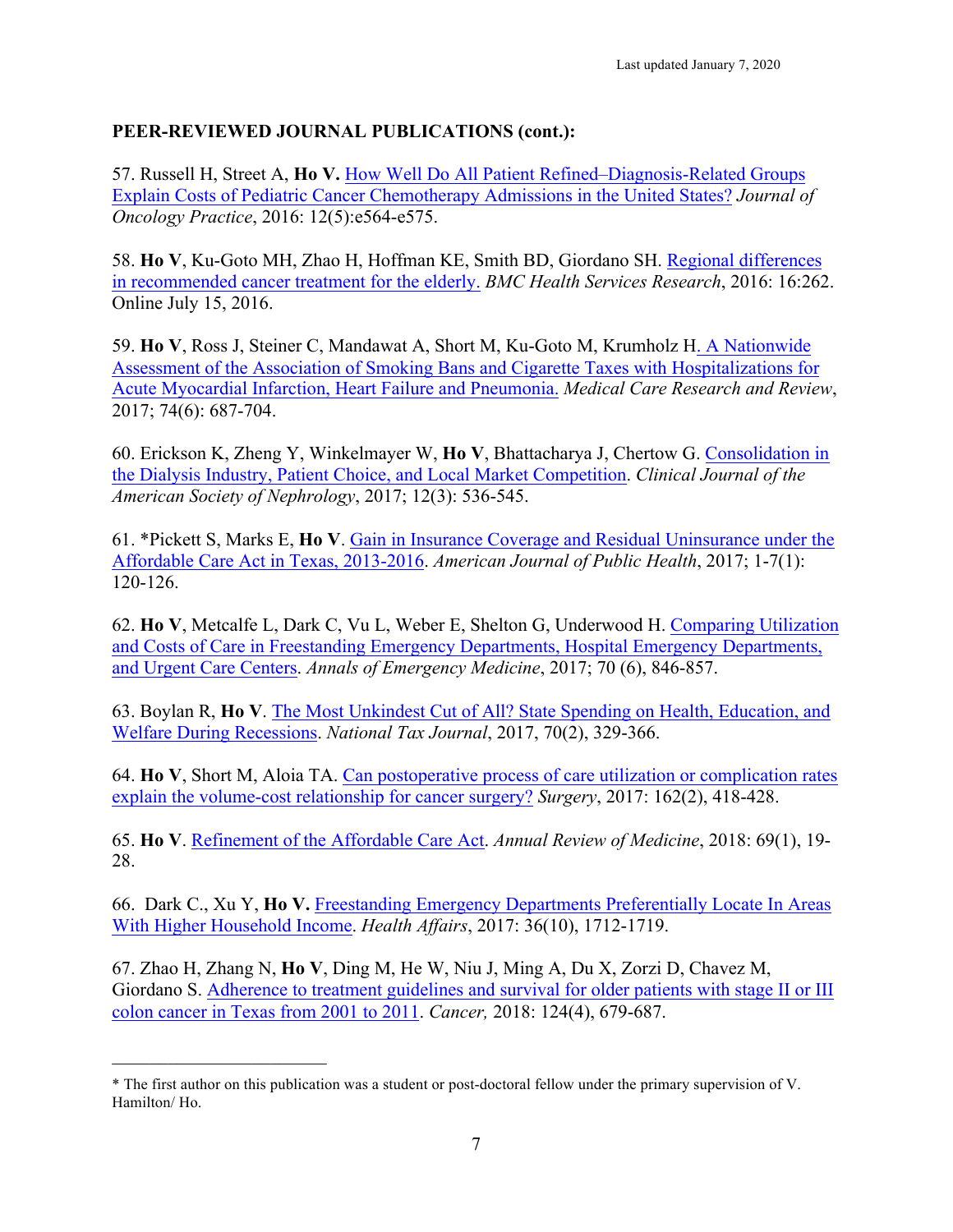68. Erickson K, Zhao B, **Ho V**, Winkelmayer W. Employment among Patients Starting Dialysis in the United States. *Clinical Journal of the American Society of Nephrology*, 2018: 13 (2) 265- 273.

69. Erickson K, Zheng Y, **Ho V**, Winkelmayer W, Bhattacharya J, Chertow G. Market Competition and Health Outcomes in Hemodialysis. *Health Services Research*, 2018: 53(5), 3680-3703.

70. Erickson K, Winkelmayer W, **Ho V**, Bhattacharya J, Chertow G. Market Consolidation and Mortality in Patients Initiating Hemodialysis. *Value in Health*, 2018: online July 27, 2018.

71. Kantarjian H, Light DW, **Ho V**. The "American (cancer) patients first" plan to reduce drug prices – A critical assessment. *American Journal of Hematology, 2018*: 93(12), 1444-1450.

72. Erickson K, **Ho V**, Winkelmayer W. Did Medicaid expansion reduce mortality among patients initiating dialysis for irreversible kidney failure? *JAMA*. 2018: online Oct. 25, 2018.

73. Chui P, Parzynski C, Ross J, Desai N, Gurm H, Spertus J, Seto A, **Ho V,** Curtis J. Association of Statewide Certificate of Need Regulations With Percutaneous Coronary Intervention Appropriateness and Outcomes. *Journal of the American Heart Association*, 2019; 8(2).

74. Fredell M, Kantarjian H, Shih T, **Ho V**, Mukherjee B. How much of U.S. health care spending provides direct care or benefit to patients? *Cancer*, 2019: 125(9), 1404-1409.

75. Short M, **Ho V**. Weighing the effects of vertical integration versus market concentration on hospital quality. *Medical Care Research and Review*, 2019: online Feb. 9, 2019.

76. Erickson K, Zhou B, Niu J, Winkelmayer W, Bhattacharya J, Chertow G, **Ho V**. Association of Hospitalization and Mortality Among Patients Initiating Dialysis with Hemodialysis Facility Ownership and Acquisitions. *JAMA Network Open*, 2019: online May 17, 2019.

77. \*Xu Y, **Ho V**. Freestanding emergency departments in Texas do not alleviate congestion in hospital-based emergency departments*. The American Journal of Emergency Medicine*, 2019: 38(3), 471-476.

78. **Ho V**, Metcalfe L, Vu L, Short M, Morrow R. Annual Spending per Patient and Quality in Hospital-Owned versus Physician-Owned Organizations: An Observational Study. *Journal of General Internal Medicine*. 2019: online Sept. 3, 2019.

<sup>\*</sup> The first author on this publication was a student or post-doctoral fellow under the primary supervision of V. Hamilton/ Ho.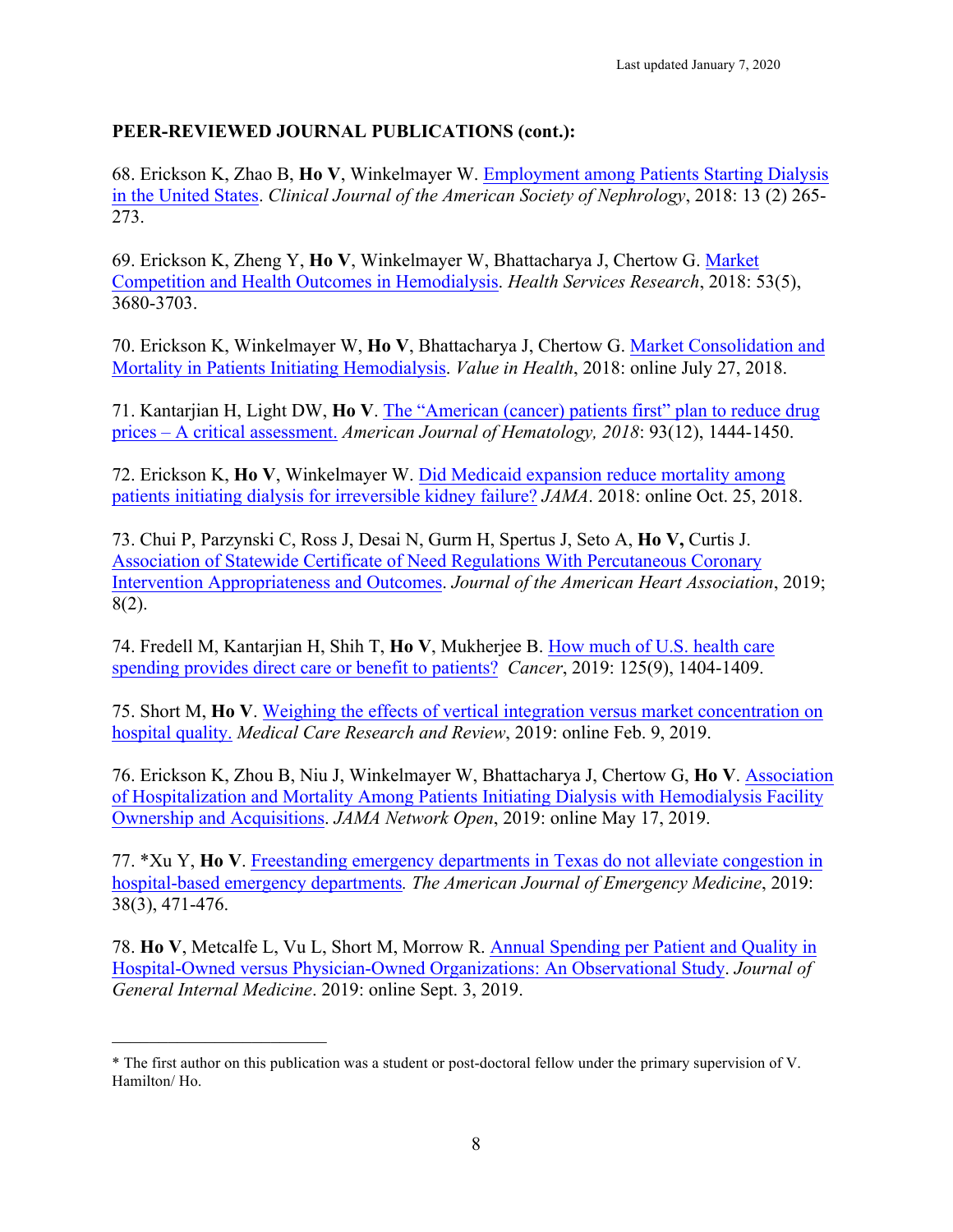79. **Ho V**, Xu Y, Akhter M. Freestanding Emergency Department Entry and Market-Level Spending on Emergency Care. *Academic Emergency Medicine*, 2019: 26 (11), 1221-1231.

80. Erickson K, Shen J, Zhao B, Winkelmayer W, Chertow G, Ho V, Bhattacharya J. Safety-net care for maintenance dialysis in the United States. *Journal of the American Society of Nephrology*. 2019, 35(3), 649-655.

81. Saeed M, **Ho V**, Erickson K. Consolidation in dialysis Markets – Causes, consequences, and the role of policy. *Seminars in Dialysis*. 2020: 30, 90-99.

82. Norouzi S, Zhao B, Awan A, Winkelmayer W, **Ho V, Erickson K.** Bundled Payment Reform and Dialysis Facility Closures in End-Stage Kidney Disease. *Journal of the American Society of Nephrology*. 2020, online, Feb. 4.

83. **Ho V**, Tapaneeyakul S, Metcalfe L, Vu L, Short M. Using Medicare Data to Measure Vertical Integration of Hospitals and Physicians. *Health Services and Outcomes Research Methodology*. 2020: 20: 1-12.

84. Awan A, Zhao B, Anumudu S, Winkelmayer W, **Ho V**, Erickson K. Pre-ESKD Nephrology Care and Employment at the Start of Dialysis. *Kidney International Reports*. 2020, online, May 7.

85. **Ho V**. Revisiting States' Experience With Certificate of Need. JAMA. 2020, online, November 24.

#### **PUBLISHED WITHOUT REVIEW BY PEER GROUP:**

- 1. **Ho V.**, Marks E., and Bray, P.G. James A Baker III Institute for Public Policy Rice University, The Episcopal Health Foundation, Health Reform Monitoring Survey – Texas, Issue Brief #1: Were Texans satisfied with the cost of health care and health insurance prior to the Affordable Care Act? Houston Texas: 2014.
- 2. Marks, E., Bray, P.G., **Ho, V.** and Lazarescou, N. James A. Baker III Institute for Public Policy, Rice University, The Episcopal Health Foundation, Health Reform Monitoring Survey – Texas, Issue Brief #2: The Affordable Care Act and Texas' "Young Invincibles". Houston, Texas: 2014.
- 3. **Ho, V.**, Marks, E., and Bray, P.G. James A. Baker III Institute for Public Policy, Rice University, The Episcopal Health Foundation, Health Reform Monitoring Survey – Texas, Issue Brief #3: Early Effects of the Affordable Care Act on health insurance coverage in Texas for 2014 . Houston, Texas: 2014.

<sup>\*</sup> The first author on this publication was a student or post-doctoral fellow under the primary supervision of V. Hamilton/ Ho.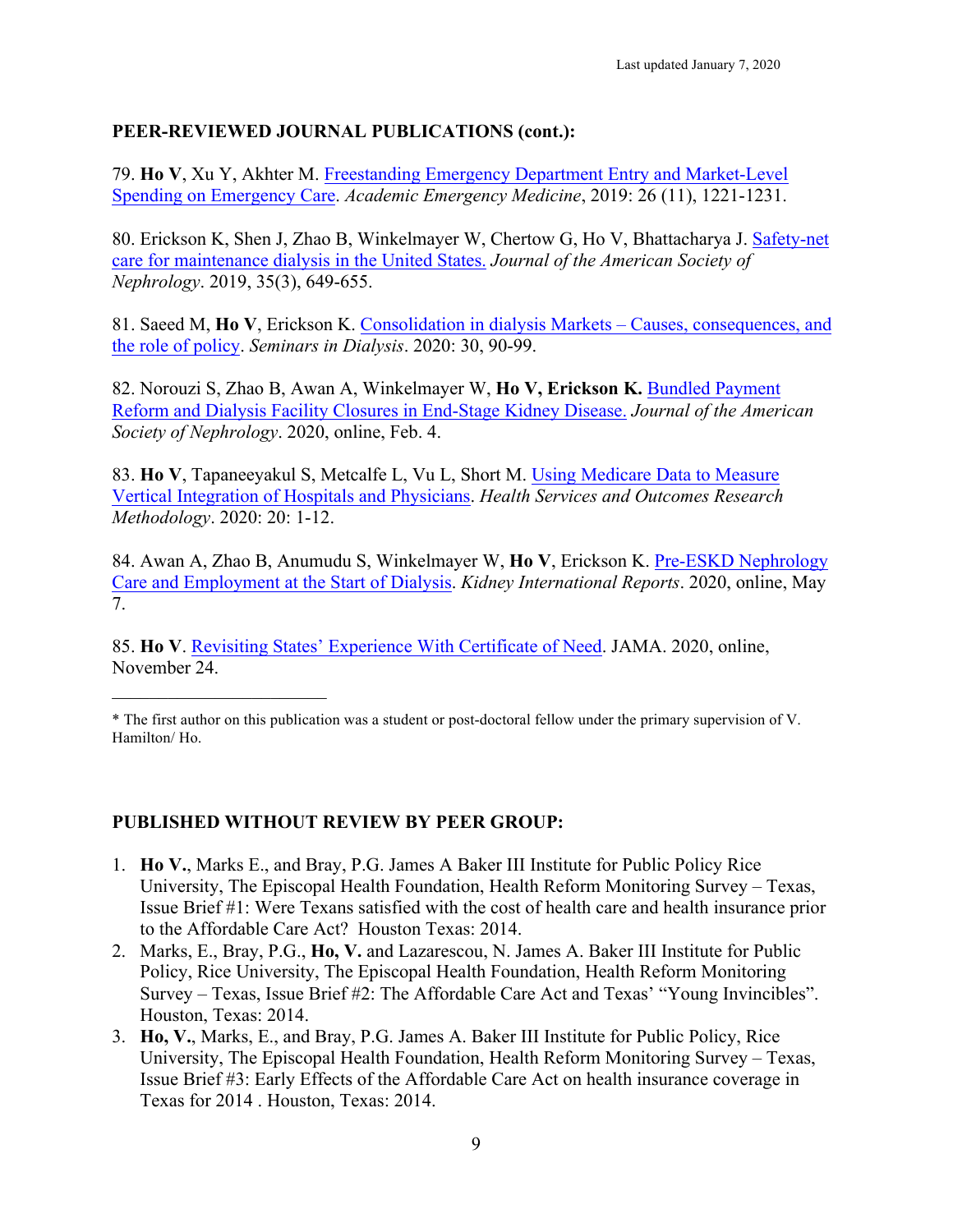## **PUBLISHED WITHOUT REVIEW BY PEER GROUP (cont.):**

- 4. Marks, E., **Ho, V.**, James A. Baker III Institute for Public Policy, Rice University, The Episcopal Health Foundation, Health Reform Monitoring Survey – Texas, Issue Brief #4: The Affordable Care Act and Hispanics in Texas. Houston, Texas: 2014.
- 5. Marks, E. and **Ho, V.** James A. Baker III Institute for Public Policy, Rice University, The Episcopal Health Foundation, Health Reform Monitoring Survey – Texas, Issue Brief #5: The experience of Texans with healthcare.gov. Houston, Texas: 2014.
- 6. Marks, E., **Ho, V.**, and Mineo, J., James A. Baker III Institute for Public Policy, Rice University, The Episcopal Health Foundation, Health Reform Monitoring Survey – Texas, Issue Brief #6: Affordability of marketplace plans for 138-399% FPL. Houston, Texas: 2014
- 7. Marks, E. and **Ho, V.** James A. Baker III Institute for Public Policy, Rice University, The Episcopal Health Foundation, Health Reform Monitoring Survey – Texas, Issue Brief #7: Insurance status of adult Texans and characteristics of the uninsured as of June 2014. Houston, Texas: 2014.
- 8. **Ho, V.** and Marks, E. James A. Baker III Institute for Public Policy, Rice University, The Episcopal Health Foundation, Health Reform Monitoring Survey – Texas, Issue Brief #8: Affordability of marketplace plans in the largest metropolitan areas of Texas. Houston, Texas: 2014.
- 9. Marks E., **Ho V.**, Mineo, J. James A. Baker III Institute for Public Policy, Rice University, The Episcopal Health Foundation, Health Reform Monitoring Survey – Texas, Issue Brief #9: Preparing for the second marketplace enrollment period in Texas. Houston Texas: 2014.
- 10. Kim W., Marks E., Short M., Crowe H. and **Ho V.** James A. Baker II Institute for Public Policy, Rice University, The Episcopal Health Foundation, Health Reform Monitoring Survey – Texas, Issue Brief #10: Marketplace Plans: Premiums, Network Size and Market Competition. Houston Texas: 2014.
- 11. **Ho V.**, Marks E. James A. Baker III Institute for Public Policy, Rice University, The Episcopal Health Foundation, Health Reform Monitoring Survey – Texas, Issue Brief #11: Effects of the Affordable Care Act on health insurance coverage in Texas as of March 2015. Houston Texas.
- 12. Marks E, **Ho V**, Balihe P. James A. Baker III Institute for Public Policy, Rice University, The Episcopal Health Foundation, Health Reform Monitoring Survey – Texas, Issue Brief #12: Change in Insurance Status of Adult Texans by Demographic Group as of March 2015. Houston Texas.
- 13. Marks E, **Ho V**, Balihe P. James A. Baker III Institute for Public Policy, Rice University, The Episcopal Health Foundation, Health Reform Monitoring Survey – Texas, Issue Brief #13: Characteristics of Uninsured Texans as of March 2015. Houston, Texas.
- 14. Marks E, **Ho V**, Balihe P. James A. Baker III Institute for Public Policy, Rice University, The Episcopal Health Foundation, Health Reform Monitoring Survey – Texas, Issue Brief #14: Comparison of Affordability and Utilization of Health Care Services by Insured and Uninsured Adult Texans. Houston, Texas. 2015.
- 15. Marks E, **Ho V**, Balihe P. James A. Baker III Institute for Public Policy, Rice University, The Episcopal Health Foundation, Health Reform Monitoring Survey – Texas, Issue Brief #15: Impact of the Affordable Care Act on Texas Workers. Houston, Texas. 2015.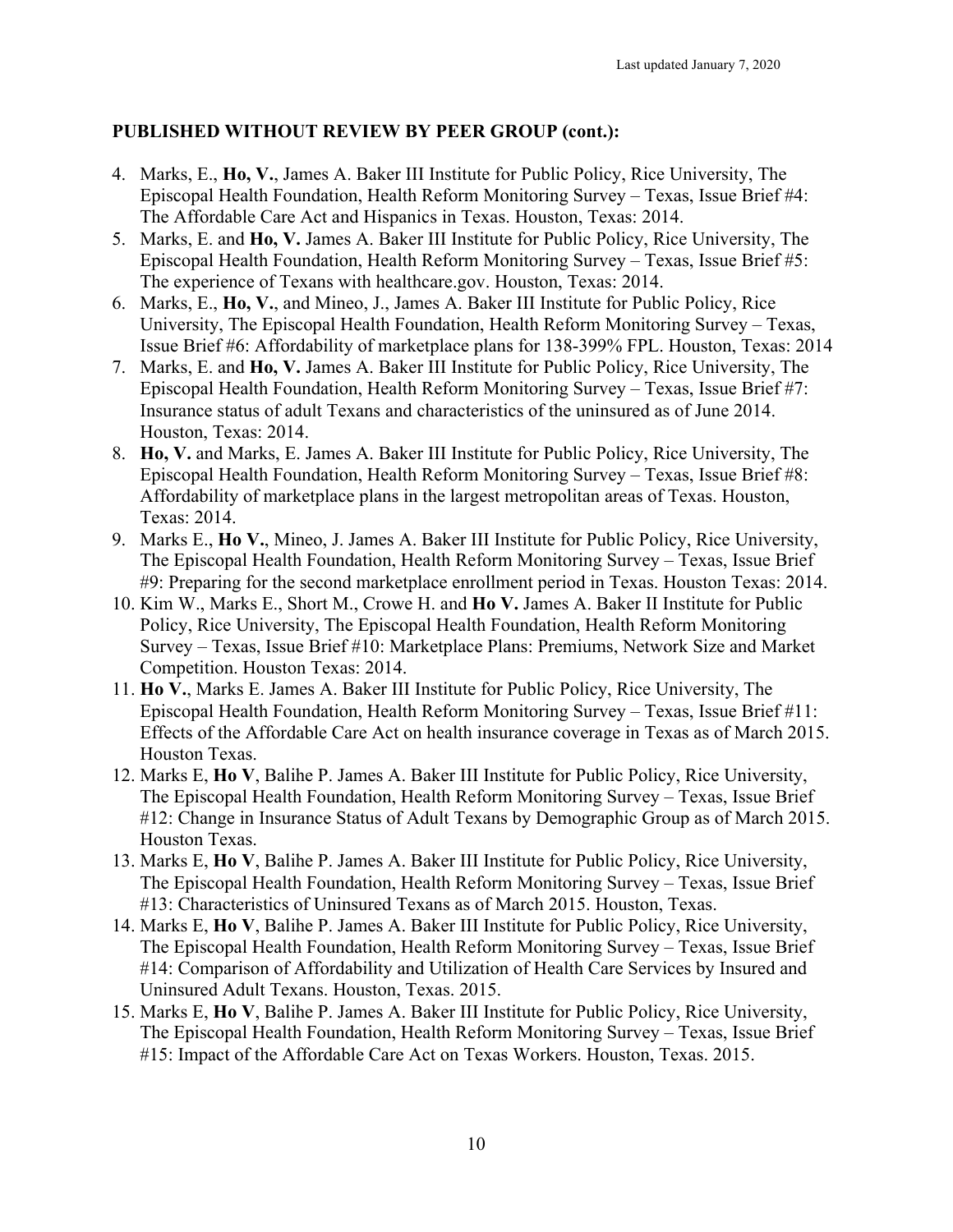## **PUBLISHED WITHOUT REVIEW BY PEER GROUP (cont.):**

- 16. Marks E, **Ho V**, Balihe P. James A. Baker III Institute for Public Policy, Rice University, The Episcopal Health Foundation, Health Reform Monitoring Survey – Texas, Issue Brief #16: Characteristics and Changes in Rate of the Uninsured in Texas and the United States as of September 2015. Houston, Texas.
- 17. Sim S, Marks E, **Ho V**, Balihe P. James A. Baker III Institute for Public Policy, Rice University, The Episcopal Health Foundation, Health Reform Monitoring Survey – Texas, Issue Brief #17: Affordability of Health Services among Non-Elderly Texas Adults. Houston, Texas. 2016.
- 18. Marks E, Sim S, **Ho V**, Balihe P. James A. Baker III Institute for Public Policy, Rice University, The Episcopal Health Foundation, Health Reform Monitoring Survey – Texas, Issue Brief #18: Why were 20% of Adult Texans Uninsured in 2015? Houston, Texas. 2016.
- 19. Marks E, Sim S, **Ho V**, Balihe P. James A. Baker III Institute for Public Policy, Rice University, The Episcopal Health Foundation, Health Reform Monitoring Survey – Texas, Issue Brief #19: Health Insurance Literacy among Adult Texans. Houston, Texas. 2016.
- 20. Sim S, Marks E, **Ho V**, Balihe P. James A. Baker III Institute for Public Policy, Rice University, The Episcopal Health Foundation, Health Reform Monitoring Survey – Texas, Issue Brief #20: Insured Texans lack clear understanding of their health insurance plans. Houston, Texas. 2016.
- 21. Marks E, **Ho V**, Sim S. James A. Baker III Institute for Public Policy, Rice University, The Episcopal Health Foundation, Health Reform Monitoring Survey – Texas, Issue Brief #21: Changes in Rates and Characteristics of the Uninsured among Texans ages 18-64 from 2013- 2016. Houston, Texas. 2016.
- 22. Marks E, **Ho V**, Sim S. James A. Baker III Institute for Public Policy, Rice University, The Episcopal Health Foundation, Health Reform Monitoring Survey – Texas, Issue Brief #22: The Impact of the Affordable Care Act on Adult Hispanics in Texas. Houston, Texas. 2016.
- 23. Marks E, **Ho V**, Sim S. James A. Baker III Institute for Public Policy, Rice University, The Episcopal Health Foundation, Health Reform Monitoring Survey – Texas, Issue Brief #23: The Experience of Texas Young Invincibles 2013-2016. Houston, Texas. 2016.
- 24. Sim S, Marks E, **Ho V**. James A. Baker III Institute for Public Policy, Rice University, The Episcopal Health Foundation, Health Reform Monitoring Survey – Texas, Issue Brief #24: Stability of Health Insurance Coverage among Texans ages 18-64. Houston, Texas. 2016.

## **BOOK CHAPTERS:**

Gregory RG, **Ho V**, McDermott L, Hagan J. The Australian and US labour markets in the 1930's. In: B Eichengreen, TJ Hatten (eds.), "Interwar Unemployment in International Perspective". NATO ASI series, Kluwer Academic Publishers, 1988.

Gregory RG, **Ho V**, McDermott L. Sharing the burden: The Australian labour market during the 1930's. In: RG Gregory, NJ Butlin (eds.), "Recovery from the Depression, Australia and the World Economy in the 1930's". Cambridge University Press, 1988.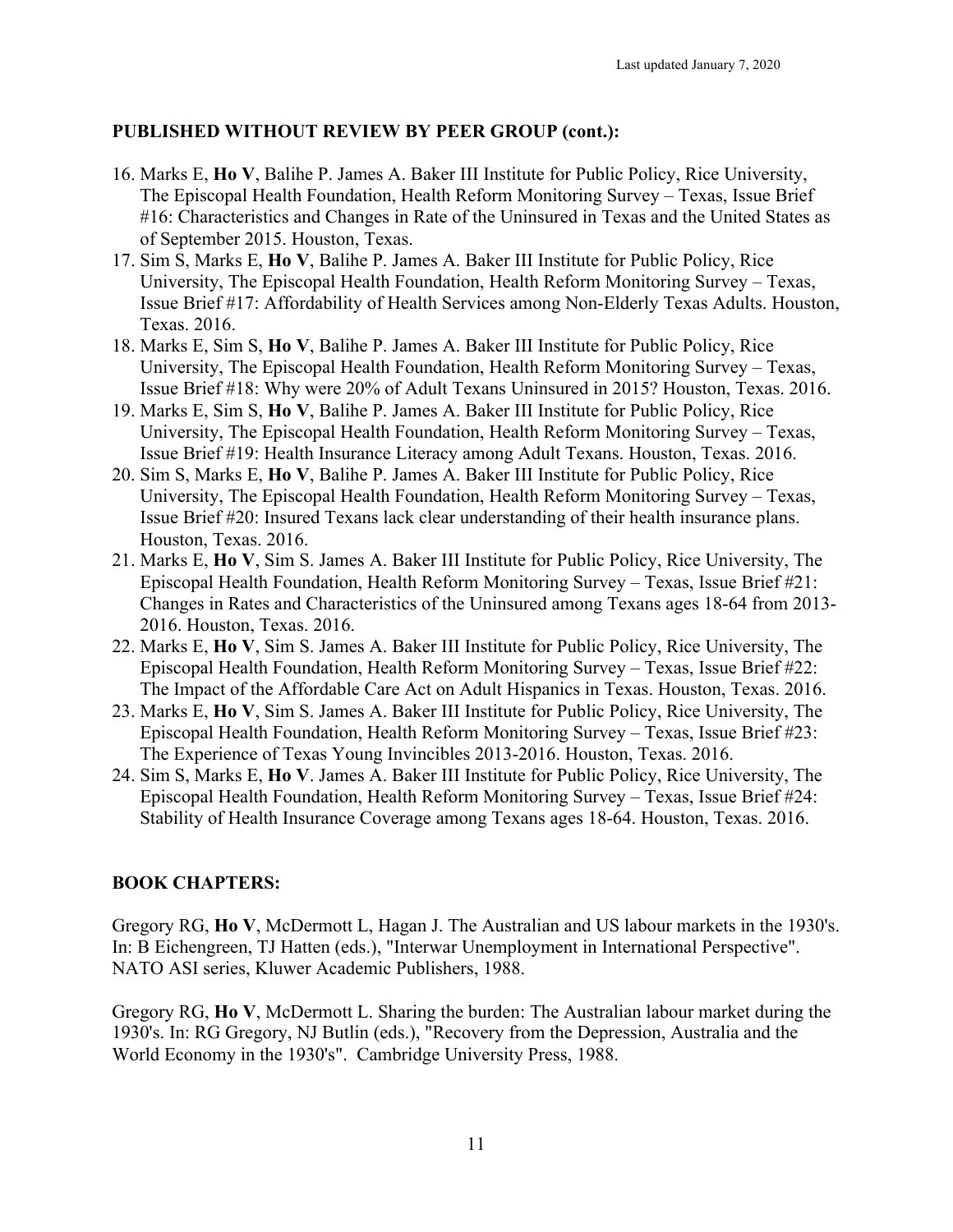### **BOOK CHAPTERS (cont.):**

Gregory RG, Anstie R, Daly A, **Ho V**. Women's pay in Australia, Great Britain, and the United States: The role of laws, regulations, and human capital. In: RT Michael, HI Hartmann, B O'Farrell (eds.), "Pay Equity, Empirical Enquiries". National Academy Press, 1989.

**Hamilton V**. Risk selection: a major issue in internal markets. In: M Jérôme-Forget, J White, J Wiener (eds.), "Health Care Reform through Internal Markets." Institute for Research on Public Policy, Montreal; Brookings Institute, Washington D.C., 1995.

Pilote L, Lavoie F, **Ho V**, Eisenberg MJ. Technological change in heart attack care in Quebec.\_ In: M McClellan, DP Kessler (eds.), "A Global Analysis of Technological Change in Health Care: The Case of Heart Attack." University of Michigan Press, 2002.

Hamilton B, **Ho V**. Estimating surgical volume-outcome relationships applying survival models: accounting for frailty and fixed effects, "Econometric Analysis of Health Data." John Wiley & Sons LTD, 2002.

**Ho V**. "Learning by doing." In: Anthony J. Culyer (ed.), Encyclopedia of Health Economics, Vol 2. San Diego: Elsevier; 2014. pp. 141-145.

#### **LETTERS TO THE EDITOR:**

**Hamilton V**, Benk V, Fortin P. Health insurance coverage and clinical outcomes in women with breast cancer. Letter to the editor. *The New England Journal of Medicine,* 1993; 329(27): 2039.

**Hamilton V**, Levinton C, St-Pierre Y, Grimard F. Cutting tobacco taxes, endangering youth. *Canadian Medical Association Journal,* 1997; 156:1377.

**Ho V**. Health insurance and access to primary care for children. *The New England Journal of Medicine,* 1998; 339(1): 50-51.

**Ho V**. Certificate of Need regulations and hospital mortality. *Journal of the American Medical Association,* 2003; 289(5):551.

Hamilton BH, **Ho V**. Estimating surgical volume-outcome relationships applying survival models: accounting for frailty and hospital fixed effects. In: A Jones, O O'Donnell (eds.), "Econometric Analysis of Health Data." John Wiley & Sons, 2002.

**Ho V**. Controlling for patient risk in volume-outcome studies. *Archives of Internal Medicine,* 2005; 165: 1664.

**Ho V**, Kim W, Wolff S. Authors' Reply to Luft: "Measuring the Volume-Outcome Relation for Complex Hospital Surgery". *Applied Health Economics and Health Policy*. 2017: 15(4), 537- 538.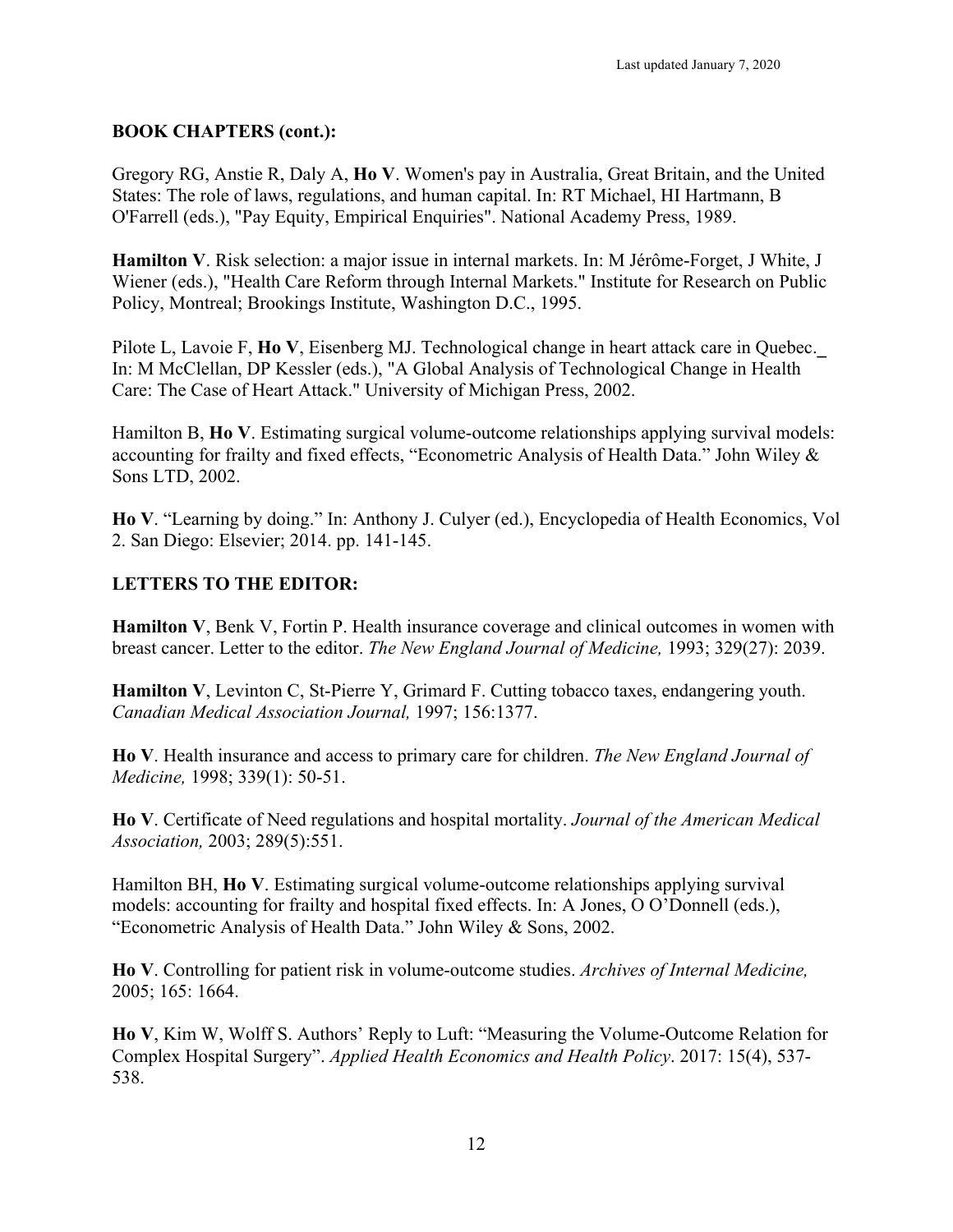### **LETTERS TO THE EDITOR (cont.):**

**Ho V**. In reply to Niforatos' letter "Comparing Utilization and Costs of Care in Freestanding Emergency Departments, Hospital Emergency Departments, and Urgent Care Centers." *Annals of Emergency Medicine*, 2018: 71(6), 800.

### **ABSTRACTS AND CONFERENCE PRESENTATIONS:**

**Hamilton V**, Hamilton B. Alcohol and earnings: Is drinking good for you? Fourteenth Association for Public Policy Analysis and Management Conference. Denver, CO. October 28- 31, 1992.

**Hamilton V**. The impact of ownership form and regulatory measures on firm behavior: A study of hospices. Association for Research on Nonprofit Organizations & Voluntary Action. Annual Research Conference. New Haven, CT. October 30 - November 1, 1992.

Esrey SA, **Hamilton V**. Environmental interventions: cost-effectiveness of interventions to improve hygiene/sanitation. Consultation on Cost-Effectiveness Interventions for Child Health: Technical Choices, Strategic Issues, and Priorities. Johns Hopkins University, USAID, World Bank. Baltimore, MD. November 30, 1992.

**Hamilton V**, Hamilton B. Alcohol in the workplace: Examining the impact of moderate and heavy drinking on workers' earnings. International Symposium on the Economics of Drug Abuse, Commonwealth Department of Health, Housing and Community Services. Canberra, AU. April 30, 1993

**Hamilton V**, Hamilton B. Does universal health insurance equalize access to care: A Canada-U.S. Comparison. Fourth Annual Health Economics Conference. Northwestern University, Evanston, IL. June 11-12, 1993.

**Hamilton V,** Hamilton B. Does universal health insurance equalize access to care? National Bureau of Economic Research Summer Institute, Workshop on Health Care. Cambridge, MA. July 28-30, 1993.

**Hamilton V**, Hamilton B. How does income affect access to care? A comparison of US and Canadian health care systems. Association for Public Policy Analysis and Management Conference. Washington, DC. October 28-31, 1993.

**Hamilton V**. Comparisons between cost models: Which to use and how to compare data. Peripheral Blood Progenitor Cell Transplantation Symposium, Clinical, Practical and Economic Considerations. London Regional Cancer Centre. November 19, 1993.

**Hamilton V**. Risk selection. Institute for Research and Public Policy/ Brookings, International Conference on Health Care Cost Control: Market Mechanisms. Montreal, QC. May 15-16, 1994.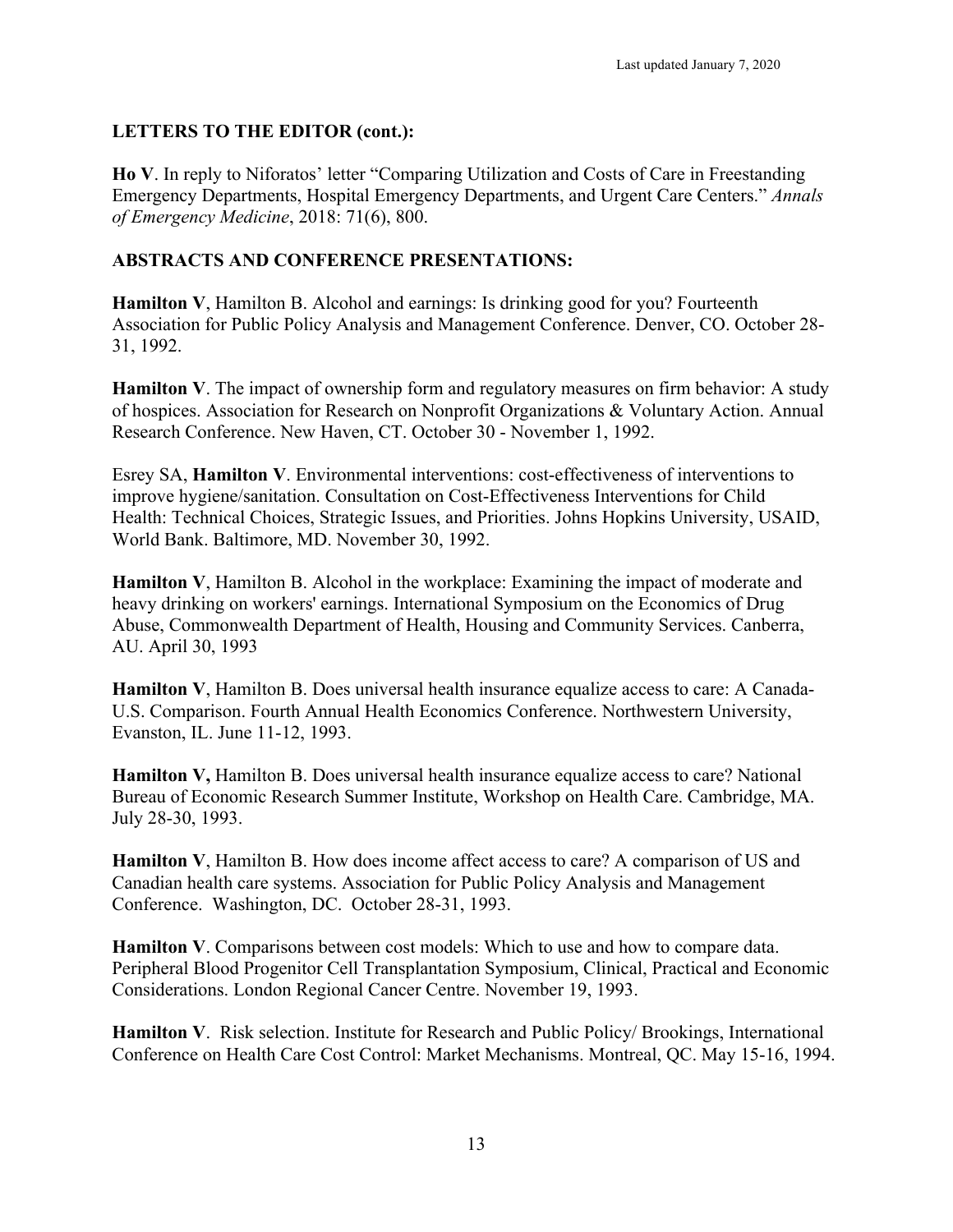Hamilton B, **Hamilton V**, Mayo N. What are the costs of queuing for hip fracture surgery in Quebec? National Bureau of Economic Research Summer Institute, Workshop on Health Care. Cambridge, MA. July 27-29, 1994.

Benk V, **Hamilton V**, Fortin P, Zhang G. Delay of radiation therapy (rt) in women with early stage breast cancer. The Royal College of Physicians and Surgeons of Canada Annual Meeting. Toronto, ON. September 14-19, 1994.

Clarke AE, Gironimi G, **Hamilton V**, Bloch DA, Fries JF, Esdaile JM. Comparing health care expenditures and patterns of utilization in Canadian and American SLE patients. *Arthritis and Rheumatism* 1994; 37(9supple):S419.

Benk V, Zhang G, **Hamilton V**, Choi S, Fortin P, Freeman CR. Les patientes attendent-elles pour leur irradiation mammaire? Association de Radio-Oncologies du Québec. Montreal. QC. June 4-7, 1995.

Vistnes J, **Hamilton V**. Do appointment delays affect the demand for outpatient care for children? The American Economic Association Annual Meetings. Washington, D.C. January 6- 8, 1995.

Goldman D, Hamilton B, **Hamilton V**. Queuing for surgery: Is the US or Canada worse off? The American Economic Association Annual Meetings. Washington, D.C. January 5-7, 1996.

**Hamilton V**, Hamilton B, Paarsch H. Access, utilization, and equity in Canada and the U.S.: An empirical model of physician visits. International Health Economics Association Inaugural Conference. Vancouver, BC. May 19-23, 1996.

Hamilton B, **Hamilton V**, Goldman D. Queuing for surgery: Is the U.S. or Canada worse off? International Health Economics Association Inaugural Conference. Vancouver, BC. May 19-23, 1996.

Hamilton B, **Hamilton V**. Does practice make perfect? Examining the relationship between hospital surgical volume and outcomes for hip fracture patients in Canada. International Health Economics Association Inaugural Conference. Vancouver, BC. May 19-23, 1996.

**Hamilton V**, Merrigan P, Dufresne E. Down and out: estimating the relationship between mental health and unemployment. Fifth European Workshop on Econometrics and Health Economics. Barcelona, ES. September 11-13, 1996.

Hamilton B, **Hamilton V**. Estimating surgical volume-outcome relationships applying survival models: accounting for frailty and hospital fixed effects. Barcelona, ES. September 11-13, 1996.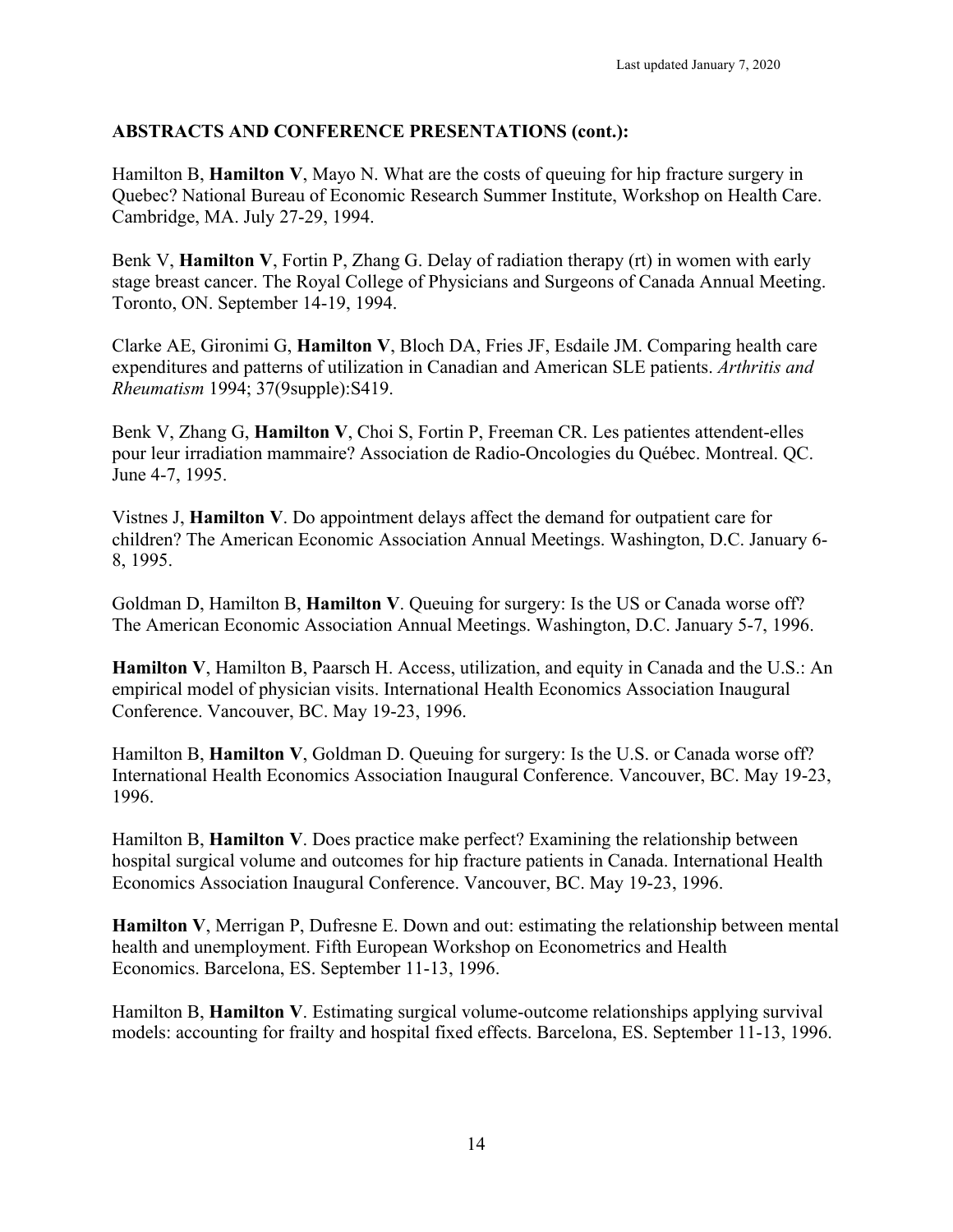Benk VM, **Hamilton V**, Zhang G, Fortin P, Levinton C, Freeman C. Excessive delay of radiation therapy and 5-year outcome in early-stage breast cancer. The Royal College of Physicians and Surgeons of Canada, Annual Meeting. Halifax, NS. September 26-29, 1996.

Benk VM, **Hamilton V**, Zhang G, Fortin P, Levinton C, Freeman C. Excessive delay of radiation therapy and 5-year outcome in early-stage breast cancer. Radiological Society of North America, 82nd Scientific Assembly and Annual Meeting. Chicago, IL. December 1-6, 1996.

**Hamilton V**, Levinton C, St-Pierre Y, Grimard F. Effects of financial incentives: The impact of tobacco taxes on low income smokers in Canada. Canadian Health Economics Research Association,  $7<sup>th</sup>$  Canadian Conferences on Health Economics. Ottawa, ON. August 21-23, 1997.

**Hamilton V**, Grover SA, Lavoie F. Determining the indirect costs of coronary heart disease and their implications for the cost-effectiveness of primary prevention. Canadian Health Economics Research Association,  $7<sup>th</sup>$  Canadian Conferences on Health Economics. Ottawa, ON. August 21-23, 1997.

Clarke AE, Petri M, Manzi S, Isenberg D, Gordon C, Senecal JL, Sutcliffe N, Choquette D, Goulet JR, Grodzicky T, Fortin PR, Danoff DS, Levinton C, St-Pierre Y, **Ho V**, Esdaile JM. An international comparison of health resource utilization for patients with systemic lupus erythematosus (SLE). *Arthritis and Rheumatism,* 1997; 40(9 suppl):S316.

Hamilton B, **Hamilton V**. The impact of hospital mergers and acquisitions on the quality and cost of patient care. Winter Meetings of the Econometrics Society. Chicago, IL. Jan. 3-5, 1998.

Hamilton B, **Ho V.** Hospital mergers and acquisitions: Does market consolidation harm patients? 9<sup>th</sup> Annual Health Economics Conference. Cornell University, Ithaca, NY. June 28-29, 1998.

Hamilton B, **Ho V**. Hospital mergers and acquisitions: Does market consolidation harm patients? National Bureau of Economic Research, Health Care Workshop. Cambridge, MA. July 29-31, 1998.

**Ho V**. Learning by doing in the evolution of medical technologies. International health Economics Association 2<sup>nd</sup> World Conference. Rotterdam, NL. June 6-9, 1999.

**Ho V**. Learning and the evolution of medical technologies: The diffusion of coronary angioplasty. National Bureau of Economic Research, Health Care Workshop. Cambridge, MA. August 3-4, 2000.

**Ho V**. Evolution of the volume-outcome relationship. Fondazione Arturo Pinno Pintor. Symposium on Interventional Cardiology and Heart Surgery, Needs Appropriateness and Planning. Turin, IT. January 20, 2001.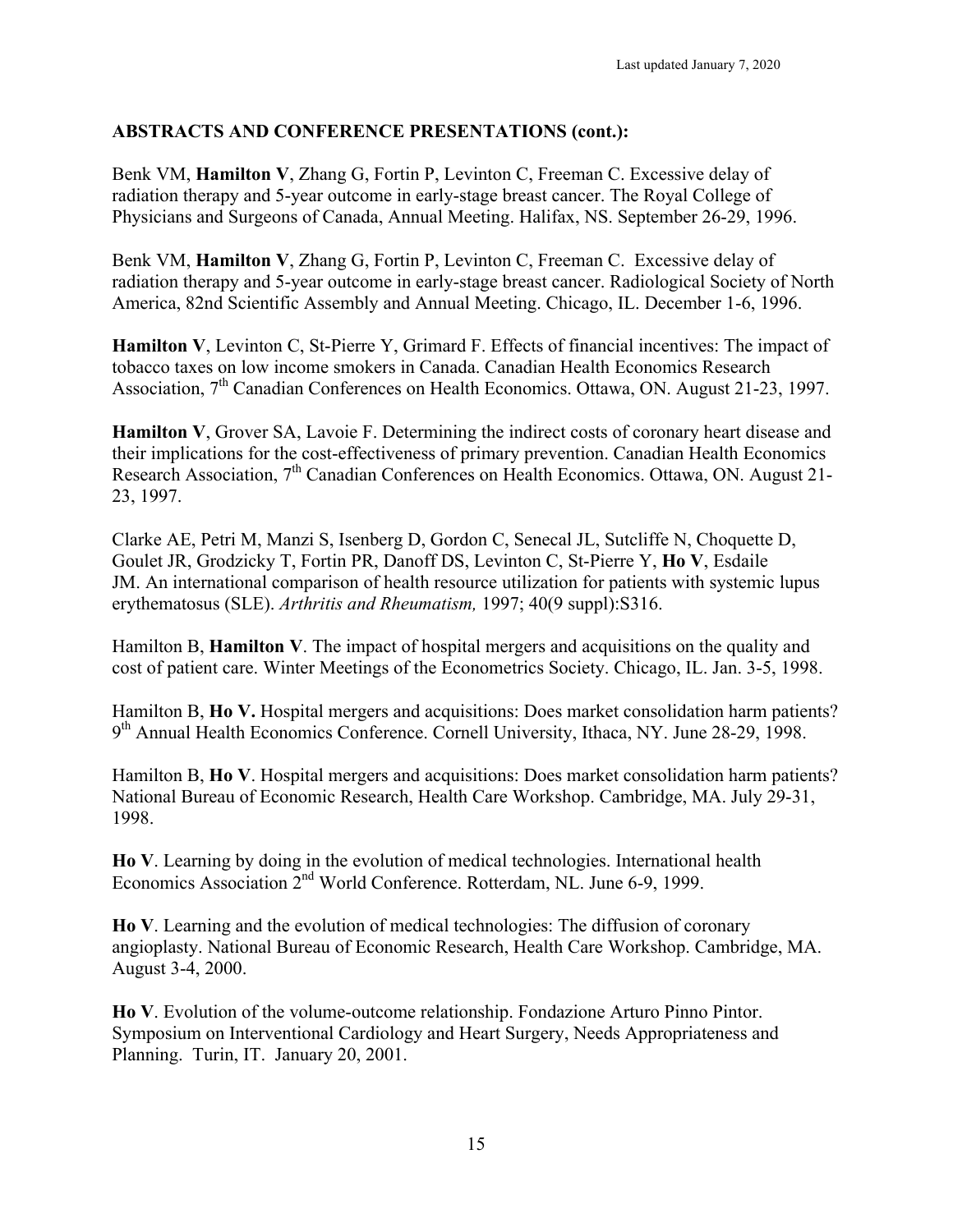**Ho V**. Learning and its implications for regulating of the diffusion of medical technologies. International Health Economics Association 2001 Conference. York, UK. July 19-23, 2001.

**Ho V**. Proprietary and non-proprietary learning in cancer surgery. Western Economics Association International 77th Annual Conference. Seattle, WA. June 29-July 3, 2002

**Ho V**. Proprietary versus non-proprietary learning in cancer surgery. Southern Economics Association 71<sup>st</sup> Annual Conference. New Orleans, LA. November 24-26, 2002.

**Ho V**, Heslin MJ. Regionalization versus competition in complex cancer surgery. Fourteenth Annual Health Economics Conference. RAND, Santa Monica, CA. April 27-28, 2003.

**Ho V**, Yun H, Wirthlin DJ, Allison JJ. Variations in management of peripheral arterial disease and amputation rates. 4<sup>th</sup> World Congress, International Health Economics Association. San Francisco, CA. June 15-18, 2003.

**Ho V**. Does Certificate of Need affect cardiac outcomes and costs? 4<sup>th</sup> World Congress, International Health Economics Association. San Francisco, CA. June 15-18, 2003.

**Ho V**. Does Certificate of Need save lives or money? American Economics Association Annual Meeting. Philadelphia, PA. January 7-9, 2005.

**Ho V**, Town RJ, Heslin M. Regionalization versus competition in complex cancer surgery. 5<sup>th</sup> World Congress, International Health Economics Association. Barcelona, ES. July 10-13, 2005.

Gowrisankaran G, **Ho V**, Town RJ. Causality and the volume-outcome relationship in surgery. 5th World Congress, International Health Economics Association. Barcelona, ES. July 10-13, 2005.

Gowrisankaran G, **Ho V**, Town RJ. Causality and the volume-outcome relationship in surgery. American Economics Association Annual Meeting. Boston, MA. January 6-8, 2006.

Short M, Aloia T, **Ho V**. The Effect of Certificate of Need on the Availability and Use of Cancer Resections. Academy Health Annual Research Meeting. Orlando, FL. June 3-5, 2007.

**Ho V**, Short M. Is Regionalization or Competition Better for Patient Welfare? Academy Health Annual Research Meeting. Washington, D.C. June 8-10, 2008.

**Ho V,** Dugan J, Ku-Goto MH. Do Hospitals Shift the Costs of the Uninsured to Private Payers? American Economics Association. Atlanta, GA. January 3-5, 2010.

**Ho V**, Dugan J, Ku-Goto MH. Do Hospitals Shift the Costs of the Uninsured to Private Payers? Third Biennial Conference of the American Society of Health Economists. Ithaca, NY. June 20- 23, 2010.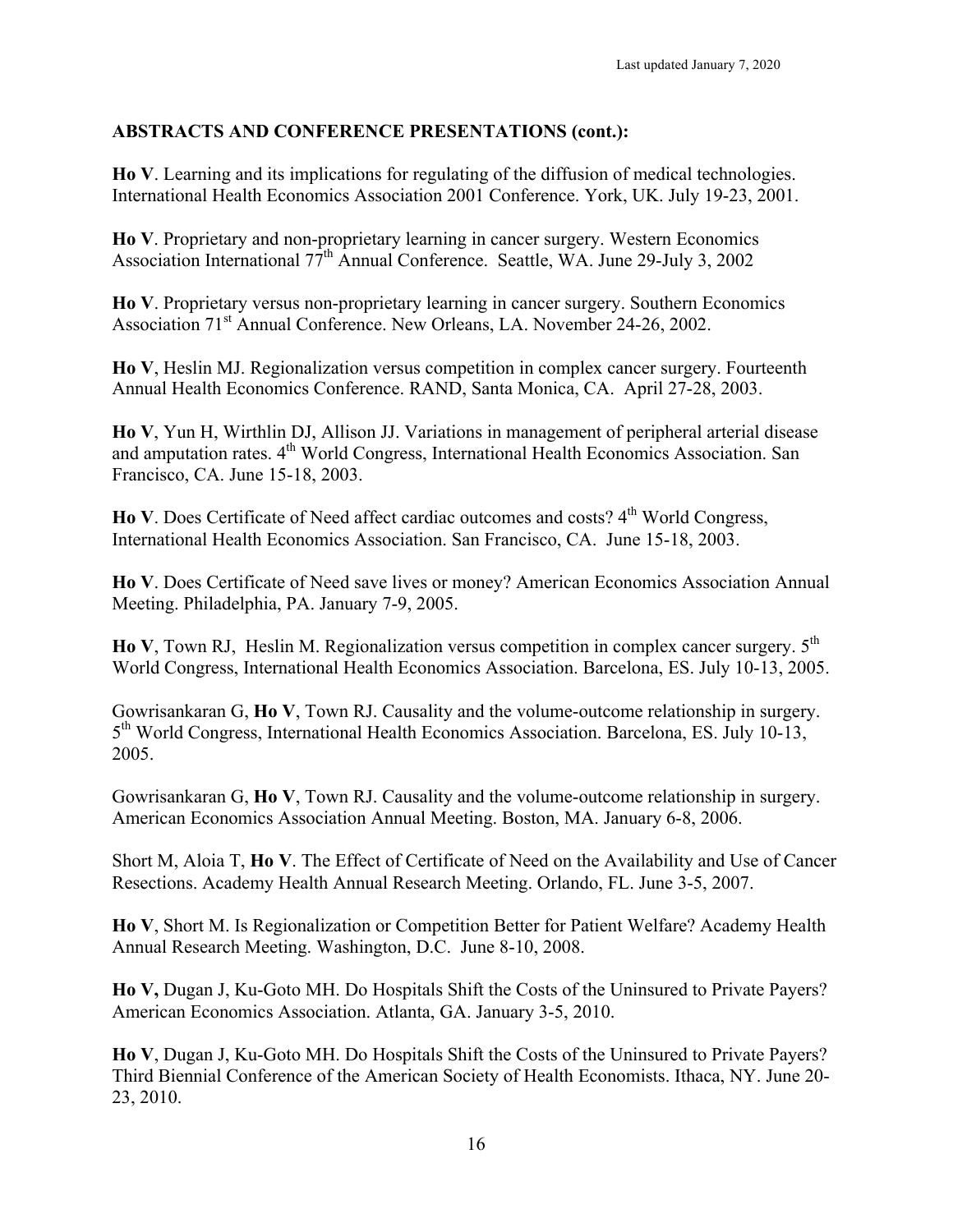**Ho V**, Short M, Ku-Goto MH. Can Centralization of Cancer Surgery Increase Consumer Welfare? Third Biennial Conference of the American Society of Health Economists. Ithaca, NY. June 20-23, 2010.

**Ho V**, Lau K. How do Hospital Mergers Influence Prices? Academy Health Annual Research Meeting. Seattle, WA. June 12-14, 2011.

**Ho V**, Dugan J, Ku-Goto MH. Do Hospitals Shift Costs from One Payer Type to Another? Academy Health Annual Research Meeting. Seattle, WA. June 12-14, 2011.

**Ho V**, Ku-Goto MH. State Deregulation and Medicare Costs for Acute Cardiac Care, Academy Health Annual Research Meeting. Seattle, WA. June 12-14, 2011.

**Ho V**, Ku-Goto MH, Aloia T. Explaining the volume-cost relationship for cancer surgery, American Society of Health Economists Meeting. Minneapolis, MN. June 10-13, 2012.

**Ho V**, Boylan R. How do State Revenue Swings Influence the Provision of Health, Education, and Welfare Services, American Society of Health Economists Meeting, Los Angeles, CA. June 22-25, 2014.

**Ho V**, Marks E, Pickett S. Individual and Market Factors Predicting Insurance Coverage under the Affordable Care Act. American Society of Health Economists Meeting, Philadelphia, PA. June 12-15, 2016.

**Ho V,** Evans E. Do Patients from Vulnerable Populations Undermine Overall Hospital Performance? American Society of Health Economists Meeting, Philadelphia, PA. June 12-15, 2016.

**Ho V**, Metcalfe L, Vu L, Short M, Underwood H. Are Hospital-Owned or Physician Owned Organizations More Costly? Academy Health Annual Research Meeting, New Orleans, LA. June 25-27, 2017.

**Ho V**, Ross J, Steiner C, Mandawat A, Short M, Ku-Goto M, Krumholz H. AHRQ HCUP Article of the Year Award: Policy Category, "A Nationwide Assessment of the Association of Smoking Bans and Cigarette Taxes with Hospitalizations for Acute Myocardial Infarction, Heart Failure, and Pneumonia", Academy Health Annual Research Meeting, New Orleans, LA. June 25-27, 2017.

**Ho V.** "A consolidation a day, keeps the independent doctor away: The costs and consolidations and why independence is key" BCBS National Summit, Orlando, FL, May 1, 2018.

**Ho V**, Metcalfe L, Vu L, Short M, Morrow R. "Are Hospital-Owned or Physician-Owned Organizations More Costly?" American Society of Health Economists Meeting, Atlanta, GA. June 10-13, 2018.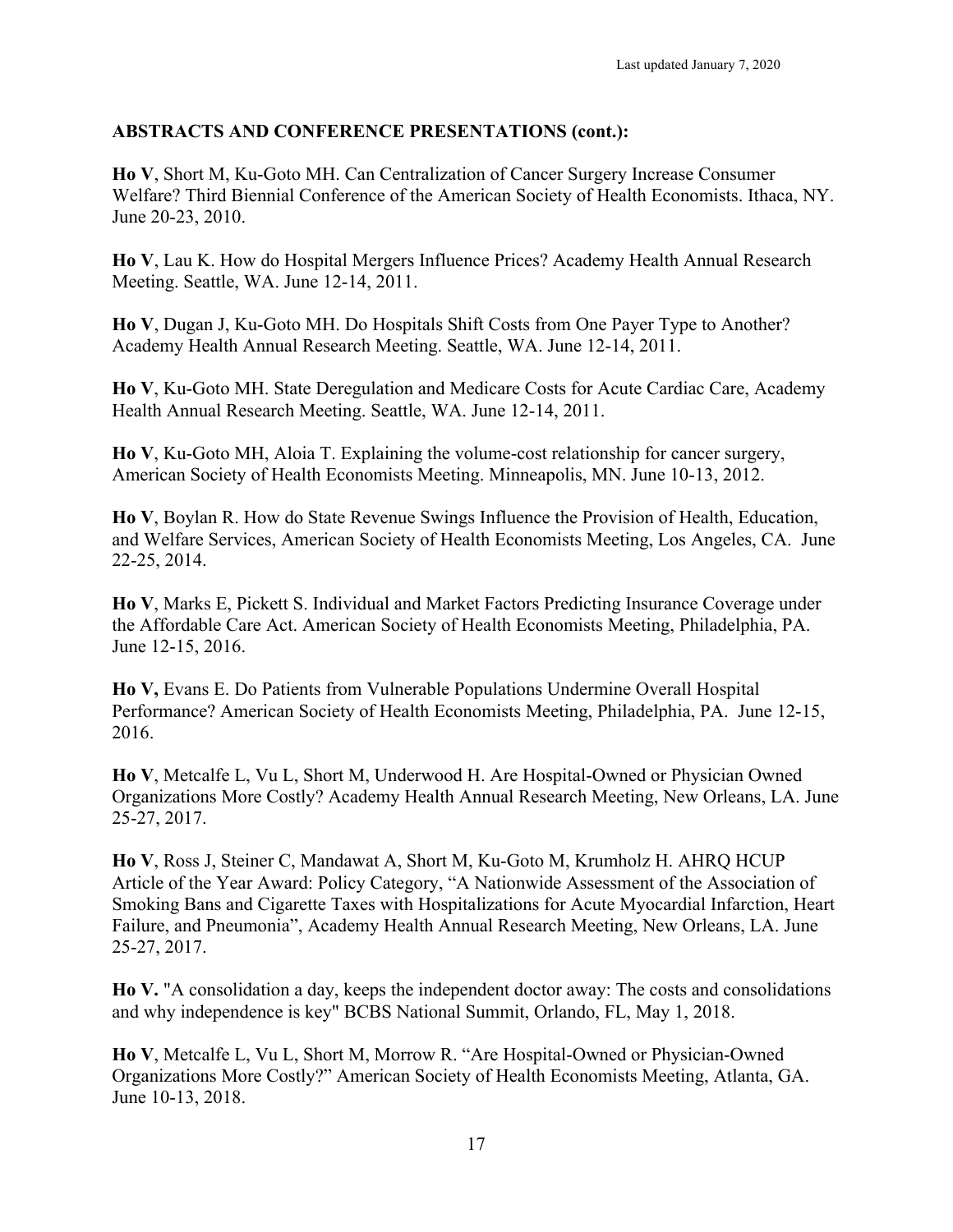Short M, **Ho V**. "Weighing the Effects of Vertical Integration versus Market Concentration on Hospital Quality." American Society of Health Economists Meeting, Atlanta, GA. June 10-13, 2018.

**Ho V**, Tapaneeyakul S, Metcalfe L, Vu L, Short M. "Using Medicare Data to Measure Vertical Integration of Hospitals and Physicians." American Society of Health Economists Meeting, Washington D.C. June 23-26, 2019.

## **OTHER PROFESSIONAL ACTIVITIES:**

| 2004-2007 | Member, Board of Scientific Counselors, National Center for Health Statistics |
|-----------|-------------------------------------------------------------------------------|
| 2014-2018 | Member, Board of Directors and Officers, American Society of Health           |
|           | <b>Economists</b>                                                             |
| $2014-$   | Editorial Board, American Journal of Health Economics                         |
| 2015-2017 | Statistical Editor, Journal of the National Cancer Institute                  |

### **Referee for Social Science Journals:**

American Economic Journal: Economic Policy; The American Economic Review; American Journal of Health Economics; Applied Economics; B.E. Journal of Economic Analysis & Policy; Canadian Public Policy; Empirical Economics; Government and Policy; Health Economics; International Journal of Healthcare Finance and Economics; Journal of Econometrics; The Journal of Health Economics; Journal of Human Capital; The Journal of Human Resources; The Journal of Law and Economics; Nonprofit Management and Leadership; The Journal of Policy Analysis and Management; The Journal of Public Economics; The Quarterly Journal of Economics; The Rand Journal of Economics; The Southern Economics Journal

#### **Referee for Clinical/Health Services Research Journals:**

Academic Emergency Medicine; American Journal of Managed Care; The American Journal of Medicine; The Journal of the American Heart Association; The Journal of the American Medical Association; Archives of Internal Medicine; BMC Health Services Research; Canadian Medical Association Journal; Cancer; Circulation; The Journal of Clinical Epidemiology; Clinical and Investigative Medicine; The Journal of Clinical Oncology; Health Services and Outcomes Research Methodology; Health Affairs; Healthcare Management, Policy, and Innovation; Forum for Health Economics and Policy; Health Services Research; The Joint Commission Journal on Quality Improvement; Medical Care; The Milbank Quarterly; The New England Journal of Medicine; Pharmacoeconomics; Social Science and Medicine; Value in Health

## **RESEARCH GRANTS AS PRINCIPAL INVESTIGATOR:**

| <b>Title:</b>    | The impact of the Medicare Hospice Benefit on hospices |
|------------------|--------------------------------------------------------|
| Agency:          | Agency for Health Care Policy and Research             |
| <b>Duration:</b> | 1990-1991                                              |
| <b>Status:</b>   | Completed                                              |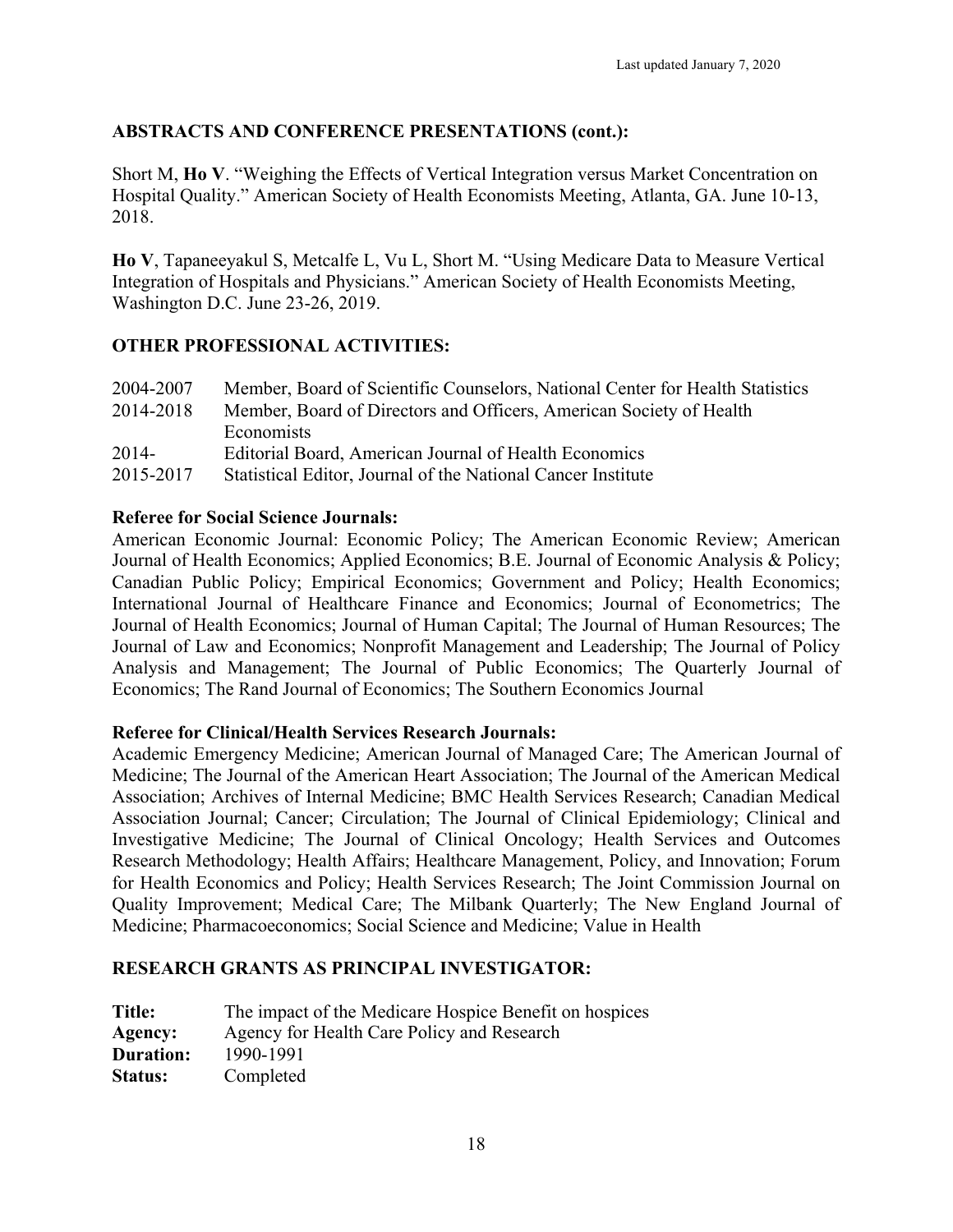# **RESEARCH GRANTS AS PRINCIPAL INVESTIGATOR (cont.):**

| <b>Title:</b>                                           | Equity in the utilization of health care in Canada and the US                                                                                                                                                     |
|---------------------------------------------------------|-------------------------------------------------------------------------------------------------------------------------------------------------------------------------------------------------------------------|
| Agency:                                                 | Social Sciences and Humanities Research Council of Canada                                                                                                                                                         |
| <b>Duration:</b>                                        | 1994-1997                                                                                                                                                                                                         |
| Status:                                                 | Completed                                                                                                                                                                                                         |
| <b>Title:</b>                                           | An economic analysis of poor smokers                                                                                                                                                                              |
| Agency:                                                 | National Health Research and Development Program                                                                                                                                                                  |
| <b>Duration:</b>                                        | 1995-1997                                                                                                                                                                                                         |
| Status:                                                 | Completed                                                                                                                                                                                                         |
| <b>Title:</b><br>Agency:<br><b>Duration:</b><br>Status: | Use of lipid modifying drugs for the primary and secondary prevention of<br>coronary heart disease (Co-P.I. with Dr. Louise Pilote)<br>Fonds de la recherche en santé due Québec<br>1996-1998<br>Completed        |
| <b>Title:</b><br>Agency:<br><b>Duration:</b><br>Status: | Determining the indirect costs of coronary heart disease and their implications for<br>the cost-effectiveness of primary prevention<br>National Health Research and Development Program<br>1995-1996<br>Completed |
| <b>Title:</b>                                           | Management of peripheral arterial disease                                                                                                                                                                         |
| Agency:                                                 | Agency for Healthcare Research and Quality                                                                                                                                                                        |
| <b>Duration:</b>                                        | 2001-2003                                                                                                                                                                                                         |
| Status:                                                 | Completed                                                                                                                                                                                                         |
| <b>Title:</b>                                           | Cancer surgery: Evolution of volume, outcomes & costs                                                                                                                                                             |
| Agency:                                                 | <b>American Cancer Society</b>                                                                                                                                                                                    |
| <b>Duration:</b>                                        | 2003-2007                                                                                                                                                                                                         |
| Status:                                                 | Completed                                                                                                                                                                                                         |
| <b>Title:</b>                                           | Certificate of need and cardiac outcomes                                                                                                                                                                          |
| Agency:                                                 | National Heart, Lung, and Blood Institute                                                                                                                                                                         |
| <b>Duration:</b>                                        | 2004-2008                                                                                                                                                                                                         |
| <b>Status:</b>                                          | Completed                                                                                                                                                                                                         |
| <b>Title:</b>                                           | Regionalizing cancer surgery                                                                                                                                                                                      |
| Agency:                                                 | <b>National Cancer Institute</b>                                                                                                                                                                                  |
| <b>Duration:</b>                                        | 2006-2009                                                                                                                                                                                                         |
| Status:                                                 | Completed                                                                                                                                                                                                         |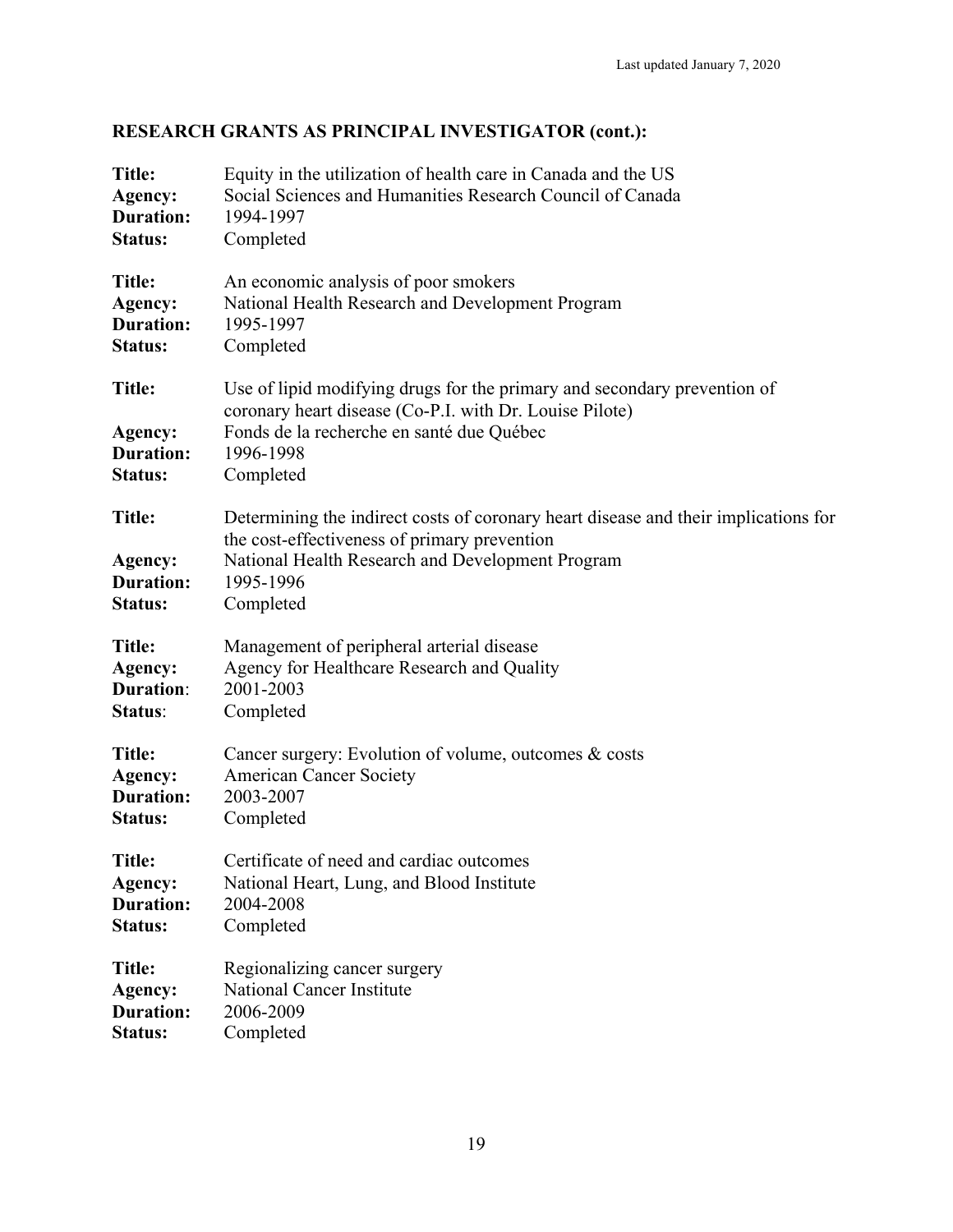## **RESEARCH GRANTS AS PRINCIPAL INVESTIGATOR (cont.):**

| <b>Title:</b>                                           | Cost and quality of cancer surgery                                                                                                                                  |
|---------------------------------------------------------|---------------------------------------------------------------------------------------------------------------------------------------------------------------------|
| Agency:                                                 | <b>National Cancer Institute</b>                                                                                                                                    |
| <b>Duration:</b>                                        | 2010-2014                                                                                                                                                           |
| Status:                                                 | Completed                                                                                                                                                           |
| <b>Title:</b>                                           | Project 1: Achieving Cost Savings by Eliminating Low Value Care                                                                                                     |
| Agency:                                                 | Catholic Health Initiatives Institute for Research and Innovation                                                                                                   |
| <b>Duration:</b>                                        | 2015-2016                                                                                                                                                           |
| Status:                                                 | Completed                                                                                                                                                           |
| <b>Title:</b>                                           | Project 2: Which Hospitals are the Best at Treating Vulnerable Populations?                                                                                         |
| Agency:                                                 | Catholic Health Initiatives Institute for Research and Innovation                                                                                                   |
| <b>Duration:</b>                                        | 2015-2017                                                                                                                                                           |
| <b>Status:</b>                                          | Completed                                                                                                                                                           |
| <b>Title:</b>                                           | Tracking the implications of Freestanding Emergency Departments for Texans                                                                                          |
| Agency:                                                 | Texas Medical Center Health Policy Institute                                                                                                                        |
| <b>Duration:</b>                                        | 2016                                                                                                                                                                |
| Status:                                                 | Completed                                                                                                                                                           |
| <b>Title:</b><br>Agency:<br><b>Duration:</b><br>Status: | Does Physician-Hospital Integration Affect the Quality and Price of Hospital<br>Care?<br>Agency for Healthcare Research and Quality (AHRQ)<br>2016-2020<br>On-going |
| <b>Title:</b>                                           | <b>Affordability Cures Initiative</b>                                                                                                                               |
| Agency:                                                 | Health Care Service Corporation                                                                                                                                     |
| <b>Duration:</b>                                        | 2019-2022                                                                                                                                                           |
| Status:                                                 | On-going                                                                                                                                                            |

## **RESEARCH GRANTS AS CO-INVESTIGATOR:**

| Title:           | Impact of waiting time on coronary artery bypass surgery                                                                                 |
|------------------|------------------------------------------------------------------------------------------------------------------------------------------|
| Agency:          | Fonds de la recherche en santé du Québec                                                                                                 |
| <b>Duration:</b> | 1993-1995                                                                                                                                |
| <b>Status:</b>   | Completed                                                                                                                                |
| Title:           | Evaluating the impact of computerized coronary risk profiles in general medical<br>practice: The coronary health assessment study (CHAS) |
| Agency:          | Merck Frosst Canada Inc.                                                                                                                 |
| <b>Duration:</b> | 1992-1994                                                                                                                                |
|                  |                                                                                                                                          |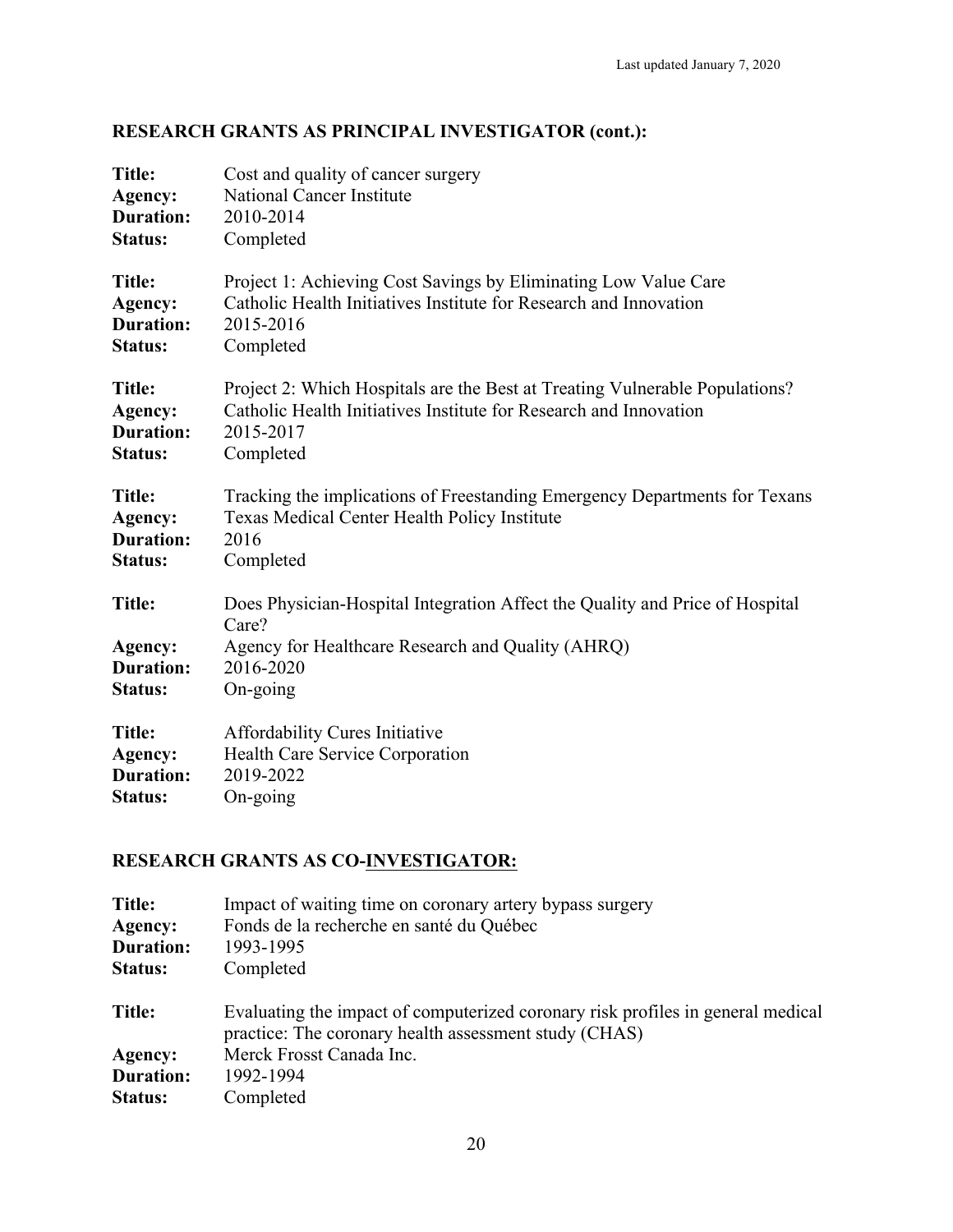# **RESEARCH GRANTS AS CO-INVESTIGATOR (cont.):**

| <b>Title:</b><br>Agency:<br><b>Duration:</b><br><b>Status:</b> | Modifying specific risk factors to prevent the development of coronary heart<br>disease: A cost-utility analysis incorporating quality of life measurements into the<br>Coronary Heart Disease Prevention Model<br>Dairy Bureau of Canada<br>1995-1997<br>Completed |
|----------------------------------------------------------------|---------------------------------------------------------------------------------------------------------------------------------------------------------------------------------------------------------------------------------------------------------------------|
| <b>Title:</b><br>Agency:<br><b>Duration:</b><br>Status:        | There's no place like home: An evaluation of early discharge for stroke<br>National Health Research and Development Program<br>1995-1998<br>Completed                                                                                                               |
| <b>Title:</b><br>Agency:<br><b>Duration:</b><br>Status:        | Comparing health care costs, health status, and patient satisfaction between<br>patients with systemic lupus erythematosus in Quebec, the United States, and the<br>United Kingdom.<br>Fonds de la Recherche en Santé du Québec<br>1995-1997<br>Completed           |
| Title:<br>Agency:<br><b>Duration:</b><br>Status:               | A Canadian multicenter, randomized, double-blind placebo-controlled study of<br>methotrexate and leucovorin in systemic lupus erythematosus, a phase III trial.<br><b>Arthritis Society</b><br>1995-1997<br>Completed                                               |
| <b>Title:</b><br>Agency:<br><b>Duration:</b><br>Status:        | The John M. Eisenberg Center for Clinical Decisions and Communications<br>Sciences<br>Agency for Healthcare Research and Quality<br>2008-2010<br>Completed                                                                                                          |
| <b>Title:</b><br>Agency:<br><b>Duration:</b><br>Status:        | 25 <sup>th</sup> Annual Health Economics Conference<br>Agency for Healthcare Research and Quality (AHRQ)<br>2014-2015<br>Completed                                                                                                                                  |
| <b>Title:</b><br>Agency:<br><b>Duration:</b><br><b>Status:</b> | CERCIT: Comparative effectiveness research on cancer in Texas<br>Cancer Prevention & Research Institute of Texas (CPRIT)<br>2010-2016<br>Completed                                                                                                                  |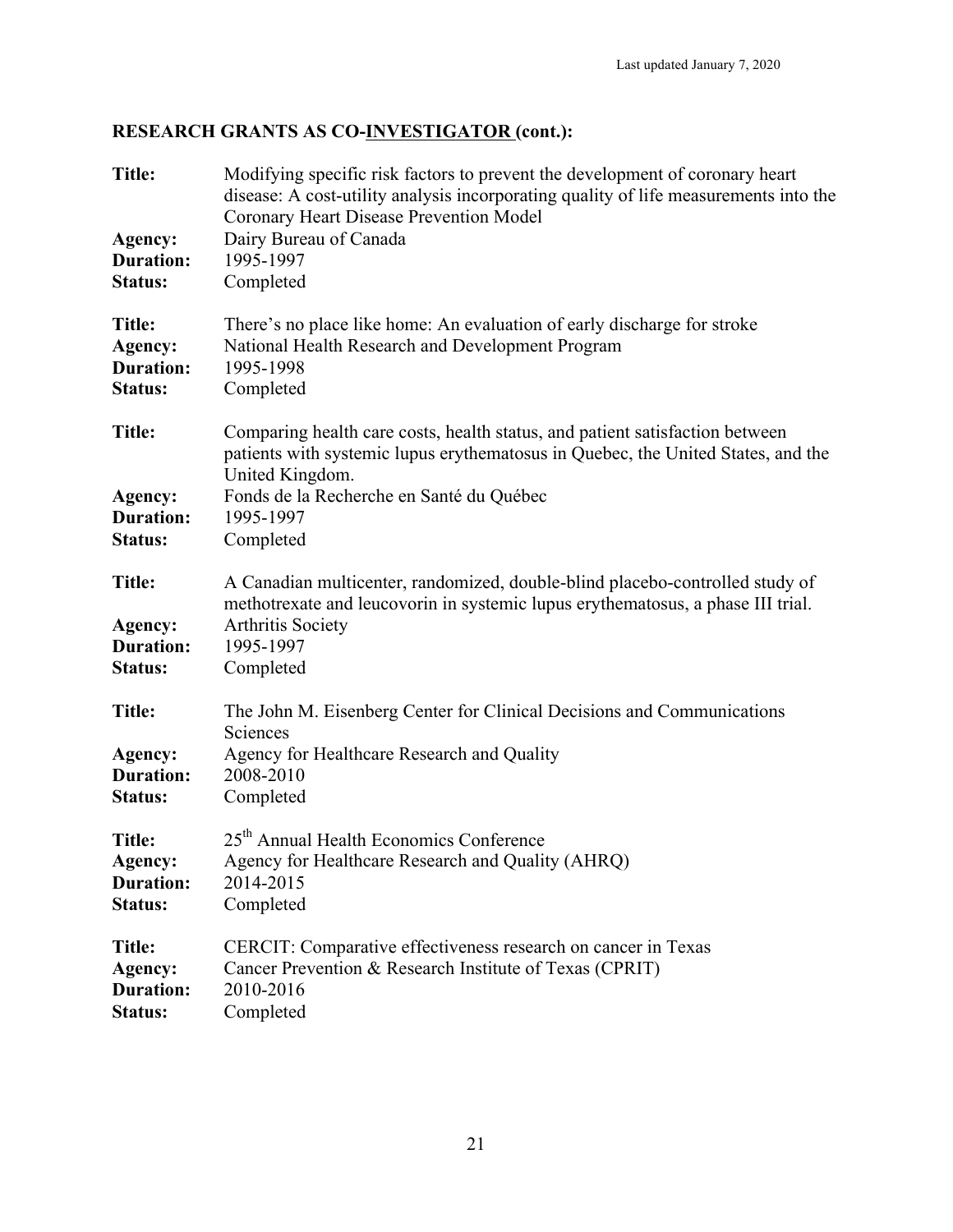## **INTERNAL REVIEWER FOR GRANTING AGENCIES:**

| 1995       | Substance Abuse and Mental Health Services Administration, US Department of        |
|------------|------------------------------------------------------------------------------------|
|            | <b>Health and Human Services</b>                                                   |
| 1996       | National Health Research and Development Program, Health Canada                    |
| 1998, 2003 | National Institute of Aging, Special Emphasis Panel Committee for Program          |
|            | Project, NBER                                                                      |
| 1998       | National Institute of Aging, Special Emphasis Panel Committee for Program          |
|            | Project, RAND                                                                      |
| 1999       | National Institute of Aging, SSP Temporary Committee Member, February.             |
| 2000       | Administration on Aging, Racial and Ethnic Approaches to Community Health          |
|            | 2010 for the Elderly (REACH 2010)                                                  |
| 2001       | National Institute of Aging, Special Emphasis Panel Committee for Program          |
|            | Project, CECS, Dartmouth Medical School                                            |
| 2002       | National Institute of Allergy and Infectious Diseases, Risk, Prevention and Health |
|            | Behavior IRG, Ad hoc Reviewer                                                      |
| 2002-2006  | National Institutes of Health, Social Sciences, Nursing, Epidemiology and          |
|            | Methods 4/Health Services, Outcomes, and Delivery Study Section (Standing          |
|            | Committee member 2003-2006)                                                        |
| 2003       | American Cancer Society, Psychosocial, Behavioral, and Policy Research             |
|            | Committee, Ad hoc Reviewer                                                         |
| 2004       | National Institute of Aging, Behavioral and Social Science of Aging Review         |
|            | Committee, Ad hoc Reviewer                                                         |
| 2004       | National Institutes of Health, Center for Scientific Review, HSOD Members          |
|            | Special Emphasis Panel                                                             |
| 2007-2008  | National Institutes of Health, Center for Scientific Review, HSOD Members          |
|            | Special Emphasis Panel                                                             |
| 2008       | NIA Program Review Panel, Harvard Medical School                                   |
| 2009       | National Institute on Aging, Special Emphasis Panel, Aging and Economics           |
|            | Program Review. Chair                                                              |
| 2012       | National Institute on Aging, Program Review Panel, Causes and Consequences of      |
|            | Healthcare Efficiency, Chair                                                       |
| 2016       | National Institute on Aging, Program Review Panel, Health Outcomes on Aging.       |
| 2017       | National Institute on Aging, Program Review Panel, Health Outcomes on Aging,       |
|            | Chair.                                                                             |
| 2019       | National Institute on Aging, Program Review Panel, Second Stage Review.            |

## **EXTERNAL REVIEWER FOR GRANTING AGENCIES:**

| 1993      | U.S. National Research Council                         |
|-----------|--------------------------------------------------------|
| 1993-1996 | FRSQ, Fonds de la recherche en santé du Québec         |
| 1994-1996 | MRC, Medical Research Council                          |
| 1995      | SSHRC, Social Sciences and Humanities Research Council |
| 1995      | <b>BC</b> Health Research Foundation                   |
| 1995-1996 | National Health Research and Development Program       |
|           |                                                        |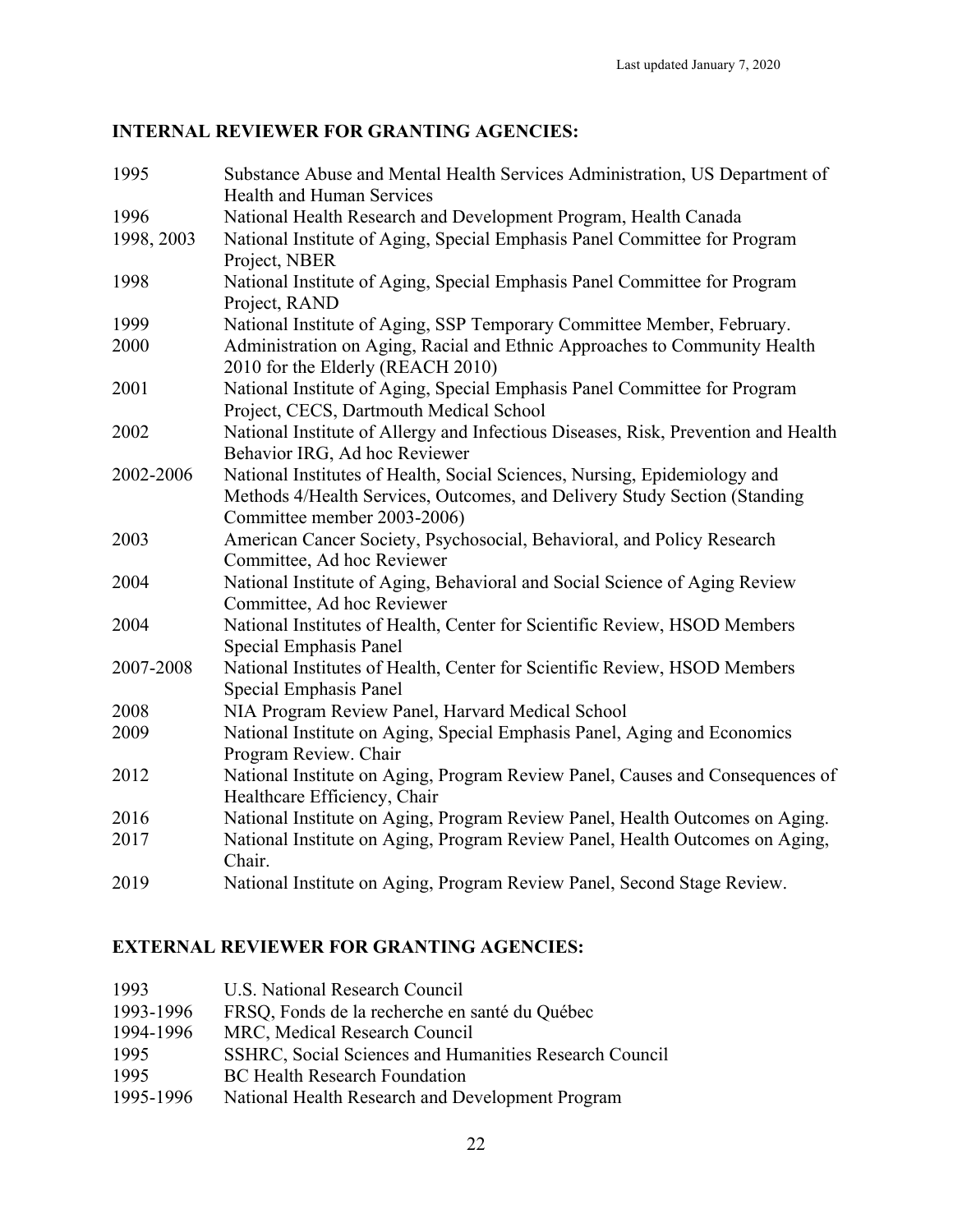## **EXTERNAL REVIEWER FOR GRANTING AGENCIES (cont.):**

| 1998 | National Science Foundation                                                      |
|------|----------------------------------------------------------------------------------|
| 2003 | National Institute on Aging Initial Review Group, Behavior and Social Science of |
|      | Aging Review Committee, NIA-S                                                    |
| 2008 | The Donaghue Foundation                                                          |
| 2010 | Chair, National Institute on Aging Special Emphasis Panel P01 Review             |
| 2011 | Chair, National Institute on Aging Special Emphasis Panel P01 Review             |
| 2012 | Chair, National Institute on Aging Special Emphasis Panel PPG Review             |
| 2016 | Chair, National Institute on Aging Special Emphasis Panel P01 Review, Stage 1    |
| 2018 | Agency for Healthcare Research and Quality, Healthcare Research and Training     |
|      | <b>Study Section</b>                                                             |
| 2018 | MedPAC chapter on Reimbursement for Hospital Emergency Department                |
|      | <b>Services</b>                                                                  |

### **FELLOWSHIPS AND AWARDS:**

| John M. Olin Graduate Fellow, Stanford University                                 |
|-----------------------------------------------------------------------------------|
| Research Scholar Award, Montreal General Hospital Research Institute              |
| John M. Olin Faculty Fellow, John M. Olin Foundation, New York                    |
| Finalist, Teacher of the Year, School of Public Health, University of Alabama at  |
| <b>Birmingham</b>                                                                 |
| AHRQ HCUP Article of the Year Award: Policy Category, "A Nationwide               |
| Assessment of the Association of Smoking Bans and Cigarette Taxes with            |
| Hospitalizations for Acute Myocardial Infarction, Heart Failure, and Pneumonia",  |
| Academy Health Annual Research Meeting, New Orleans, Louisiana                    |
| Healthcare Advocacy Award, Doctors for Change, Houston, Texas                     |
| Community Honouree, Asian American Health Coalition, Hope Clinic 15 <sup>th</sup> |
| Anniversary Luncheon, Houston, Texas.                                             |
| Justin F. Kimball Patient Protection Award, Blue Cross Blue Shield of Texas,      |
| Richardson, Texas.                                                                |
|                                                                                   |

## **MAJOR COMMITTEE ASSIGNMENTS:**

| 1992-1996 | Member, Admissions and Duration of Stay Committee, The Montreal General<br>Hospital                        |
|-----------|------------------------------------------------------------------------------------------------------------|
| 1992-1996 | Member, Pharmacy and Therapeutics Committee, The Montreal General Hospital                                 |
| 1992-1996 | Member, Case Management Advisory Committee, The Montreal General Hospital                                  |
| 1993-1994 | Member, Research Institute Network Steering Committee - INTERNET                                           |
| 1996-2000 | Member, Executive MBA in Health Services Management Curriculum                                             |
|           | Committee, Olin School of Business, Washington University in St. Louis                                     |
| 1997-2000 | Member, Executive MBA Curriculum Committee, Olin School of Business,                                       |
|           | Washington University in St. Louis                                                                         |
| 2000      | Member, Strategic Workgroup on Enrollment, School of Public Health,<br>University of Alabama at Birmingham |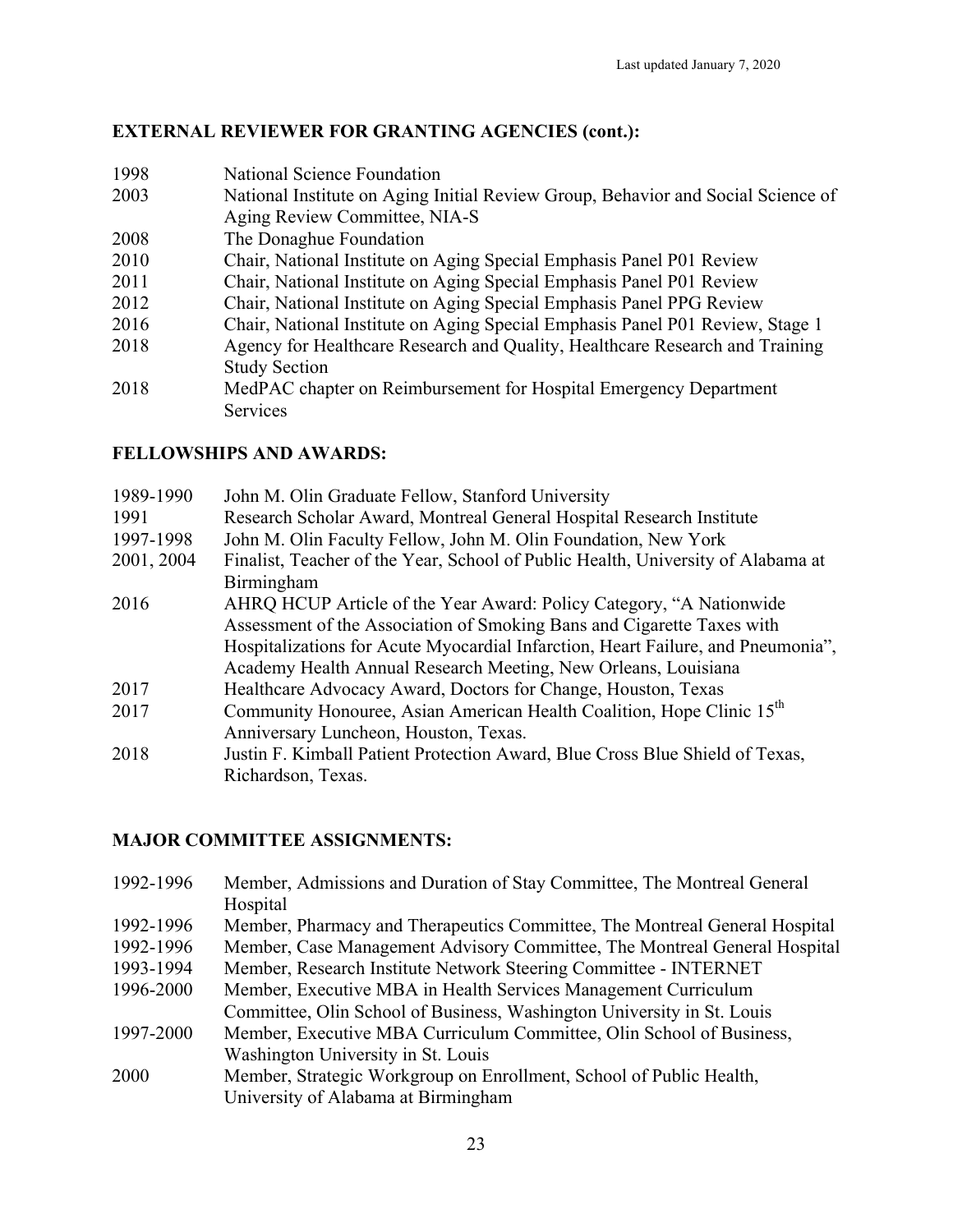## **MAJOR COMMITTEE ASSIGNMENTS (cont.):**

| 2001-2002 | Chair, Search Committee, Economic Evaluation and Medical Decision Making,                                                         |
|-----------|-----------------------------------------------------------------------------------------------------------------------------------|
|           | Department of Health Care Organization and Policy, University of Alabama at                                                       |
|           | Birmingham                                                                                                                        |
| 2001-2002 | Member, Search Committee, Mental Health Economist, Department of Health                                                           |
|           | Care Organization and Policy, University of Alabama at Birmingham                                                                 |
| 2001-2003 | Member, Educational Policy Committee, School of Public Health, University of                                                      |
| 2002      | Alabama at Birmingham<br>Member, Research Advisory Committee, School of Public Health, University of                              |
|           | Alabama at Birmingham                                                                                                             |
| 2002      | Member, Diversity and Affirmative Action Advisory Committee, School of                                                            |
|           | Public Health, University of Alabama at Birmingham                                                                                |
| 2002      | Member, Search Committee, Department of Health Behavior Chair, School of                                                          |
|           | Public Health, University of Alabama at Birmingham                                                                                |
| 2005-2006 | Member, Search Committee, Dean of Social Sciences, Rice University                                                                |
| 2007      | Member, Search Committee, Health Economist, MD Anderson Cancer Center                                                             |
| 2008-2009 | Faculty Advisory Committee for Potential Rice University and Baylor College of                                                    |
|           | Medicine Merger                                                                                                                   |
| 2009      | Joint Baylor College of Medicine and Rice University Faculty Task Force for                                                       |
|           | <b>Potential Merger</b>                                                                                                           |
| 2009      | Faculty Merger Review Committee for Potential Rice University and Baylor                                                          |
|           | College of Medicine Merger                                                                                                        |
| 2009      | Research Subcommittee for Academic Matters for Potential Rice University and                                                      |
|           | Baylor College of Medicine Merger                                                                                                 |
| 2010      | Provost's Bioscience and Human Health Task Force, Rice University                                                                 |
| 2010-2012 | School of Social Sciences Dean's Advisory Board, Rice University                                                                  |
| 2011      | Member, Search committee, Chair of Department of Health Services Research,                                                        |
|           | <b>MD Anderson Cancer Center</b>                                                                                                  |
| 2013-2014 | Strategic Planning Steering Committee, Health Policy Design Co-Chair, Texas                                                       |
|           | Medical Center Health Policy Institute                                                                                            |
| 2014-     | Executive Committee Member, Texas Medical Center Health Policy Institute                                                          |
| 2015-2016 | Committee member, Health Policy program, Center for Medical Ethics and                                                            |
| 2016-2018 | Health Policy at Baylor College of Medicine<br>Rice University Academy of Fellows                                                 |
| 2016      |                                                                                                                                   |
| $2016 -$  | Rice University Engineering Dean Review Committee<br>Member, Health Policy, Quality and Informatics at Baylor College of Medicine |
| 2019-2020 | Member, Search Committee, Health Economist, MD Anderson Cancer Center                                                             |
|           |                                                                                                                                   |

## **PROFESSIONAL SOCIETIES:**

| 1986-     | Member, American Economics Association                               |
|-----------|----------------------------------------------------------------------|
| 1989      | Member, Committee on the Status of Women in the Economics Profession |
| 1990-1992 | Member, The National Hospice Organization                            |
| 1991-1994 | Member, Association for Public Policy Analysis and Management        |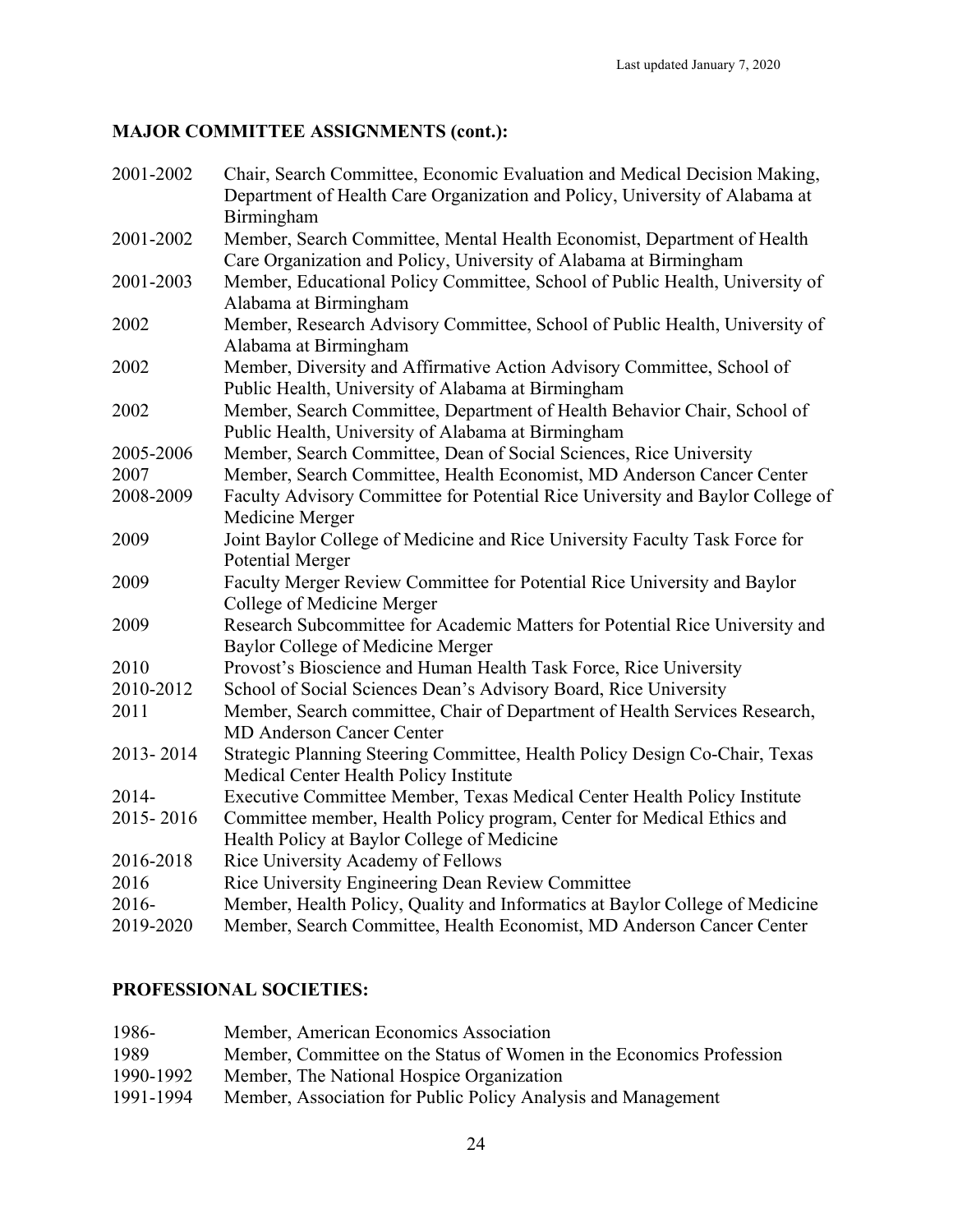# **PROFESSIONAL SOCIETIES (cont.):**

| 1992-1994 | Member, Association for Research on Nonprofit Organizations and Voluntary<br>Action  |
|-----------|--------------------------------------------------------------------------------------|
| 1994-     | Member, International Health Economics Association                                   |
| 1995-1997 | Board Member, Canadian Health Economics Research Association                         |
| $2004 -$  | Member, American Society of Health Economists<br>(Board Member 2004-2006, 2014-2018) |
| 2010-2016 | Member, Medical Group Management Association                                         |
| $2020 -$  | Elected member, National Academy of Medicine                                         |
| $2020 -$  | Member, The Academy of Medicine, Engineering & Science of Texas                      |

## **TEACHING EXPERIENCE:**

| Department of Epidemiology and Biostatistics, McGill University:         |
|--------------------------------------------------------------------------|
| 513-678L "Health Economics"                                              |
| (Co-supervisor with Dr. J. Hoey)                                         |
| Department of Epidemiology and Biostatistics, McGill University:         |
| 513-665C "Economic Evaluation of Pharmaceuticals: Introduction"          |
| (Co-supervisor with Dr. S.A. Grover)                                     |
| Department of Epidemiology and Biostatistics, McGill University:         |
| 513-666L "Economic Evaluation of Pharmaceuticals: Advanced Applications" |
| (Co-supervisor with Dr. S.A. Grover)                                     |
| Division of Experimental Medicine, McGill University:                    |
| 516-630C "Economic Evaluation of Medical Technologies"                   |
| (Co-supervisor with Dr. S.A. Grover)                                     |
| Division of Experimental Medicine, McGill University:                    |
| 516-631L "Advanced Topics in Economic Evaluation"                        |
| Olin School of Business, Washington University in St. Louis:             |
| B54-400A "Health Management and Policy" (BSBA level)                     |
| Olin School of Business, Washington University in St. Louis:             |
| B64-533 "Health Care Management" (MBA/PMBA level)                        |
| Olin School of Business, Washington University in St. Louis:             |
| MECO 536 "Management in the Health Care Industry" (EMBA level)           |
| Olin School of Business, Washington University in St. Louis:             |
| MECO 990 "Managerial Economics in Health Care" (EMBA level)              |
| Olin School of Business, Washington University in St. Louis:             |
| MEC 904 "Health Policy, Insurance, and Managed Care" (EMBA level)        |
| Olin School of Business, Washington University in St. Louis:             |
| MEC 593A "Case Studies in Health Care Management" (MBA/PMBPA level)      |
| School of Public Health, University of Alabama at Birmingham:            |
| HCO601/HA645/HCO701/HA700 "Health Economics" (MSPH/MHA/PhD level)        |
| School of Public Health, University of Alabama at Birmingham:            |
| HCO 680 "Aging Policy" (Graduate level)                                  |
| School of Social Sciences, Rice University                               |
| Econ 481 "Health Economics" (Undergraduate level)                        |
|                                                                          |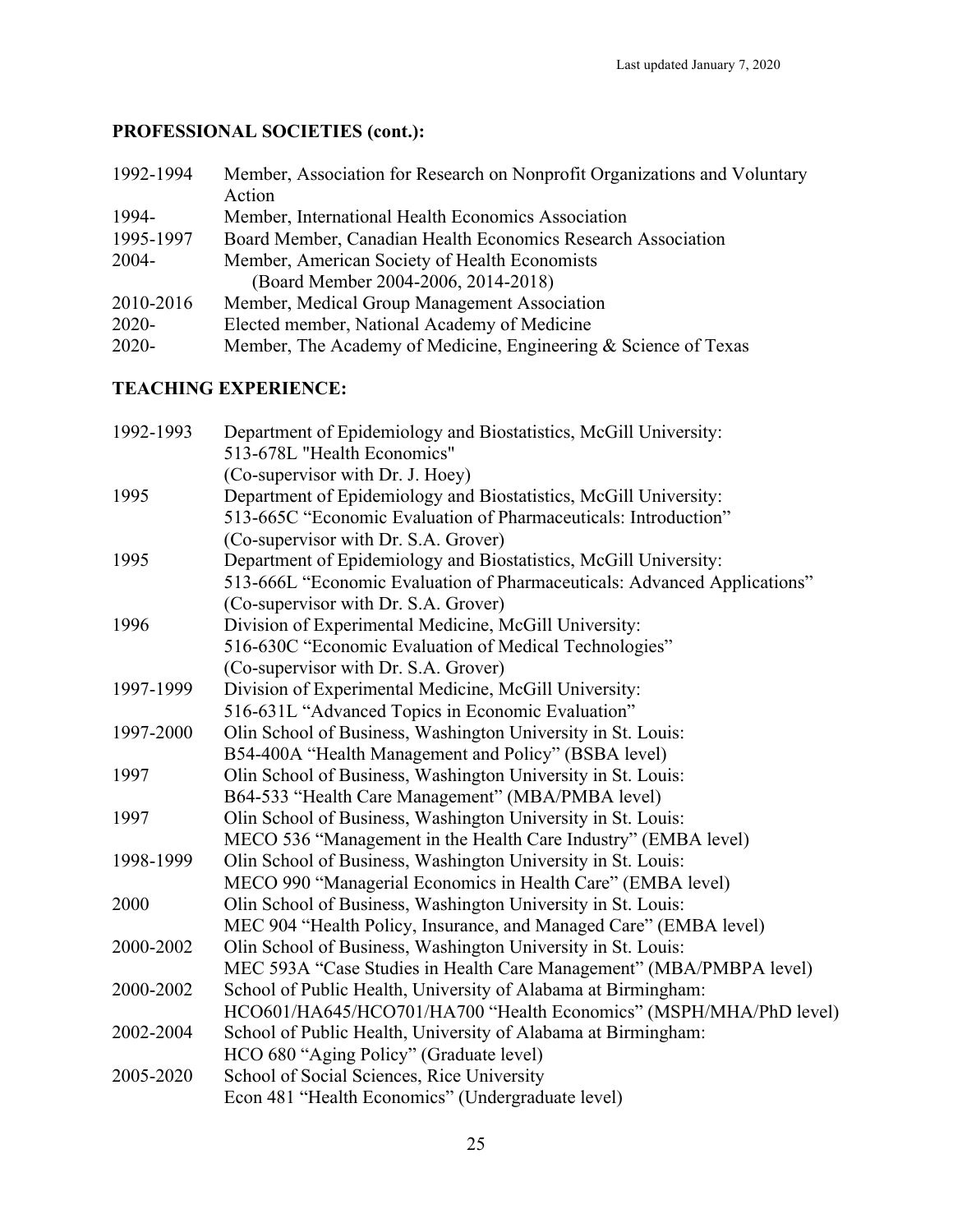## **TEACHING EXPERIENCE (cont.):**

| School of Social Sciences, Rice University  |
|---------------------------------------------|
| Econ 516, "Empirical Economics" (PhD level) |
| School of Social Sciences, Rice University  |
| Econ 565 "Health Economics" (PhD level)     |
|                                             |

## **Lectures given in courses:**

| 1992      | 513-628C (Clinical Epidemiology - Economic Analysis)                           |
|-----------|--------------------------------------------------------------------------------|
| 1992-1995 | 513-656B (Health Care Technology Assessment - Economic Evaluation)             |
| 1993      | 513-632L (Clinical Decision Making - Economic Evaluation: Cost-Benefit, Cost-  |
|           | Effectiveness, and Cost-Utility Analyses)                                      |
| 1993      | 513-611B (Measurement in Health Care Research - Evaluating Cost                |
|           | Effectiveness)                                                                 |
| 1994-1996 | 524-402M (Community Health - Analysing the Costs of Medical Care)              |
| 1997-1999 | B53-490 (Honors Seminar - Debate on the Canadian and U.S. Health Care          |
|           | Systems)                                                                       |
| 1997      | B59-121 (Managerial Statistics II, Applying Econometric Tools in the Field of  |
|           | <b>Health Care Management</b> )                                                |
| 2001-2002 | SPH 600 (The Integrated Public Health Care Curriculum, Supply and Demand)      |
| 2002-2003 | HCO 603 (Public Health Policy, Medical Malpractice Insurance)                  |
| 2008      | Jones Graduate School of Business, Rice University, Certificate in Medical and |
|           | Healthcare Management (Healthcare Reform and Provider Payment)                 |
| 2011      | MPACH 3810 (Health Policy in the U.S.) University of Texas School of Public    |
|           | Health                                                                         |
| 2013-2017 | POST 201 (Baker Institute Introduction to Public Policy) Rice University       |
| 2020      | Methods and Analysis in Health Policy, Baylor College of Medicine              |
|           |                                                                                |

## **TEACHING EXPERIENCE / Students Supervised:**

| Postdoctoral:<br>2010-2013 | Advisor for Heidi Russell, M.D., funded by CPRIT.<br>Post-doc Fellow, University of Texas School of Public Health     |
|----------------------------|-----------------------------------------------------------------------------------------------------------------------|
| 1994-1996                  | Primary supervisor for Sylvie Perreault, Ph.D., funded by FRSQ.<br>Post-doc Fellow, Division of Clinical Epidemiology |
| Graduate:                  |                                                                                                                       |
| 2020                       | Member of thesis committee for David Mildebrath, Department of Computational<br>and Applied Mathematics               |
| 2020                       | Member of thesis committee for Yajing Li, Jones Graduate School of Business                                           |
| 2016-2019                  | Chair of thesis committee for Yingying Xu, Department of Economics                                                    |
| 2016                       | Member of thesis committee for Daniel Zyung                                                                           |
| 2015-2018                  | Chair of thesis committee for Stephen Pickett, Department of Economics                                                |
| 2012-2016                  | Chair of thesis committee for Woohyeon Kim, Department of Economics                                                   |
| 2011                       | External member, thesis committee for Andrew Nishikawa, Department of Music                                           |
| 2008-2012                  | Chair of thesis committee for Jerome Dugan, Department of Economics                                                   |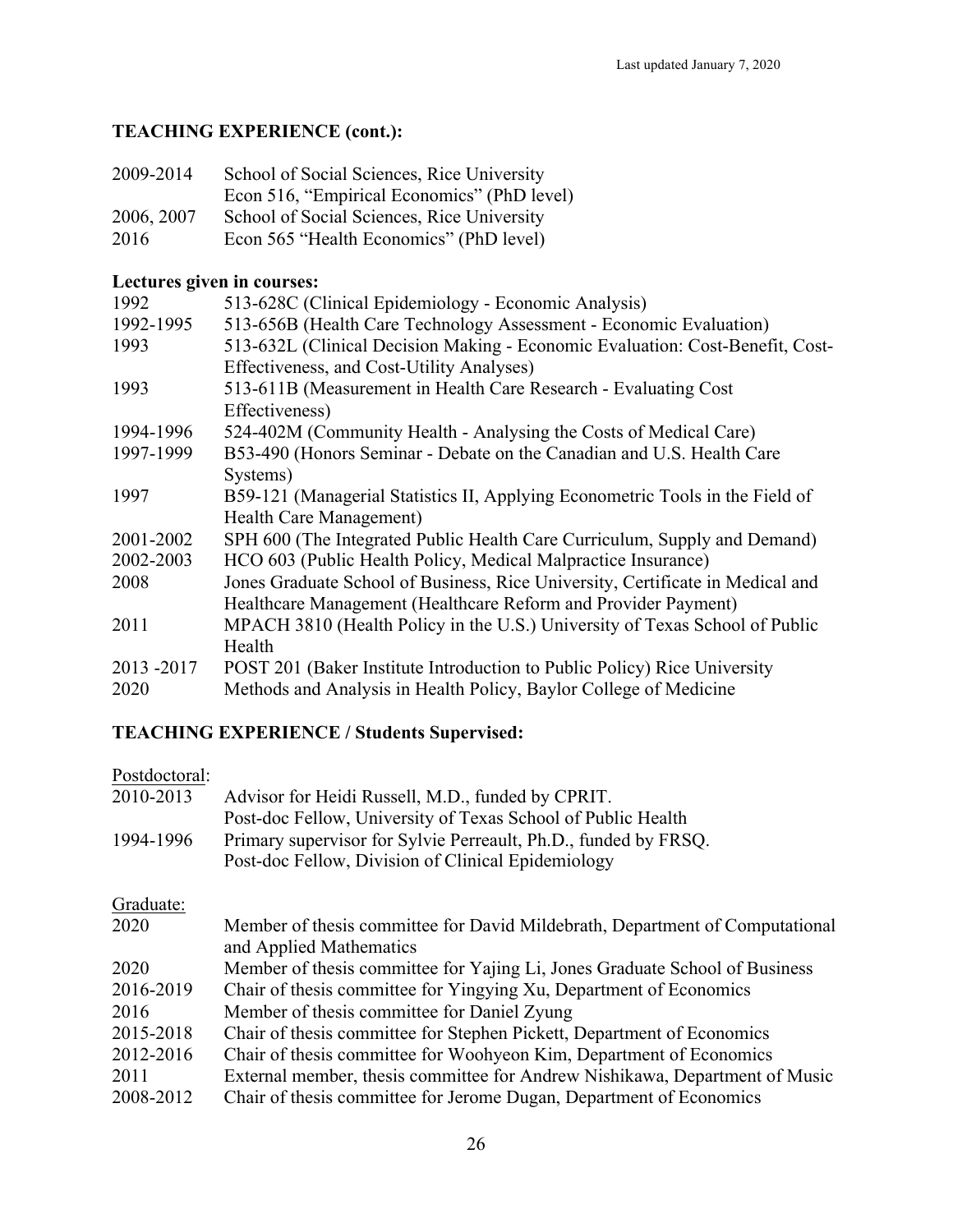# **TEACHING EXPERIENCE / Students Supervised (cont.):**

| 2006-2007 | Member of thesis committee for Timothy S. Gunning                                                                                |
|-----------|----------------------------------------------------------------------------------------------------------------------------------|
| 2005      | Member of thesis committee for Ernest Aguayo-Tellez                                                                              |
| 2001-2003 | Chair of thesis committee for Michael Matthews, Department of Health Services<br>Administration                                  |
| 2000-2002 | Member of thesis committee for Matthew Rousculp, Department of Health<br>Services Administration                                 |
| 1995-2000 | Primary supervisor for Eva Tsakonas, M.Sc., Division of Experimental Medicine,<br>PhD program in Health Care Economic Evaluation |
| 1994-1996 | Member of thesis committee for Xavier Kurd, Department of Epidemiology and<br><b>Biostatistics</b>                               |

## Undergraduate:

| 2010      | Supervisor, Senior independent research project for Shradha Kulkarni |
|-----------|----------------------------------------------------------------------|
| 2009-2010 | Supervisor, Senior independent research project for Kelsey Lau       |
| 2009      | Supervisor, Senior independent research project for Abhinav Khanna   |
| 2005      | Supervisor, Senior independent research project for David Ho         |
| 2004-2005 | Supervisor, Senior independent research project for Sabina Bharwani  |
| 2004      | Supervisor, Senior independent research project for John Varghese    |

## **INVITED SPEAKER:**

| 2020 | Think Tanks and Civil Societies Program, University of Pennsylvania. "North  |
|------|------------------------------------------------------------------------------|
|      | American Virtual Think Tank Summit."                                         |
| 2020 | Baylor College of Medicine, Surgery Grand Rounds. Houston, Texas. "Tracking  |
|      | Trends in Trauma Care Costs and Outcomes in Texas."                          |
| 2020 | Houston Business Coalition on HealthCare Annual Conference. Houston, TX.     |
|      | "Transparency: Clearing the Path to Value-Based Purchasing."                 |
| 2020 | State Representative Sarah Davis' Town Hall Discussion, Houston, TX.         |
|      | "Medicaid in Texas: Past, Present, and Future."                              |
| 2020 | Texas Heart Institute/Baylor St. Luke's Medical Center, Cardiology Grand     |
|      | Rounds. Houston, TX. "Healthcare Proposals and the 2020 Elections."          |
| 2019 | TMC Health Policy Institute Panelist, "The Nation's Pulse. The TMC's 2019    |
|      | Consumer and Physician Surveys." Houston, TX.                                |
| 2019 | Blue Cross Blue Shield Alliance for Health Research Meeting, "Detecting      |
|      | Upcoding in Emergency Department Claims and Implications on Cost." Chicago,  |
|      | IL.                                                                          |
| 2019 | Health Policy Forum Member Luncheon, Baker Institute for Public Policy,      |
|      | "Looking for 20/20 Vision on Health Care Among 2020 Democrats." Houston,     |
|      | TX.                                                                          |
| 2019 | Blue Cross Blue Shield, 2019 National Summit, "Code Blue: The Traumatic      |
|      | Impact of Unregulated Pricing in Upgraded Trauma Centers." Dallas, TX.       |
| 2019 | Cato Institute, State Health Policy Summit, "Understanding Outrageous Health |
|      | Care Prices." Dallas, TX                                                     |
|      |                                                                              |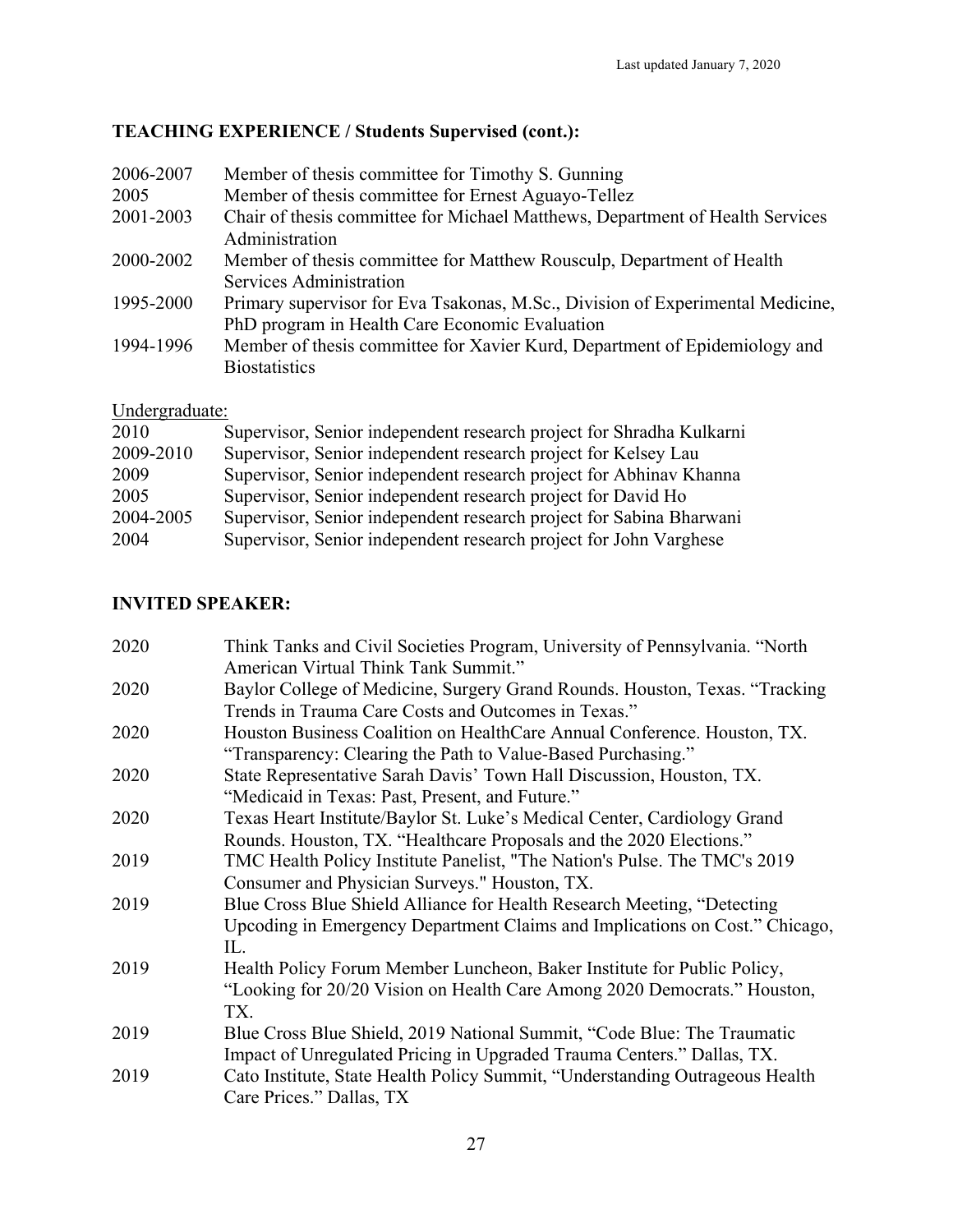| 2018 | Testimony Before the Texas State Senate Committee on Business and Commerce<br>On "Healthcare Industry Consolidation and its Impact on Market Competition and |
|------|--------------------------------------------------------------------------------------------------------------------------------------------------------------|
|      | Health Insurance" Austin, TX                                                                                                                                 |
| 2018 | Massachusetts Association of Health Plans, Coverage, Cost and Innovation                                                                                     |
|      | Health Care Challenges for 2018 and Beyond, "Health Care Innovation,                                                                                         |
|      | Consolidation and Payment Policy _ Are we getting better care and lower costs?"                                                                              |
|      | Boston, MA                                                                                                                                                   |
| 2018 | Inaugural Healthcare Symposium, League City Regional Chamber of Commerce,<br>"Differences in an Urgent Care, ER and Co-located ER." Houston, TX              |
| 2018 | Houston Economics Club, "Can Public Policy Control Rising Drug Prices?"<br>Houston, TX                                                                       |
| 2018 | Bank of America Merrill Lynch, The Evolution of Healthcare, "How are                                                                                         |
|      | Freestanding Emergency Departments Affecting Healthcare Markets?" Houston,<br>TX                                                                             |
| 2018 | Texas Medical Center Health Policy Institute panelist, "The Nation's Pulse: Texas<br>Medical Center 2018 Consumer Survey" Houston, TX.                       |
| 2018 | Health Policy Forum Member Luncheon, Baker Institute for Public Policy, "Can                                                                                 |
|      | Public Policy Control Rising Drug Prices?" Houston, TX.                                                                                                      |
| 2018 | Greater Houston Partnership Health Care Committee Forum, Panelist on "Cost of                                                                                |
|      | Care: Understanding its primary drivers and proposals for its reduction or<br>control." Houston, TX.                                                         |
| 2018 | Blue Cross Blue Shield, 2018 National Summit, "Total Expenditures per Patient                                                                                |
|      | in Hospital-Owned vs. Physician-Owned Physician Organizations" Orlando, FL                                                                                   |
| 2017 | Houston Veterans Administration Foundations in Health Services Research                                                                                      |
|      | IQuEst, Houston, TX. "Healthcare Reform: What Just Happened? And to                                                                                          |
|      | Whom?"                                                                                                                                                       |
| 2017 | Asian American Health Coalition, HOPE Clinic 15 <sup>th</sup> Anniversary Luncheon,                                                                          |
|      | Community Honoree, keynote speaker, Houston, TX.                                                                                                             |
| 2017 | Hispanic Health Coalition, keynote speaker at Latino Health Summit - The                                                                                     |
|      | Changing Landscape of Latino Health, Houston, TX. "Latinos and Obamacare:                                                                                    |
|      | Coverage Gains and Remaining Gaps."                                                                                                                          |
| 2017 | University of Houston Health Law and Policy Institute Speaker Series, Houston,                                                                               |
|      | TX. "How are Freestanding Emergency Departments affecting Healthcare                                                                                         |
|      | Markets?                                                                                                                                                     |
| 2017 | Rice University Health Psychology/Affective Neuroscience Health Tea, Houston,                                                                                |
|      | TX. "An Update on National Healthcare Reform Policy"                                                                                                         |
| 2017 | The University of Texas MD Anderson Cancer Center, Department of                                                                                             |
|      | Gynecologic Oncology Grand Rounds, Houston, TX. "When is it Cost-Effective                                                                                   |
|      | to Improve the Quality of Cancer care?"                                                                                                                      |
| 2017 | University of Alabama-Birmingham, COERE Seminar, Birmingham, AL. "How                                                                                        |
|      | are Freestanding Emergency Departments Affecting Healthcare Markets?"                                                                                        |
| 2017 | Baylor College of Medicine, Med-Peds Grand Rounds, Houston, TX.,                                                                                             |
|      | "Obamacare: Reconsidering Repeal or Replace."                                                                                                                |
|      |                                                                                                                                                              |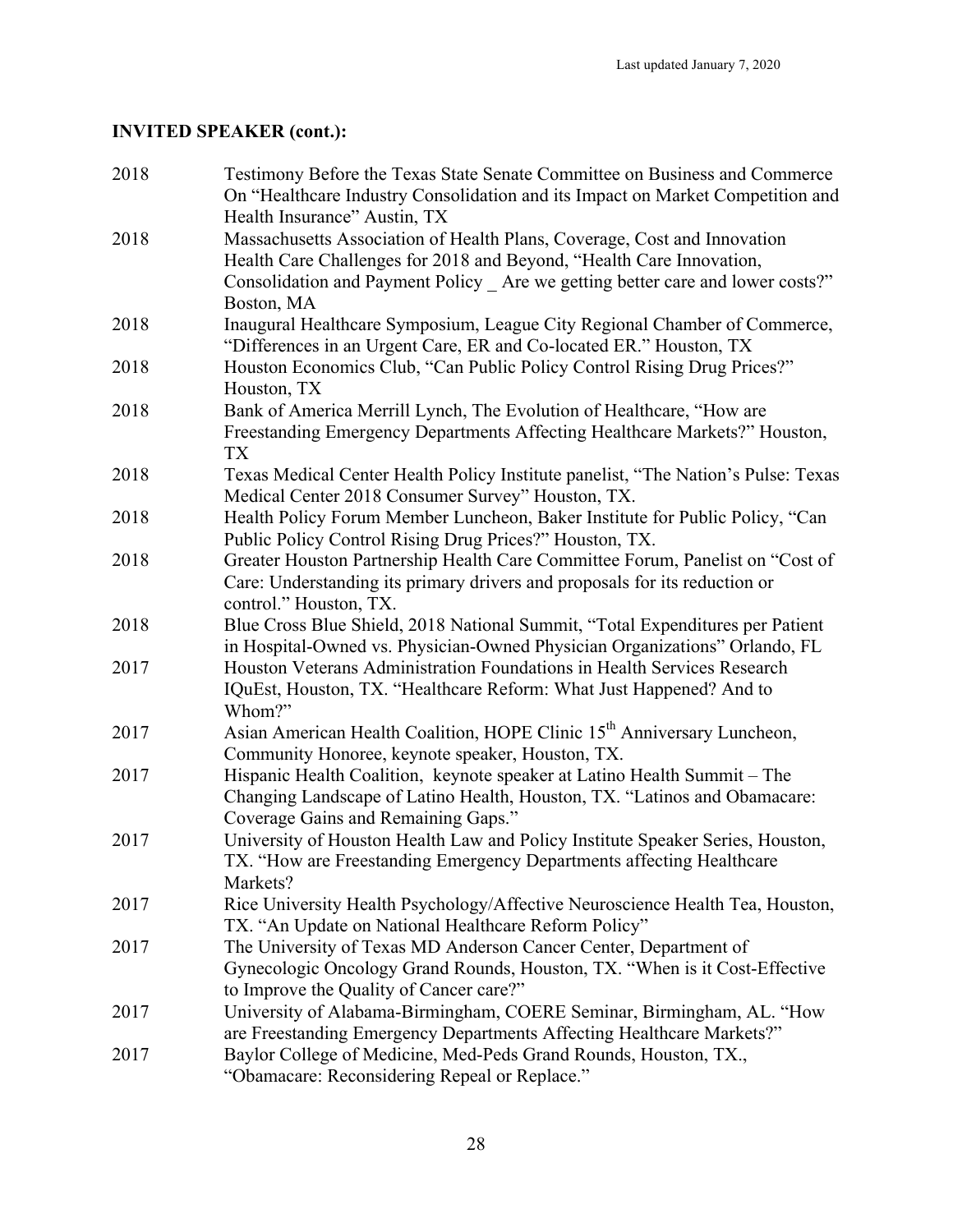| 2017 | Doctors for Change 5 <sup>th</sup> Annual Luncheon Keynote, Houston, TX. "Healthcare<br>Advocacy Award. "Let the Facts and Numbers Tell the Story" |
|------|----------------------------------------------------------------------------------------------------------------------------------------------------|
| 2017 | Health Policy Forum Member Luncheon, Baker Institute for Public Policy,                                                                            |
|      | Houston, TX. "The Future of Obamacare: Knowns and Unknowns."                                                                                       |
| 2017 | University of Indiana, School of Public and Environmental Affairs, Health Policy                                                                   |
|      | Speaker Series, Bloomington, Indiana. "Do Freestanding Emergency Departments                                                                       |
|      | Encourage Free-Spending Care?"                                                                                                                     |
| 2017 | Texas Medical Center, Houston, TX. "A Conversation between Inaugural Health                                                                        |
|      | Policy Grant Recipients and TMC Leaders"                                                                                                           |
| 2017 | University of Southern California, Los Angeles, CA. "Tracking the Implications                                                                     |
|      | of Freestanding Emergency Departments for Texans"                                                                                                  |
| 2016 | Value-Based Head and Neck Cancer Care Conference Keynote at MD Anderson                                                                            |
|      | Cancer Center, Houston, TX. "When is it Cost-Effective to Improve the Quality                                                                      |
|      | of Cancer Care?"                                                                                                                                   |
| 2016 | The Institute for Cancer Care Innovation at MD Anderson Cancer Center.                                                                             |
|      | Houston, TX. "Regional Care Differences"                                                                                                           |
| 2016 | Baker Institute for Public Policy/Texas Heart Institute, Stem Cell Tourism Near                                                                    |
|      | and Far: Achieving a Compromise for the Patient, Houston, TX.                                                                                      |
| 2016 | Health Policy Forum Member Luncheon, Baker Institute for Public Policy,                                                                            |
|      | Houston, TX. "How Might Obamacare Change in 2017?"                                                                                                 |
| 2016 | Medical World Americas, Texas Tribune Panel Discussion, Houston, TX.                                                                               |
|      | "Do we have enough Doctors?"                                                                                                                       |
| 2016 | Baylor College of Medicine/St. Luke's Medical Center, Medicine Grand Rounds,                                                                       |
|      | Houston, TX. "The State of Healthcare in Texas"                                                                                                    |
| 2016 | Baker Institute for Public Policy, Houston, TX. "Campaign 2016: Analyzing                                                                          |
|      | Where the Candidates Stand on the Issues (Domestic Policy)"                                                                                        |
| 2016 | Texas Medical Center, Houston, TX. "A Conversation between Inaugural Health                                                                        |
|      | Policy and TMC Leaders"                                                                                                                            |
| 2016 | Rice University Jones School Lunch and Learn, Houston, TX. "Can We make the                                                                        |
|      | Affordable Care Act more affordable?"                                                                                                              |
| 2016 | Rice University, 2016 Scientia Spring Lectures - Inequality, moderator                                                                             |
| 2015 | Texas Tribune Festival, Austin, TX. "After King v. Burwell, Now What?"                                                                             |
| 2015 | Health Policy Forum Member Luncheon. Baker Institute for Public Policy,                                                                            |
|      | Houston, TX. "The Affordable Care Act: What Happens Next?"                                                                                         |
| 2015 | General Medicine Retreat Keynote Speaker, Baylor College of Medicine,                                                                              |
|      | Houston, TX. "Current Developments In Healthcare Reform"                                                                                           |
| 2015 | Baker Institute Student Forum, Houston, TX. "National and International                                                                            |
|      | Women's Policy."                                                                                                                                   |
| 2015 | Houston Veterans Administration Health Services Research and Development                                                                           |
|      | Center of Excellence, Houston, TX. "Is the Affordable Care Act Making                                                                              |
|      | Healthcare More Affordable?"                                                                                                                       |
| 2015 | Houston Methodist DeBakey Heart & Vascular Center Grand Rounds, Houston,                                                                           |
|      | TX. "Data Methods for Measuring the Effects of Smoking Bans"                                                                                       |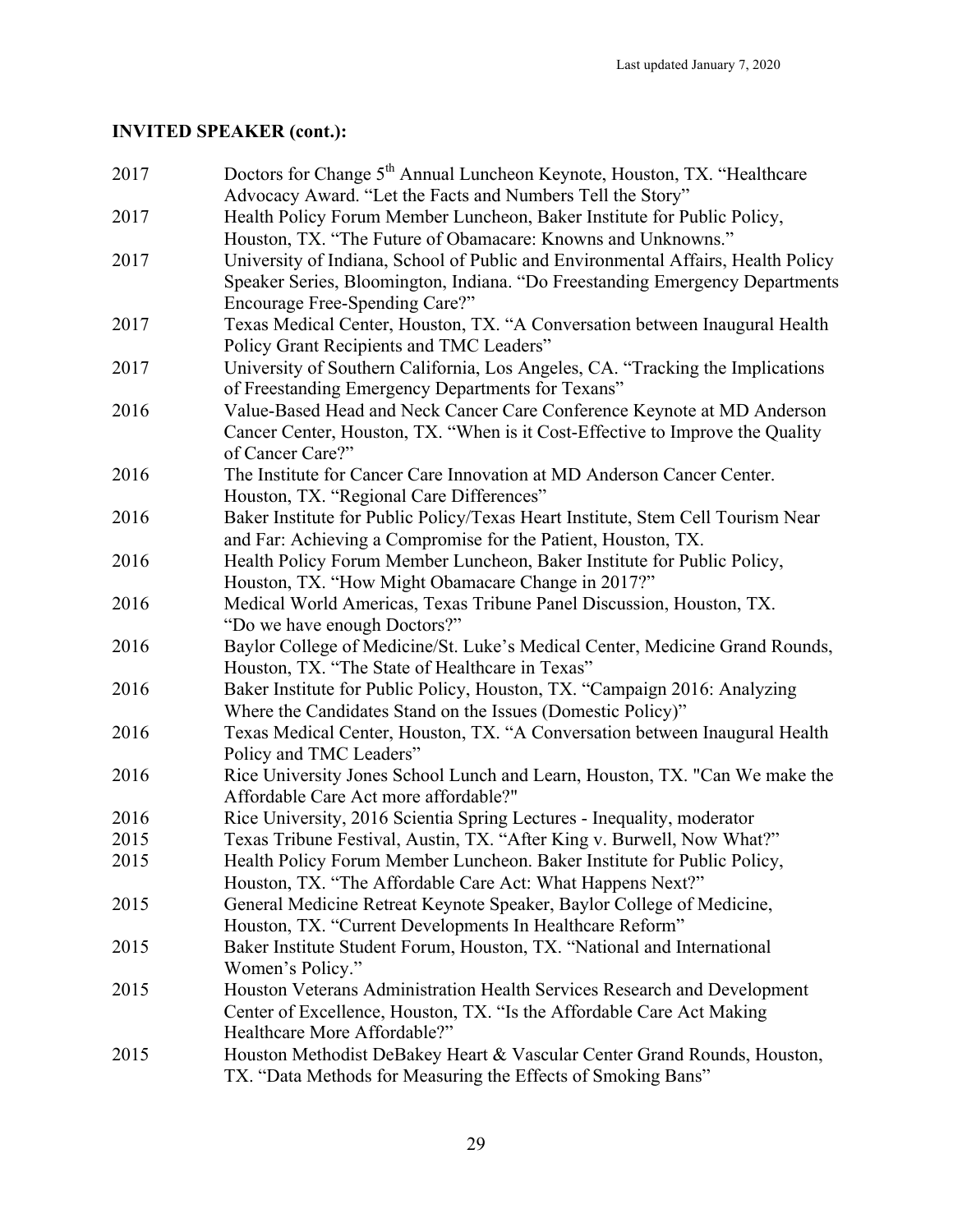| 2015 | Johns Hopkins University School of Public Health Economics Seminar,                                                                                        |
|------|------------------------------------------------------------------------------------------------------------------------------------------------------------|
|      | Baltimore, MD. "The Most Unkindest Cut of All: State Spending on Health,                                                                                   |
|      | Education and Welfare during Recessions."                                                                                                                  |
| 2015 | 30 <sup>th</sup> Annual Cullen Course Clinical Advances in Ophthalmology, Houston, TX.                                                                     |
|      | "Is the Affordable Care Act making Healthcare more Affordable?"                                                                                            |
| 2014 | Houston Economics Club, Houston, TX. "The Affordable Care Act: Is Healthcare                                                                               |
|      | Becoming more Affordable?"                                                                                                                                 |
| 2014 | Women Leading the Way lecture series at MD Anderson Cancer Center, Houston,<br>TX. "Is the Affordable Care Act Making Care More Affordable? A National and |
|      | Texas Perspective."                                                                                                                                        |
| 2014 | San Jose Clinic Fourth Annual Fall Speaker Series, Houston, TX. "Health Care<br>Crossroads: Influencing Policy and Social Responsibility."                 |
| 2014 | Texas Tribune Event Series, Houston, TX. "Changing Population, Changing<br>Health Care."                                                                   |
| 2014 | Internal Medicine Grand Rounds, The University of Texas Health Science Center                                                                              |
|      | at Houston, TX. "The Affordable Care Act: A Progress Report."                                                                                              |
| 2014 | Greater Houston Partnership, Houston, TX. "The Affordable Care Act: Is Health                                                                              |
|      | Care Becoming More Affordable?"                                                                                                                            |
| 2014 | Bank of America Competitive Edge Series. Nationwide Webcast, Bank of                                                                                       |
|      | America Merrill Lynch. "The Affordable Care Act: Is Health Care Becoming                                                                                   |
|      | More Affordable?"                                                                                                                                          |
| 2014 | Health Policy Forum Member Luncheon. Baker Institute for Public Policy,                                                                                    |
|      | Houston, TX., "The Affordable Care Act: Is Health Care Becoming More<br>Affordable?"                                                                       |
| 2014 | Code Red Task Force: The Critical Condition of Health Care in Texas. UT                                                                                    |
|      | Southwest Medical Center, Dallas, TX.                                                                                                                      |
| 2014 | Emergency Medicine Grand Rounds. Baylor College of Medicine, Houston, TX.                                                                                  |
|      | "Health Economics for Clinicians."                                                                                                                         |
| 2013 | Texas Tribune Event Series, Houston, TX. "Health Care and the Millenials"                                                                                  |
| 2013 | CHRISTUS Roundtable Breakfast, Houston, TX. "An Economist's View of the                                                                                    |
|      | Affordable Care Act"                                                                                                                                       |
| 2013 | Heart Failure Society of America Annual Scientific Meeting, Orlando, FL. "The                                                                              |
|      | Affordable Care Act: What It Means to Physicians and Hospitals"                                                                                            |
| 2013 | Diabetes Research Conference, The Methodist Hospital Research Institute.                                                                                   |
|      | Houston, TX. "The Affordable Care Act in 2014: Expectations and Concerns"                                                                                  |
| 2013 | Health Policy Forum Member Luncheon. Baker Institute for Public Policy,<br>Houston, TX. "The Affordable Care Act: What Can We Expect in 2014?"             |
| 2013 | Bioethics Grand Rounds. Ben Taub General Hospital, Houston, TX. "Implications"                                                                             |
|      | of the Affordable Care Act (ACA) for Patient Access to Care?"                                                                                              |
| 2013 | Houston Public Relations and Marketing Corporate Roundtable. Houston, TX.                                                                                  |
|      | "Health Care Reform"                                                                                                                                       |
| 2013 | Spring Executive Leadership Summit, Women Executives in Science and                                                                                        |
|      | Healthcare, Houston, TX. "Understanding the Economics of the Affordable Care                                                                               |
|      | Act"                                                                                                                                                       |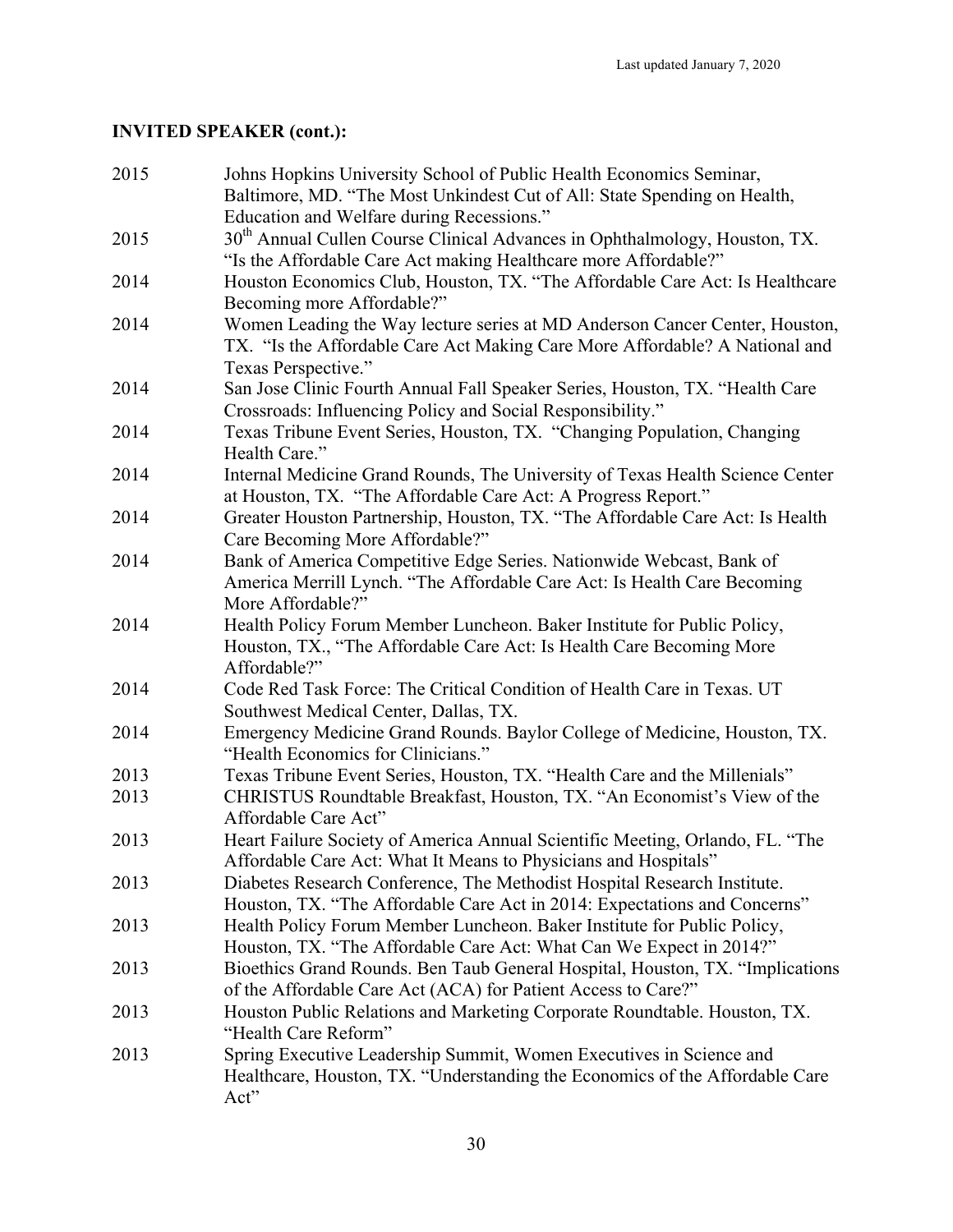| 2013 | Houston Veterans Administration Health Services Research and Development<br>Center of Excellence, Houston, TX. "Recent Developments on Implementing the<br>Affordable Care Act" |
|------|---------------------------------------------------------------------------------------------------------------------------------------------------------------------------------|
| 2013 | Walter M. Kirkendall Lectureship, Internal Medicine Grand Rounds, The<br>University of Texas Health Science Center at Houston, Houston, TX. "How Will                           |
|      | ObamaCare Influence the Practice of Medicine?"                                                                                                                                  |
| 2013 | Houston Business Coalition on Health, Houston, TX. "How will ObamaCare<br>Affect Employers and Workers?"                                                                        |
| 2013 | Community Indicators Symposium: Healthy Communities, The Center for<br>Houston's Future, Houston, TX.                                                                           |
| 2013 | Cato Institute State Health Policy Summit, Cato Institute, Washington D.C.<br>"Certificate of Need Laws in Health Care."                                                        |
| 2012 | Comparative Effectiveness Research on Cancer in Texas Workshop, University of<br>Texas Medical Branch, Galveston, TX. "Determinants of cost for cancer surgery."                |
| 2012 | Health Services Research and Development, Houston, TX. "The economic<br>implications of the Affordable Care Act."                                                               |
| 2012 | Empirical Economics Workshop, Rice University and University of Houston,<br>Houston, TX. "Explaining the volume-cost relationship for Cancer Surgery."                          |
| 2012 | Grand Rounds, Pediatric Oncology, Texas Children's Hospital, Houston, TX. "Do<br>hospitals shift unreimbursed costs to private payers?"                                         |
| 2011 | Triangle Health Economics Workshop, Raleigh Durham, NC. "Explaining the<br>volume-cost relationship for cancer surgery."                                                        |
| 2010 | Grand Rounds, Division of Surgery and Department of Anesthesiology, MD<br>Anderson Cancer Center, Houston, TX. "Explaining the volume-cost relationship<br>for cancer surgery." |
| 2010 | University of Michigan Law School, Ann Arbor, MI. "Does Certificate of Need<br>affect cardiac outcomes and costs?"                                                              |
| 2010 | Department of Health Services, University of Washington, Seattle, WA. "Do<br>hospitals shift unreimbursed costs to private payers?"                                             |
| 2010 | Health Services Research Colloquium Lecture, Pennsylvania State University,<br>State College, PA. "Do hospitals shift the costs of the uninsured to private<br>payers?"         |
| 2010 | Leonard David Institute of Health Economics Research Series, University of<br>Pennsylvania, Philadelphia, PA. "Do hospitals shift unreimbursed costs to private<br>payers?"     |
| 2010 | Department of Health Services Research, Management and Policy, University of<br>Florida, Gainesville, FL. "Do hospitals shift the costs of the uninsured to private<br>payers?" |
| 2010 | Institute of Government and Public Affairs, University of Illinois, Chicago, IL.<br>Health Economics and Health Policy Seminar.                                                 |
| 2010 | Houston Regional Meeting of the Institute of Medicine, Houston, TX.<br>"Comparative Effectiveness Research."                                                                    |
| 2009 | Dallas Federal Reserve Economic Summit, Traversing a Rough Terrain: The U.S.<br>Economy. Dallas, TX. "The U.S. Health Cost Crisis."                                             |
|      |                                                                                                                                                                                 |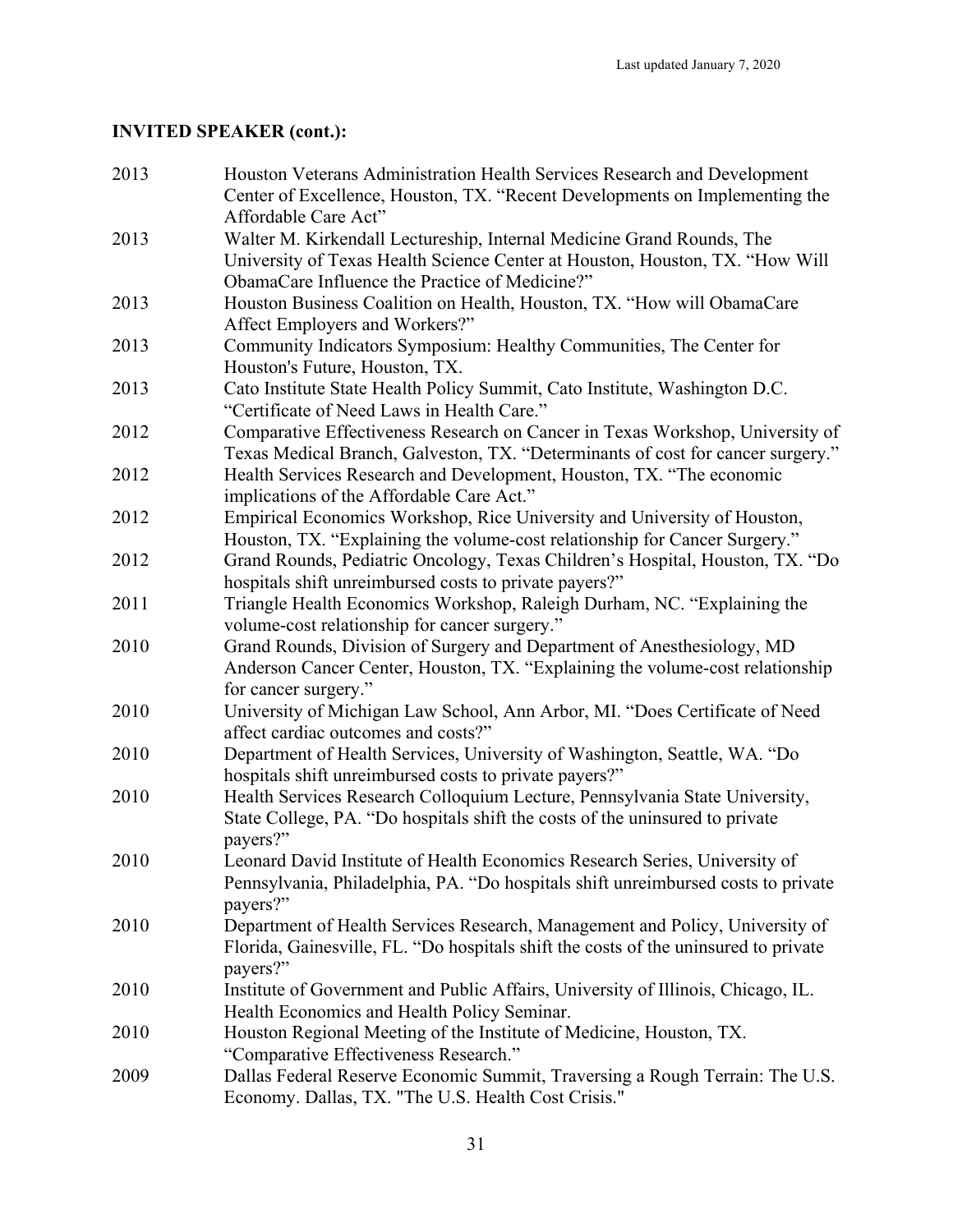| 2009 | Section of Health Services Research, Baylor College of Medicine, Houston, TX.<br>"Controlling Health Care Costs in the New Administration."                                                                        |
|------|--------------------------------------------------------------------------------------------------------------------------------------------------------------------------------------------------------------------|
| 2009 | Medical Grand Rounds, Baylor College of Medicine, Houston, TX. "The U.S.                                                                                                                                           |
|      | Health Cost Crisis."                                                                                                                                                                                               |
| 2009 | Houston VA Health Services Research and Development Center of Excellence,<br>Houston, TX. "Controlling Health Care Costs in the New Administration."                                                               |
| 2009 | Houston Business Group on Health, Houston, TX. "The U.S. Health Cost Crisis."                                                                                                                                      |
| 2008 | Greater Houston Partnership, Thought Leader Series, Houston, TX. "Are Rising<br>Health Care Costs Inevitable?"                                                                                                     |
| 2008 | Houston Economics Club, Federal Reserve Bank of Dallas, Houston, TX. "Are<br>Rising Health Care Costs Inevitable?"                                                                                                 |
| 2007 | Worksite Wellness: Impact Your Bottom Line Conference, Houston, TX.<br>"Healthcare Costs: The State of the Union."                                                                                                 |
| 2007 | Federal Reserve Bank of San Francisco Conference: The Costs and Value of New<br>Medical Technologies, San Francisco, CA. "Learning effects and the diffusion<br>of medical technology in a regulated environment." |
| 2007 | RAND Health Economics Seminar Series, Santa Monica, CA. "Certificate of<br>Need for Cardiac Care: Controversy over the Contributions of CON."                                                                      |
| 2005 | Section of Health Services Research, Baylor College of Medicine, Houston, TX.<br>"Does Certificate of Need Save Lives or Money?"                                                                                   |
| 2005 | Kelsey Research Foundation, 6 <sup>th</sup> Annual Health Services and Outcomes Research<br>Conference, Houston, TX. "The Influence of Health Policy on Quality of Care."                                          |
| 2005 | Department of Economics, Texas A&M University, College Station, TX. "Quality<br>and Cost Consequences of Cardiac Surgery Regulation."                                                                              |
| 2004 | Texas Lyceum, Houston, TX. "Healthcare: A right or a privilege? Why have we<br>reached an impasse?"                                                                                                                |
| 2004 | Department of Medicine, Baylor College of Medicine, Houston, TX. "Physician<br>Supply, Treatment and Amputation Rates for Peripheral Arterial Disease."                                                            |
| 2004 | Department of Economics, Rice University, Houston, TX. "Does Certificate of<br>Need Affect Cardiac Outcomes and Costs?"                                                                                            |
| 2003 | Department of Health Administration and Policy, Medical University of South<br>Carolina, Charleston, SC. "Does Certificate of Need Affect Cardiac Outcomes<br>and Costs?"                                          |
| 2002 | Center for Aging, University of Alabama at Birmingham, Birmingham, AL.<br>"Peripheral Arterial Disease and Amputation Rates in the Medicare Population."                                                           |
| 2001 | Department of Health Policy and Management, Emory University, Atlanta, GA.<br>"Learning and the Evolution of Medical Technologies."                                                                                |
| 2001 | Department of Economics, Finance and Legal Studies, University of Alabama,<br>Tuscaloosa, AL. "Learning by Doing and the Diffusion of Medical<br>Technologies."                                                    |
| 2000 | Department of Economics, University of Mississippi, University, MS.<br>"Learning and the Diffusion of Coronary Angioplasty."                                                                                       |
| 2000 | Carlson School of Management, University of Minnesota, Minneapolis, MN.<br>"Learning by Doing and the Evolution of Medical Technologies."                                                                          |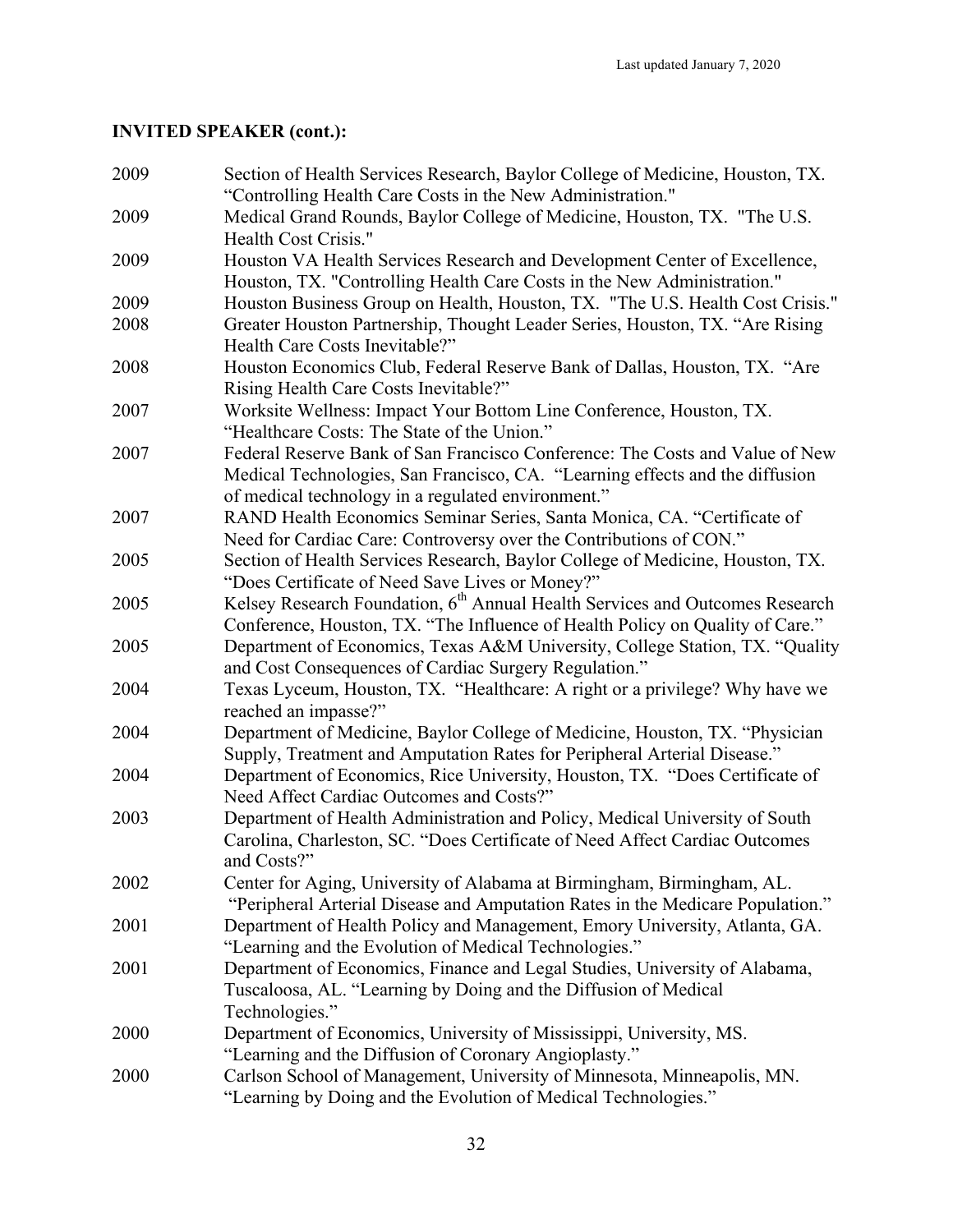| 2000 | Work, Families, and Public Policy Brown Bag Seminar, Washington University<br>in St. Louis, St. Louis, MO. "Learning by Doing and the Evolution of Medical |
|------|------------------------------------------------------------------------------------------------------------------------------------------------------------|
|      | Technologies."                                                                                                                                             |
| 1999 | Department of Health Care Organization and Policy, University of Alabama at                                                                                |
|      | Birmingham, Birmingham, AL. "Learning by Doing and the Evolution of Medical                                                                                |
|      | Technologies."                                                                                                                                             |
| 1999 | Division of General Medical Sciences, Washington University School of                                                                                      |
|      | Medicine in St. Louis, St. Louis, MO. "Evolution of the Volume-Outcome                                                                                     |
|      | Relationship for Hospitals Performing Coronary Angioplasty."                                                                                               |
| 1998 | RAND Health, Santa Monica, CA. "Hospital mergers and acquisition: Does                                                                                     |
|      | hospital market consolidation harm patients?"                                                                                                              |
| 1998 | Work, Families, and Public Policy Brown Bag Seminar, Washington University                                                                                 |
|      | in St. Louis, St. Louis, MO. "The impact of hospital mergers and acquisitions on                                                                           |
|      | patient outcomes."                                                                                                                                         |
| 1998 | Division of Health Services Research and Policy, University of Minnesota School                                                                            |
|      | of Public Health, Minneapolis, MN. "Hospital mergers and acquisition: Does                                                                                 |
|      | hospital market consolidation harm patients?"                                                                                                              |
| 1998 | American Enterprise Institute Health Policy Discussion Series, Washington D.C.                                                                             |
|      | "Hospital mergers and acquisitions: Does hospital market consolidation harm                                                                                |
|      | patients?"                                                                                                                                                 |
| 1996 | Work, Families, and Public Policy Brown Bag Seminar, Washington University                                                                                 |
|      | in St. Louis, St. Louis, MO. "An economic analysis of poor smokers."                                                                                       |
| 1996 | Division of General Medical Sciences, Washington University School of                                                                                      |
|      | Medicine in St. Louis, St. Louis, MO. "Does practice make perfect? Estimating                                                                              |
|      | volume-outcome relationships for hip fracture patients."                                                                                                   |
| 1996 | Olin School of Management, Washington University in St. Louis, St. Louis, MO.                                                                              |
|      | "Queuing for Surgery: Is Canada or the U.S. Worse Off?"                                                                                                    |
| 1995 | Division of Clinical Epidemiology, The Montreal General Hospital, Montreal,                                                                                |
|      | QC. "An Economic Model for Comparing the Distribution of Physician Visits in                                                                               |
|      | Canada and the U.S."                                                                                                                                       |
| 1995 | Institute for Clinical Evaluative Sciences, Sunnybrook Health Sciences Centre,                                                                             |
|      | Toronto, ON. "A Competing Risks Model of the Effect of Delay for Hip Fracture                                                                              |
|      | Surgery on Post-Surgery Outcomes."                                                                                                                         |
| 1995 | Division of Clinical Epidemiology, The Montreal General Hospital, Montreal,                                                                                |
|      | QC. "Pharmacoeconomics and Lipid Modifying Drugs."                                                                                                         |
| 1995 | Medical Grand Rounds, The Montreal General Hospital, Montreal, QC. "The                                                                                    |
|      | Cost-Effectiveness of HMG-CoA Redustase Inhibitors to Prevent CHD."                                                                                        |
| 1994 | School of Nursing, McGill University, Montreal, QC. "Fundamentals of Economic                                                                              |
|      | Evaluation."                                                                                                                                               |
| 1994 | Division of Clinical Epidemiology, The Montreal General Hospital, Montreal,                                                                                |
|      | QC. "Delay for Hip Fracture Surgery in Quebec. What can Administrative Data                                                                                |
|      | Tell Us?"                                                                                                                                                  |
| 1994 | Annual Isobel MacLeod Conference, The Montreal General Hospital, Montreal,                                                                                 |
|      | QC. "Is Patient-Focused Care Possible?"                                                                                                                    |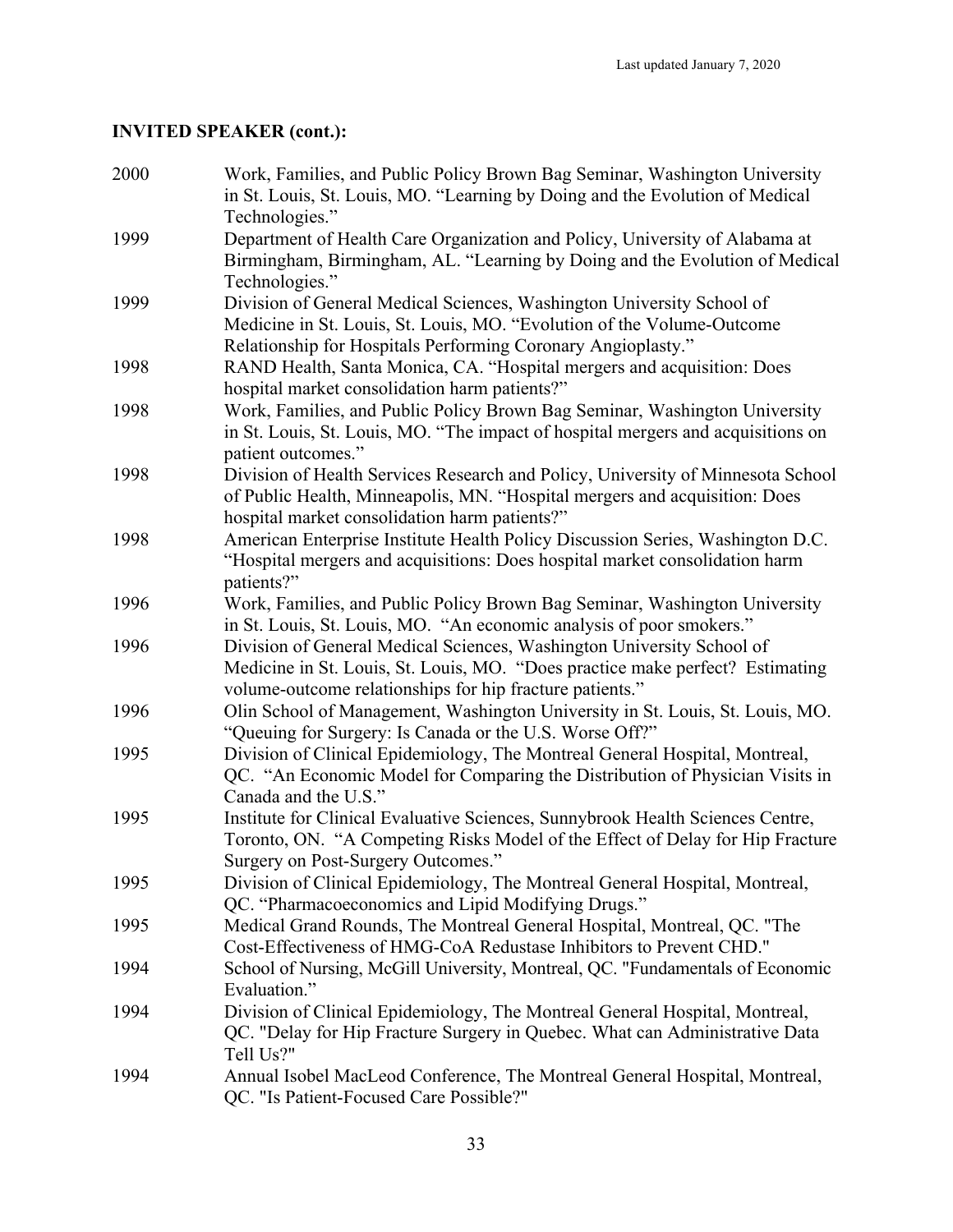| 1994 | Secteur de la Santé Publique, Université de Montréal, Montreal, QC. "Income and |
|------|---------------------------------------------------------------------------------|
|      | Access to Care: A Comparison of physician and hospital service utilization in   |
|      | Canada and the United States."                                                  |
| 1993 | Department of Epidemiology and Biostatistics, McGill University, Montreal, QC.  |
|      | "The Effect of Income on Access to Care: Does Canada do Better than the U.S.?"  |
| 1993 | Clinical Epidemiology Unit, Ottawa Civic Hospital, Ottawa, ON. "Modelling the   |
|      | Simultaneous Relationship between Alcohol Consumption and Earnings."            |
| 1993 | Division of Clinical Epidemiology, Jewish General Hospital, Montreal, QC.       |
|      | "Comparing the Effect of Income on Health Care Utilization in Canada and the    |
|      | $U.S.$ "                                                                        |
| 1993 | Department of Pharmacology, University of Montreal, Workshop on Pharmaco-       |
|      | economics, Montreal, QC. "Measuring Costs for an Economic Evaluation."          |
| 1992 | Department of Economics, Tufts University, Medford, MA. "Alcohol and            |
|      | Earnings: Is Drinking Good for You?"                                            |
| 1991 | Department of Economics, McGill University, Montreal, QC. "The Medicare         |
|      | Hospice Benefit: The Effectiveness of Price Incentives in Health Care Policy."  |
|      |                                                                                 |

## **EDITORIALS:**

| 2020 | <i>Houston Chronicle</i> op-ed, "Cutting CHI St. Luke's may raise Blue Cross Blue                                                        |
|------|------------------------------------------------------------------------------------------------------------------------------------------|
|      | Shield insurance costs," December 16, 2020.                                                                                              |
| 2020 | <i>The Hill</i> , "Certainty for hospitals and uncertainty for health insurers," August 2,                                               |
|      | 2020.                                                                                                                                    |
| 2020 | <i>The Hill</i> , "CEOs need to do more for COVID," June 22, 2010.                                                                       |
| 2020 | Baker Institute Blog, "The federal government cares, but is that enough for health<br>care providers?" April 1, 2020.                    |
| 2020 | Houston Chronicle op-ed, "Beware the hospital ads: Let's get to the root of the                                                          |
|      | fight with insurers." February 24, 2020.                                                                                                 |
| 2019 | <i>The Hill</i> , "Medicare Advantage for All." August 27, 2019.                                                                         |
| 2019 | <i>Houston Business Journal</i> opinion, "New rules on health reimbursement accounts<br>could lower insurance premiums." August 2, 2019. |
| 2018 | STAT, First Opinion, "A simple solution to ending 'surprise' medical bills:                                                              |
|      | bundled payments." November 2, 2018.                                                                                                     |
| 2018 | STAT, First Opinion, "Short-term health insurance should worry you even if you<br>don't need it." October 26, 2018.                      |
| 2018 | JAMA, "Did Medicaid expansion reduce mortality among patients initiating                                                                 |
|      | dialysis for irreversible kidney failure?" October 25, 2019.                                                                             |
| 2018 | <i>The Hill</i> , "The Trump plan to reduce drug prices- are American patients first?"                                                   |
|      | July 1, 2018.                                                                                                                            |
| 2018 | Texas Tribune op-ed, "Drop the lawsuits and improve health care access for                                                               |
|      | Texans." April 17, 2018.                                                                                                                 |
| 2016 | <i>Houston Chronicle</i> op-ed, "Our health care access isn't 'best in the world',"                                                      |
|      | December 14, 2016.                                                                                                                       |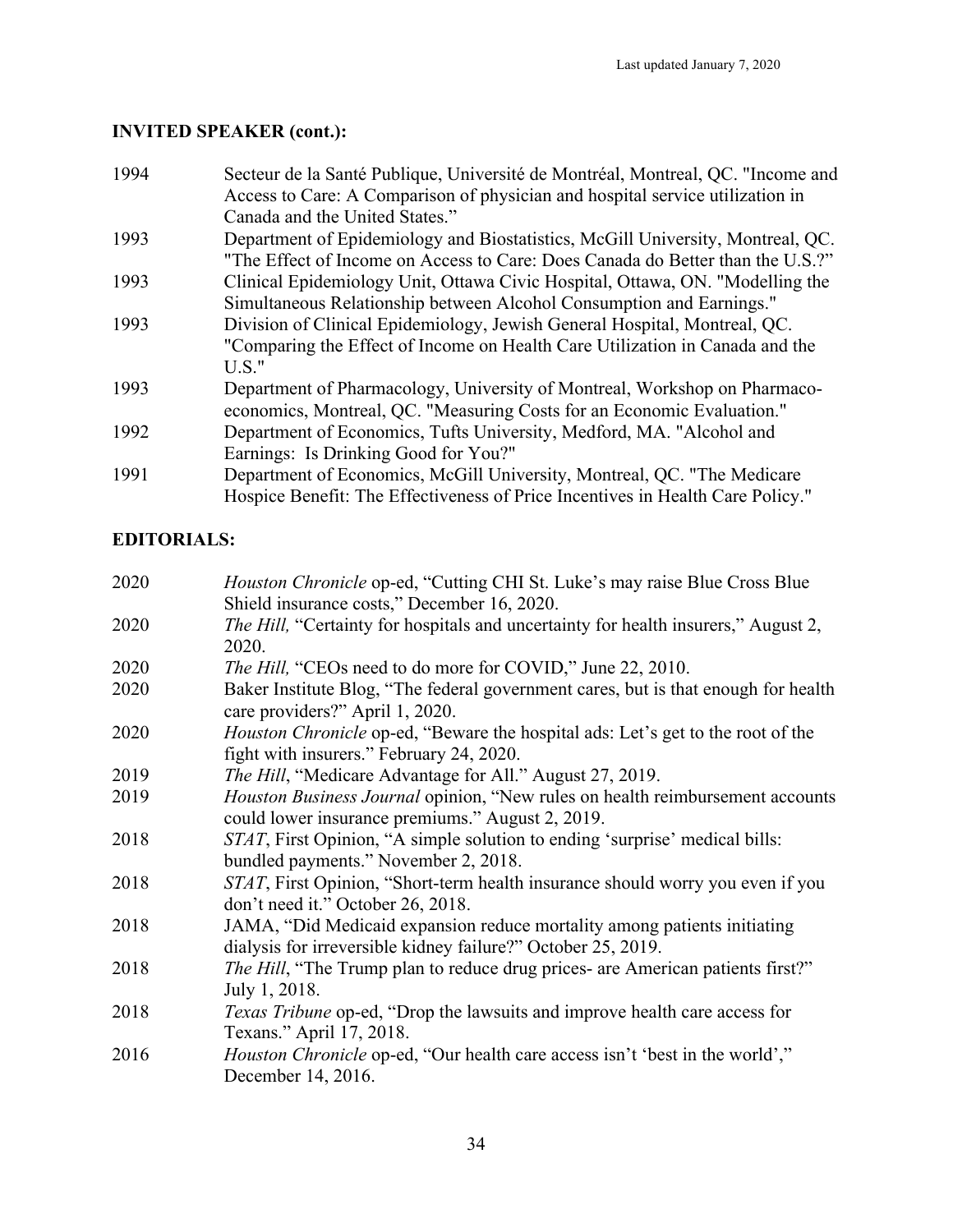## **EDITORIALS (cont.):**

2016 *U.S. News and World Report* op-ed, "The Harm of High Drug Prices," December 12, 2016. 2015 *Houston Chronicle* op-ed, "Expanding Medicaid under ACA would avert state health crisis," June 21, 2015. 2014 *Houston Chronicle* op-ed, "New trove of Medicare cost data an eye-opener," April 29, 2014. 2013 *Houston Chronicle* op-ed, "Affordable Care Act is based on existing insurance structure," December 21, 2013. 2013 *Hospitals & Health Networks Daily* op-ed, "Using Comparative-Effectiveness Research to Improve Care," January 10, 2013. 2012 *Houston Chronicle* op-ed, "We must take advantage of Medicaid expansion," June 30, 2012. 2011 *Virtual Mentor* op-ed, "The Affordable Care Act - A New Way Forward," 2011; 13(11):817-821. 2010 *Houston Chronicle* op-ed, "A realistic, pragmatic approach to health care," January 31, 2010. 2009 *Houston Chronicle* op-ed, "More dollars won't fix health care," July 21, 2009. 2009 *Houston Chronicle* op-ed, "Insuring all children now will save money in future," June 19, 2009.

### **MEDIA INTERVIEWS:**

| 2020 | NPR Marketplace interview, "No more surprise medical bills. What will that                 |
|------|--------------------------------------------------------------------------------------------|
|      | mean for insurance premiums,?" December 30, 2020                                           |
| 2020 | KHOU television interview, "Rice University Study finds states that imposed                |
|      | strict lockdowns early had fewer deaths later in Covid-19 pandemic," December<br>17, 2020. |
| 2020 | BBC, "Americast" Coronavirus cases are rising." July 1, 2020.                              |
| 2020 | Radio France International, interview on coronavirus cases in Houston, June 30,<br>2020.   |
| 2020 | News Radio 740 KTRH, Houston, interview on "Texas among states with fewer                  |
|      | Covid-19 restrictions, deaths before holiday." May 26, 2020.                               |
| 2020 | NBC News Live, streaming interview on "Coronavirus health care employment                  |
|      | losses." May 8, 2020.                                                                      |
| 2020 | Minnesota Public Radio, MPR News with Kerri Miller interview, "How Covid-19                |
|      | will change the health care policy debate." May 7, 2020.                                   |
| 2020 | Radio Health Journal interview, "Will Covid-19 Bankrupt The Healthcare                     |
|      | System?" April 19, 2020.                                                                   |
| 2020 | KPRC Click2Houston television interview, "Houston leaders uncertain of which               |
|      | sectors should reopen first after pandemic." April 16, 2020.                               |
| 2020 | Houston Public Media, Houston Matters Special Edition on "Coronavirus"                     |
|      | weekly from April 13 to Aug. 8, 2020.                                                      |
| 2020 | Bloomberg, radio interview on "U.S. not prepared for coronavirus." February 27,            |
|      | 2020.                                                                                      |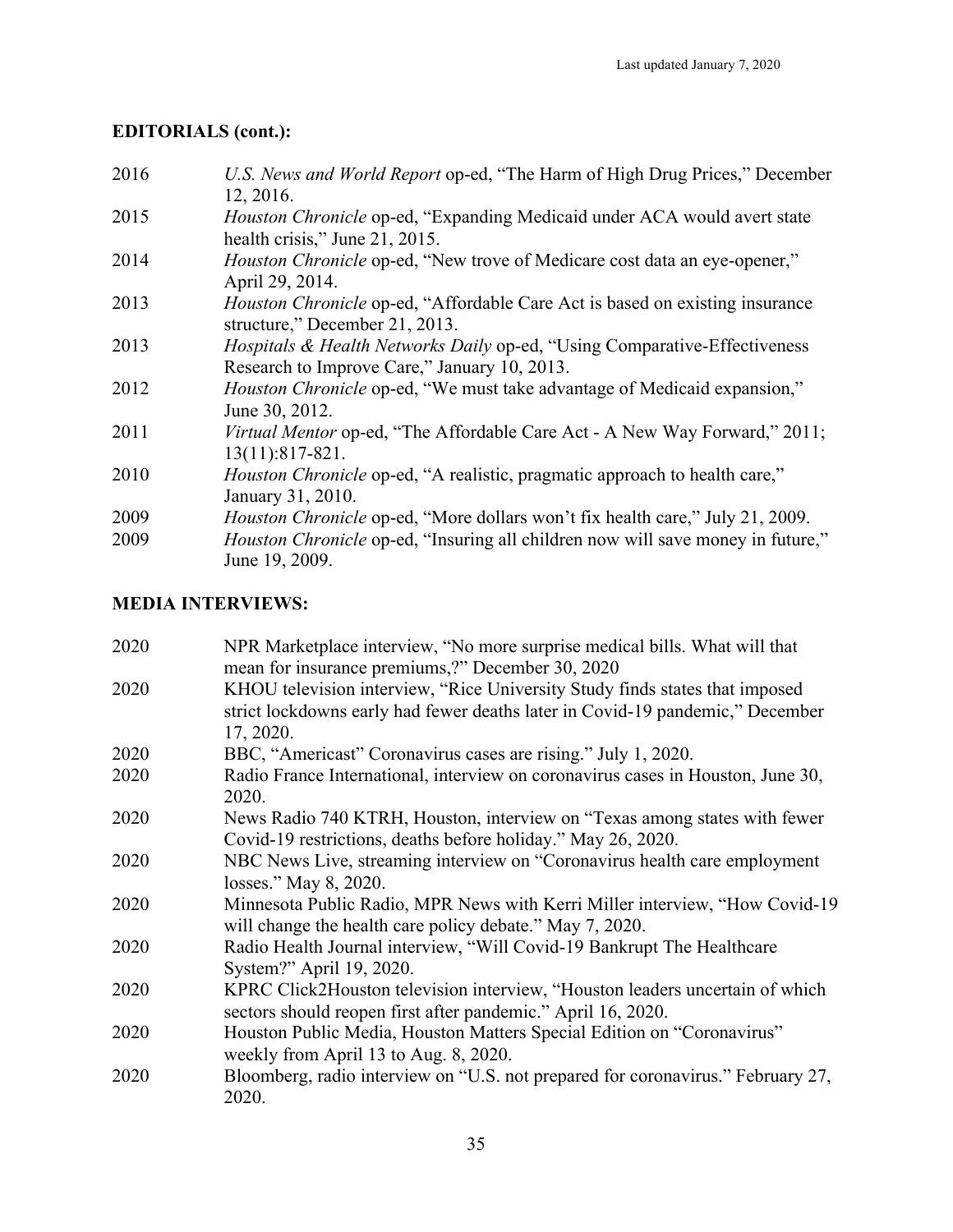| 2020 | Houston Public Media, radio interview on "The Cigna-Memorial Hermann<br>contract dispute, explained." February 5, 2020. |
|------|-------------------------------------------------------------------------------------------------------------------------|
| 2020 | Houston Public Media, Houston Matters roundtable panel discussion on "The                                               |
|      | Good, the Bad and the Ugly." Monthly, 2020                                                                              |
| 2019 | National Public Radio, Marketplace, interview with Nancy Marshall Genzer on                                             |
|      | "The Health Care Partnership between Google and Ascension," November 13,<br>2019.                                       |
| 2019 | National Public Radio, Marketplace, interview on "Amgen to pay \$13.4 billion                                           |
|      | for one drug," August 26, 2019.                                                                                         |
| 2019 | National Public Radio, Marketplace, interview on "What Medicare-for-All really<br>means." July 31, 2019.                |
| 2019 | Houston Public Media, Houston Matters roundtable panel discussion on "The                                               |
|      | Good, the Bad and the Ugly." Monthly, 2019.                                                                             |
| 2019 | National Public Radio, Marketplace, interview with Nancy Marshall Genzer on                                             |
|      | "ACA and the Cadillac Tax." July 18, 2019.                                                                              |
| 2019 | National Public Radio, Marketplace, interview on "President Trump's proposal to                                         |
|      | make health care more transparent." June 24, 2019.                                                                      |
| 2019 | Houston Public Media, radio interview on "Freestanding ERs Don't Relieve                                                |
|      | Hospital Crowding in Texas' Biggest Cities, Rice Study Finds." May 27, 2019.                                            |
| 2019 | Texas Standard, radio interview on "Why advertising prescription drug prices is a                                       |
|      | 'step in the right direction." May 13, 2019.                                                                            |
| 2019 | Houston Public Media, radio interview on "Blue Cross and Blue Shield wants                                              |
|      | clinics to do things differently, so it's opening its own." April 10, 2019.                                             |
| 2019 | National Public Radio, Marketplace, interview on "Why Eli Lilly will sell a                                             |
|      | generic insulin," March 4, 2019.                                                                                        |
| 2019 | Houston Public Media, interview on "Memorial Hermann, Baylor Scott & White                                              |
|      | discontinue plans for merger," Feb. 5, 2019.                                                                            |
| 2019 | National Public Radio, Marketplace, interview with Nancy Marshall Genzer on                                             |
|      | "White House plan to lower drug prices for consumers." Feb. 1, 2019                                                     |
| 2019 | KPRC Click2 Houston interview on "Comparing prices: Hospitals must now list                                             |
|      | prices for procedures," Jan. 14, 2019                                                                                   |
| 2018 | Houston Public Media, Houston Matters, "What the Texas Ruling Means for the<br>Affordable Care Act," Dec. 17, 2018      |
| 2018 |                                                                                                                         |
|      | ABC News, "US health care spending hits \$3.5 trillion in 2017, but rate of growth<br>slows," Dec. 7, 2018              |
| 2018 | ABC News, "Trump takes on 'global freeloading' in drug market, but impact may                                           |
|      | be limited," Oct. 25, 2018                                                                                              |
| 2018 | Houston Public Media, Houston Matters, "Will health care merger lower costs for                                         |
|      | Texas patients?" Oct. 2, 2018                                                                                           |
| 2018 | National Public Radio, Marketplace, "Kickbacks or a helpful service? Here's why                                         |
|      | pharma is under fire.", Sept. 21, 2018                                                                                  |
| 2018 | National Public Radio, Marketplace Morning Report with David Brancaccio on                                              |
|      | "CivicaRx." Sept. 6, 2018.                                                                                              |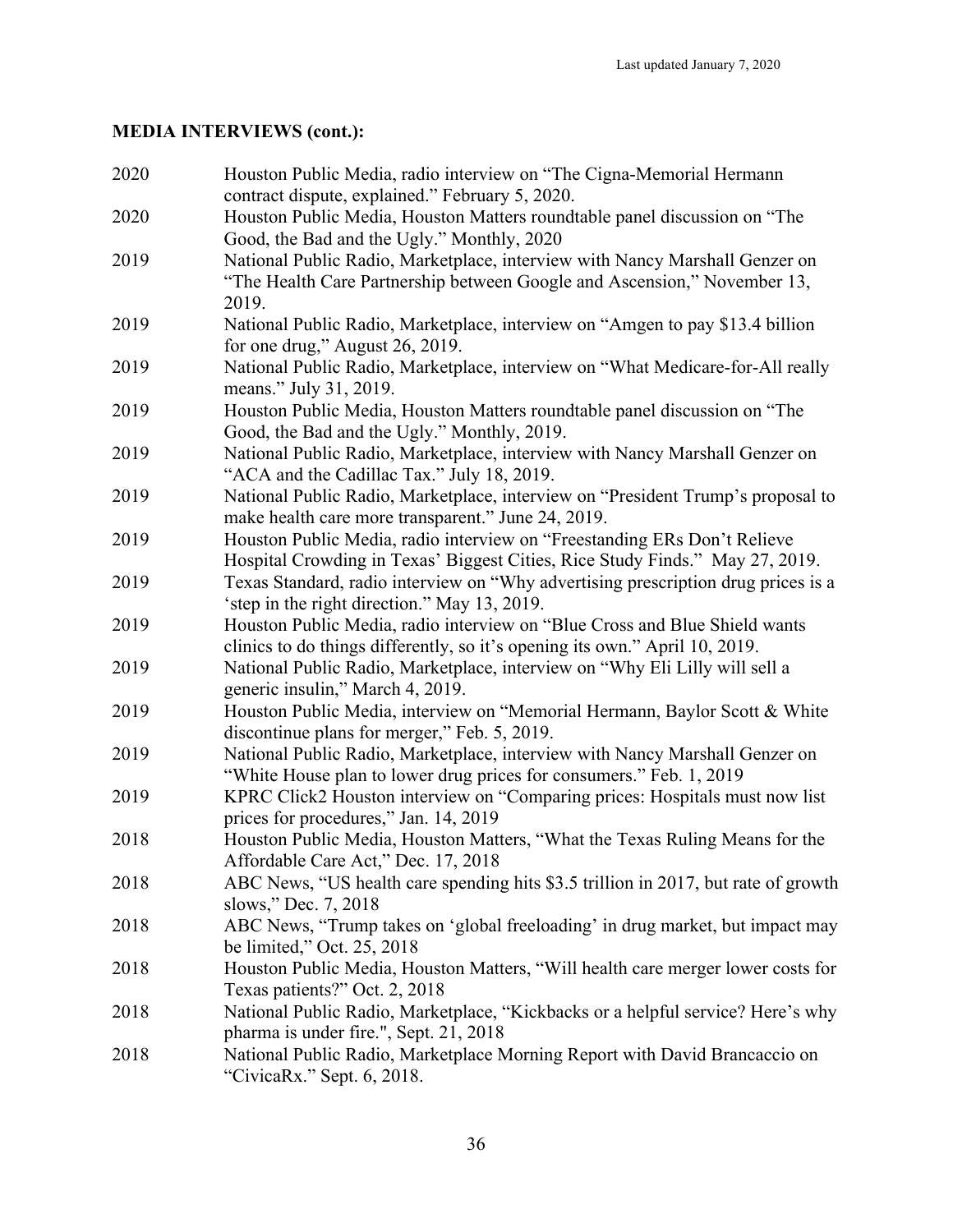| 2018 | National Public Radio, Here and Now interview with Jeremy Hobson on "Blue"<br>Cross enacts controversial ER policy in Texas." Aug. 14, 2018. |
|------|----------------------------------------------------------------------------------------------------------------------------------------------|
| 2018 | Houston Public Media, Houston Matters interview on "Understanding New<br>BCBSTX ER Claims Policy." Aug. 6, 2018                              |
| 2018 | NPR Marketplace Radio, interview with Marielle Segarra on short term health<br>insurance plans. Aug. 2, 2018                                 |
| 2018 | Houston Public Media, Houston Matters roundtable panel discussion on "The<br>Good, the Bad and the Ugly." Monthly, 2018                      |
| 2018 | KPRC-TV Click2Houston interview on "How to avoid surprise doctor's bills."<br>Feb. 14, 2018                                                  |
| 2017 | Houston Public Media radio interview on "More than 100,000 Children set to lose<br>health coverage with CHIP expiration." Nov. 30, 2017      |
| 2017 | KPRC-TV Click2Houston interview on "Fighting for change: Why do we pay so<br>much for prescription drugs?" Nov. 21, 2017                     |
| 2017 | Houston Public Media, Houston Matters roundtable panel discussion on "The<br>Good, the Bad and the Ugly." Nov. 17, 2017                      |
| 2017 | Houston Public Media, Houston Matters roundtable panel discussion on "The<br>Good, the Bad and the Ugly." Oct. 27, 2017                      |
| 2017 | MPRNews, Flyover panel discussion on "How can we get everyone necessary<br>health care?" Oct. 22, 2017.                                      |
| 2017 | Houston Public Media, Houston Matters roundtable panel discussion on "The<br>Good, the Bad and the Ugly." Sept. 28, 2017.                    |
| 2017 | KTRH News Radio, Houston, interview on "Freestanding Emergency<br>Departments and Urgent Care Centers." Sept. 20, 2017                       |
| 2017 | KLRD News Radio, Dallas-Fort Worth, interview on "Freestanding Emergency<br>Departments and Urgent Care Centers." Sept. 19, 2017.            |
| 2017 | Houston Public Media, radio interview on "Healthcare after Hurricane Harvey",<br>Sept. 7, 2017.                                              |
| 2017 | Houston Public Media, Houston Matters radio show, "Will Obamacare Really<br>Collapse and What Will That Mean for Houston?" August 17, 2017.  |
| 2017 | Houston Public Media, Houston Matters radio show, "Healthcare Layoffs," July<br>14, 2017.                                                    |
| 2017 | Texas Standard, radio interview on "Big Ideas for Cutting Health Care Costs."<br>July, 2017.                                                 |
| 2017 | KPRC-TV Click2Houston interview on Memorial Hermann Hospital layoffs,<br>June 27, 2017.                                                      |
| 2017 | NPR Marketplace Radio, interview with Nancy Marshall-Genzer on health<br>insurers and the ACA, June 7, 2017                                  |
| 2017 | KRLD News Radio Houston, interview on U.S. House passing American Health<br>Care Act, May 4, 2017.                                           |
| 2017 | KPRC-TV Click2Houston interview on U.S. House passing American Health<br>Care Act, May 4, 2017.                                              |
| 2017 | Blue Cross Blue Shield of Texas, video blog, "Blue Promise: An Academic Look<br>at Freestanding ERs," April 4, 2017.                         |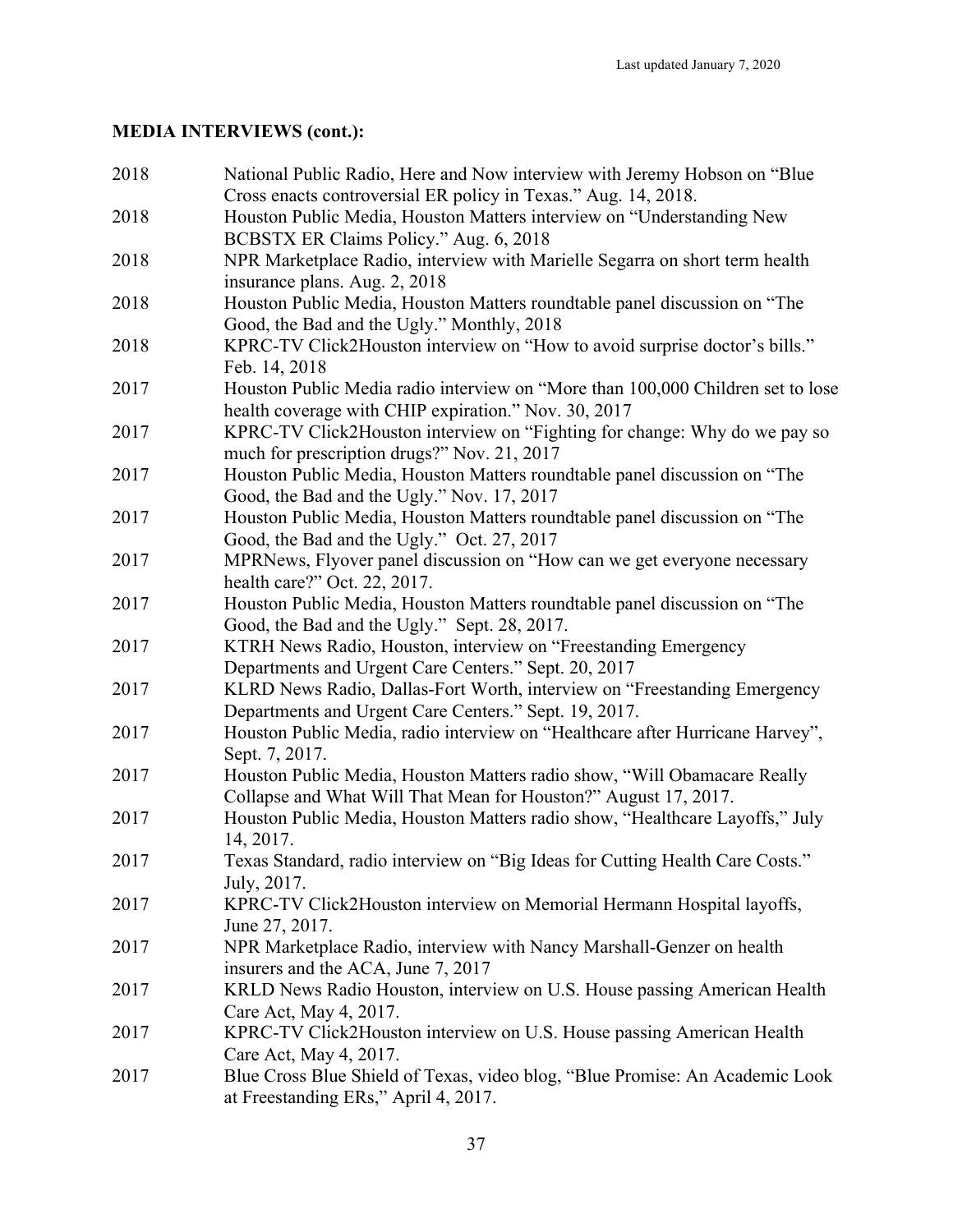| 2017 | Baker Institute, Facebook Live, "The GOP's attempt to repeal and replace<br>Obamacare has failed. What's Next?" March 28, 2017 |
|------|--------------------------------------------------------------------------------------------------------------------------------|
| 2017 | Houston Public Media, Houston Matters radio show, "Righting the Ship at MD                                                     |
|      | Anderson," March 23, 2017.                                                                                                     |
| 2017 | Legacy Community Health, Facebook live interview on American Health Care                                                       |
|      | Act, March 22, 2017.                                                                                                           |
| 2017 | Houston Public Media, interview on MD Anderson president's resignation, March                                                  |
|      | 9, 2017.                                                                                                                       |
| 2016 | KPRC-TV Click2Houston interview on possible MD Anderson Cancer Center                                                          |
|      | layoffs, December 2, 2016.                                                                                                     |
| 2016 | KPRC-TV Click2Houston Newsmakers interview with Khambrel Marshall on the                                                       |
|      | Affordable Care Act, December 8, 2016.                                                                                         |
| 2016 | Houston Public Media, Houston Matters radio show, "Smoking Bans and                                                            |
|      | Cigarette Taxes." October 5, 2016.                                                                                             |
| 2016 | Houston Public Media, Houston Matters radio show, "Is Houston really a better                                                  |
|      | place for cancer treatment?" August 24, 2016.                                                                                  |
| 2016 | Houston Public Media, interview on Quality of Cancer treatment based on where                                                  |
|      | you live, August 1, 2016.                                                                                                      |
| 2016 | Fox 26 News, interview on Kelsey-Seybold Clinic, Blue Cross Blue Shield cuts                                                   |
|      | PPO ties, July 29, 2016.                                                                                                       |
| 2016 | KPRC-TV Click2Houston interview with Bill Spencer on doctors bidding on                                                        |
|      | medical procedures, May 11, 2016.                                                                                              |
| 2016 | Houston Public Media, Houston Matters radio show on hospital volume paper,                                                     |
|      | May 3, 2016.                                                                                                                   |
| 2015 | Houston Newsradio AM 740, radio interview on open enrolment for health care                                                    |
|      | insurance, November 19, 2015.                                                                                                  |
| 2015 | KUSA-TV Denver, interview on Freestanding Emergency Rooms, November 17,<br>2015.                                               |
| 2015 | Houston Public Media, Houston Matters radio show on Medicare, Medicaid and                                                     |
|      | the ACA, July 30, 2015.                                                                                                        |
| 2015 | American Public Media Marketplace interview on Health Insurance company                                                        |
|      | mergers, July 23, 2015.                                                                                                        |
| 2015 | American Public Media Marketplace Health Care radio interview on Medicare                                                      |
|      | paying for end of life discussions, July 9, 2015.                                                                              |
| 2015 | American Public Media Marketplace Health Care radio interview on Out-of-                                                       |
|      | pocket costs increasing, February 3, 2015.                                                                                     |
| 2015 | American Public Media Marketplace Health Care radio interview on how health                                                    |
|      | insurance will factor into your tax return, January 29, 2015                                                                   |
| 2014 | KPRC-TV Click2Houston interview with Bill Spencer on websites providing                                                        |
|      | average comparisons for surgery costs, September 23, 2014.                                                                     |
| 2014 | Houston News 92 FM radio interview on Texans forced to go back to being                                                        |
|      | uninsured, July 23, 2014.                                                                                                      |
| 2014 | Texas State Radio Network interview on Health Reform Monitoring Survey -                                                       |
|      | Texas, Issue Brief #6, July 8, 2014.                                                                                           |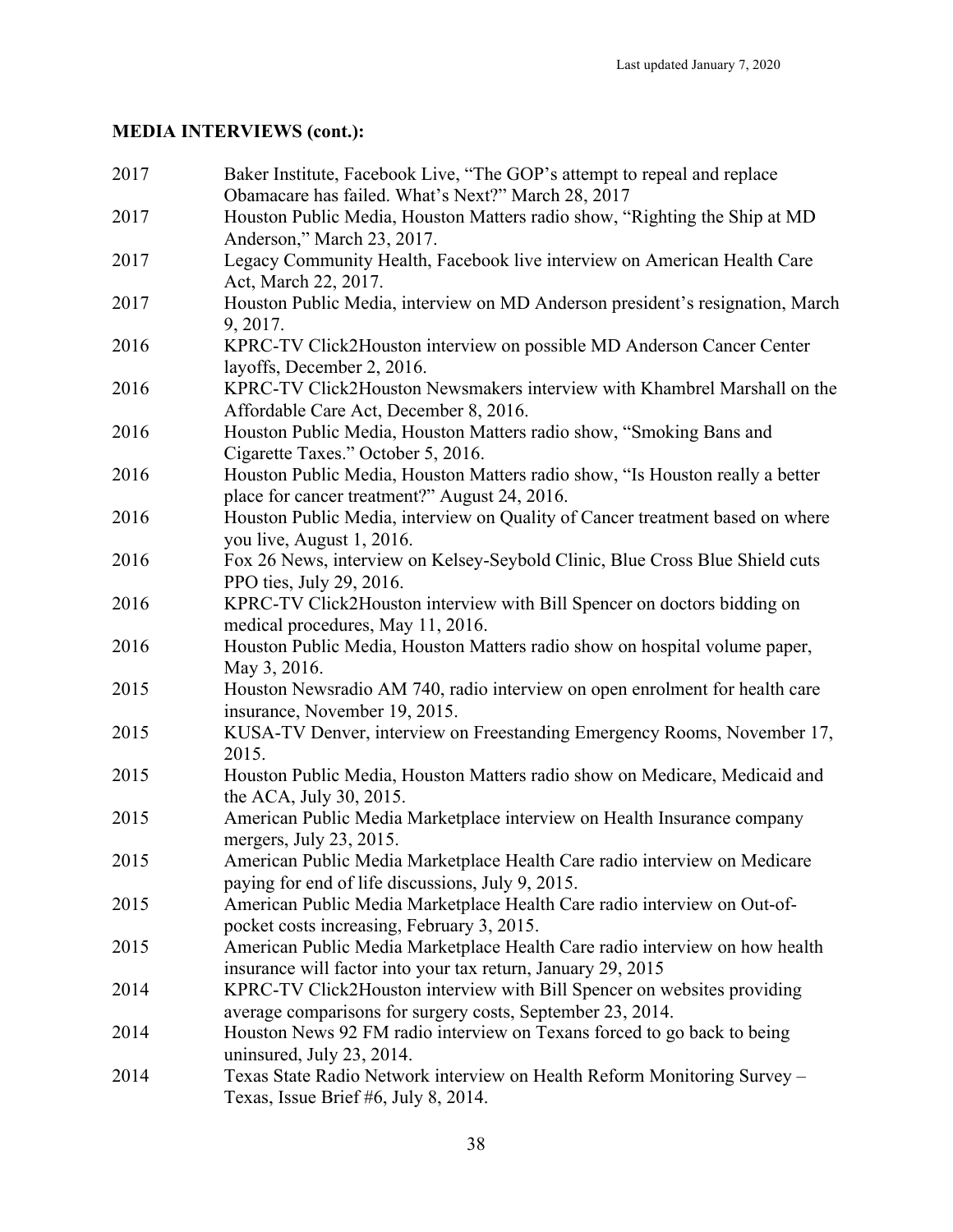| 2014 | KPRC-TV Click2Houston television interview on pricing between urgent care<br>centers and free-standing ERs, February 25, 2014.                        |
|------|-------------------------------------------------------------------------------------------------------------------------------------------------------|
| 2014 | KUHF-FM 88.7 radio news conference on Health Reform Monitoring Survey -<br>Texas, Issue Brief #1, February 20, 2014.                                  |
| 2014 | KPRC-TV Click2Houston Newsmakers interview with Khambrel Marshall on the<br>Affordable Care Act, February 2, 2014.                                    |
| 2013 | KUHF-FM 88.7 news interview on Baylor College of Medicine and St. Luke's<br>Hospital partner agreement, December 19, 2013.                            |
| 2013 | American Public Media Marketplace Health Care radio interview on insurers<br>keeping old health policies, November 15, 2013.                          |
| 2013 | American Public Media Marketplace Health Care radio interview on generic drug<br>business, November 13, 2013.                                         |
| 2013 | AM 740 News Radio Houston, news interview on hospitals cutting back on jobs,<br>October 15, 2013.                                                     |
| 2013 | KPRC-TV Click2Houston Newsmakers interview with Khambrel Marshall on the<br>Affordable Care Act, October 6, 2013.                                     |
| 2013 | KRIV-TV Fox Houston news interview on the Affordable Care Act, September<br>29, 30, 2013.                                                             |
| 2013 | KPRC-TV Click2Houston news interview with Amy Davis on the Affordable<br>Care Act, September 23, 25, 30, 2013.                                        |
| 2013 | "Houston Matters" on KUHF-FM 88.7 news midday interview on the Affordable<br>Care Act, September 5, 2013.                                             |
| 2013 | "Morning Edition" on National Public Radio, "Patients Can Pay A High Price for<br>ER Convenience," August 13, 2013.                                   |
| 2013 | KPRC-TV Click2Houston news interview with Rachel McNeill on the Affordable<br>Care Act employer mandate delay, July 3, 2013.                          |
| 2013 | KUHF-FM 88.7 news interview on Affordable Care Act employer mandate delay,<br>July 3, 2013.                                                           |
| 2013 | American Public Media Marketplace Health Care radio interview on "Will you<br>buy into Obamacare or pay the penalty?" April 30, 2013.                 |
| 2013 | KUHF-FM 88.7 news interview on sale of St. Luke's Episcopal Health System to<br>Catholic Health Initiatives, April 22, 2013.                          |
| 2013 | KUHF-FM 88.7 news interview on support of Medicaid expansion in Texas, Feb.<br>18, 2013.                                                              |
| 2013 | KPRC-TV Click2Houston Newsmakers interview with Khambrel Marshall on the<br>Affordable Care Act, Feb. 3, 2013.                                        |
| 2012 | Marketplace with David Gura on National Public Radio, "Checking up on<br>Medicare," October 16, 2012.                                                 |
| 2012 | Marketplace with David Gura on National Public Radio, "Health care spending<br>grows 4% after downward trend," September 25, 2012.                    |
| 2012 | Marketplace with Nancy Marshall-Genzer on National Public Radio, "Obama<br>administration takes initiative against health care fraud," July 26, 2012. |
| 2012 | NBCNews.com Jay Hancock, Kaiser Health News interview on "Businesses will<br>push Perry to rethink Medicaid expansion," July 19, 2012.                |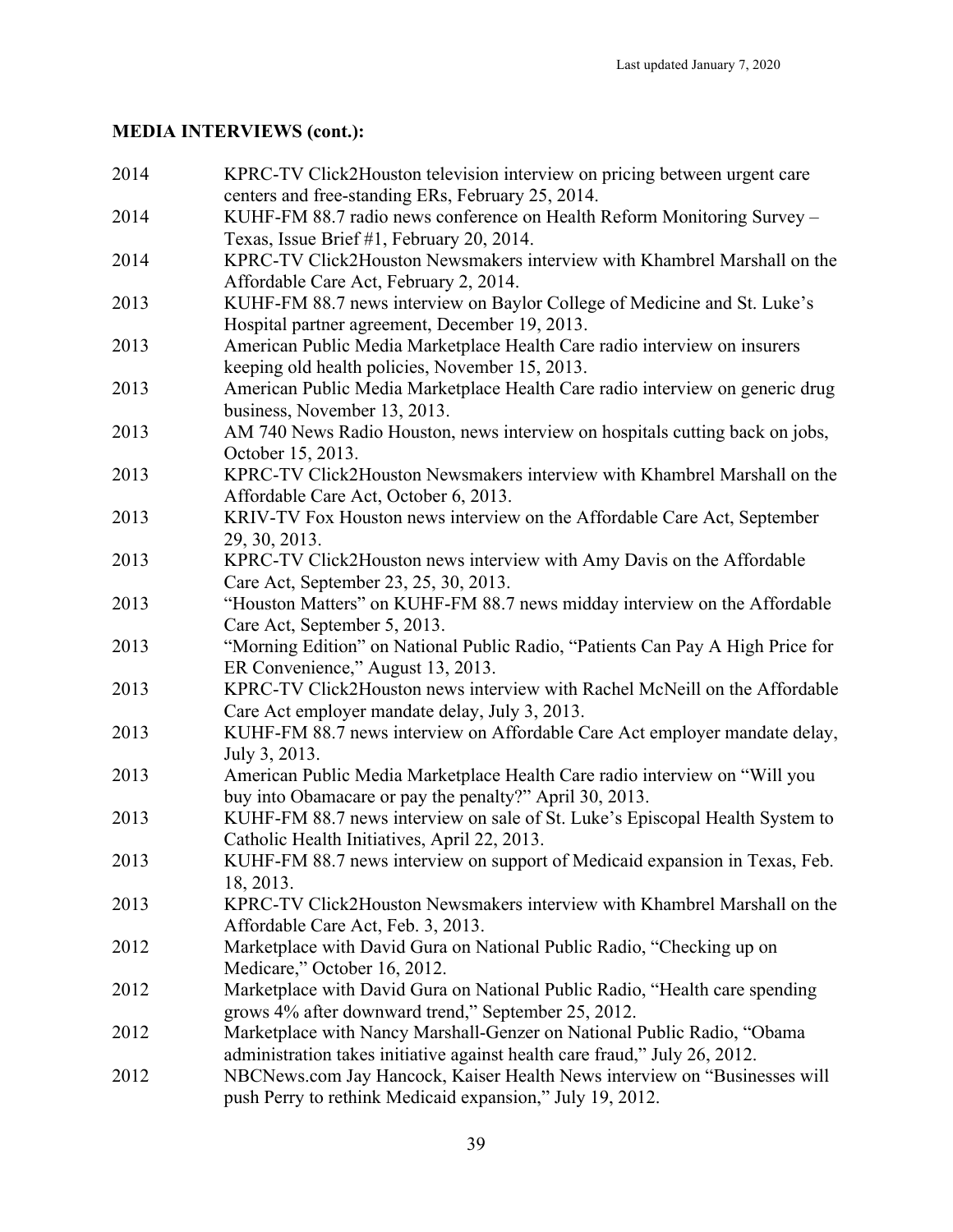| 2012 | KUHF-FM 88.7 News Bauer Business Focus discussion on Supreme Court's                                                                            |
|------|-------------------------------------------------------------------------------------------------------------------------------------------------|
|      | ruling on the Affordable Care Act, July 6, 2012.                                                                                                |
| 2012 | KPRC-TV Click2Houston interview on impact of Supreme Court's ruling on the                                                                      |
|      | Affordable Care Act, June 28, 2012.                                                                                                             |
| 2012 | KRIV-TV Fox 26 9 pm news interview on Supreme Court decision on the                                                                             |
|      | Affordable Care Act, June 27, 2012.                                                                                                             |
| 2011 | Marketplace with Nancy Marshall-Genzer on National Public Radio, "The House<br>expected to vote on the health care overhaul," January 19, 2011. |
| 2010 | Marketplace with Nancy Marshall-Genzer on National Public Radio, "Some<br>insurers oppose health law repeal," November 9, 2010.                 |
| 2010 | KPRC-TV News 2 investigative reporter Amy Davis interview on how to save on<br>health insurance, November 5, 2010.                              |
| 2010 | KPRC-TV News 2 investigative reporter Amy Davis interview on the cost                                                                           |
|      | disparities among Houston hospitals, July 14, 2010.                                                                                             |
| 2010 | Marketplace with Nancy Marshall-Genzer on National Public Radio, "Limited<br>space with make some miss high-risk insurance," July 1, 2010.      |
| 2010 | KUHF-FM 88.7 News Ed Mayberry program on the varying costs of cancer<br>surgeries at different hospitals, June 25, 2010.                        |
| 2010 | Marketplace with Tess Vigeland on National Public Radio, "Health reform for                                                                     |
|      | dependents and seniors," March 26, 2010.<br>KRIV-TV Fox 26 Ned Hibberd interview, "Effects over time of health care                             |
| 2010 | reform," March 22, 2010.                                                                                                                        |
| 2010 | KPRC-TV News 2 segment on the debate over health care reform, March 19,<br>2010.                                                                |
| 2010 | Marketplace with Nancy Marshall Genzer on National Public Radio, "Do health<br>reform numbers matter?" March 18, 2010.                          |
| 2010 | Marketplace with Nancy Marshall Genzer on National Public Radio, "Health<br>reform push is about the pool," February 19, 2010.                  |
| 2010 | KHOU-TV News 11 interview, "Physician-owned hospitals take a different<br>approach to patient care," January 19, 2010.                          |
| 2010 | Marketplace with Nancy Marshall Genzer on National Public Radio, "Do Cadillac                                                                   |
|      | health plans drive up costs?" January 11, 2010.                                                                                                 |
| 2009 | KUHT-TV Community Forum on PBS, "Houston, have your say," October 20,<br>2009.                                                                  |
| 2008 | KHOU-TV News 11 interview, "Experts: pill-splitting can save you money,"<br>November 14, 2008.                                                  |

#### **PODCASTS and WEBINARS**

2020 "Overcoming Challenges of Covid-19 and Evolving Opportunities in the Post-Pandemic Era," Webinar organized by Zhejiang University, Rice University; cosponsored by: Yale University, George Washington University, Harvard University, National University of Singapore and University of Waterloo. June 4, 2020.